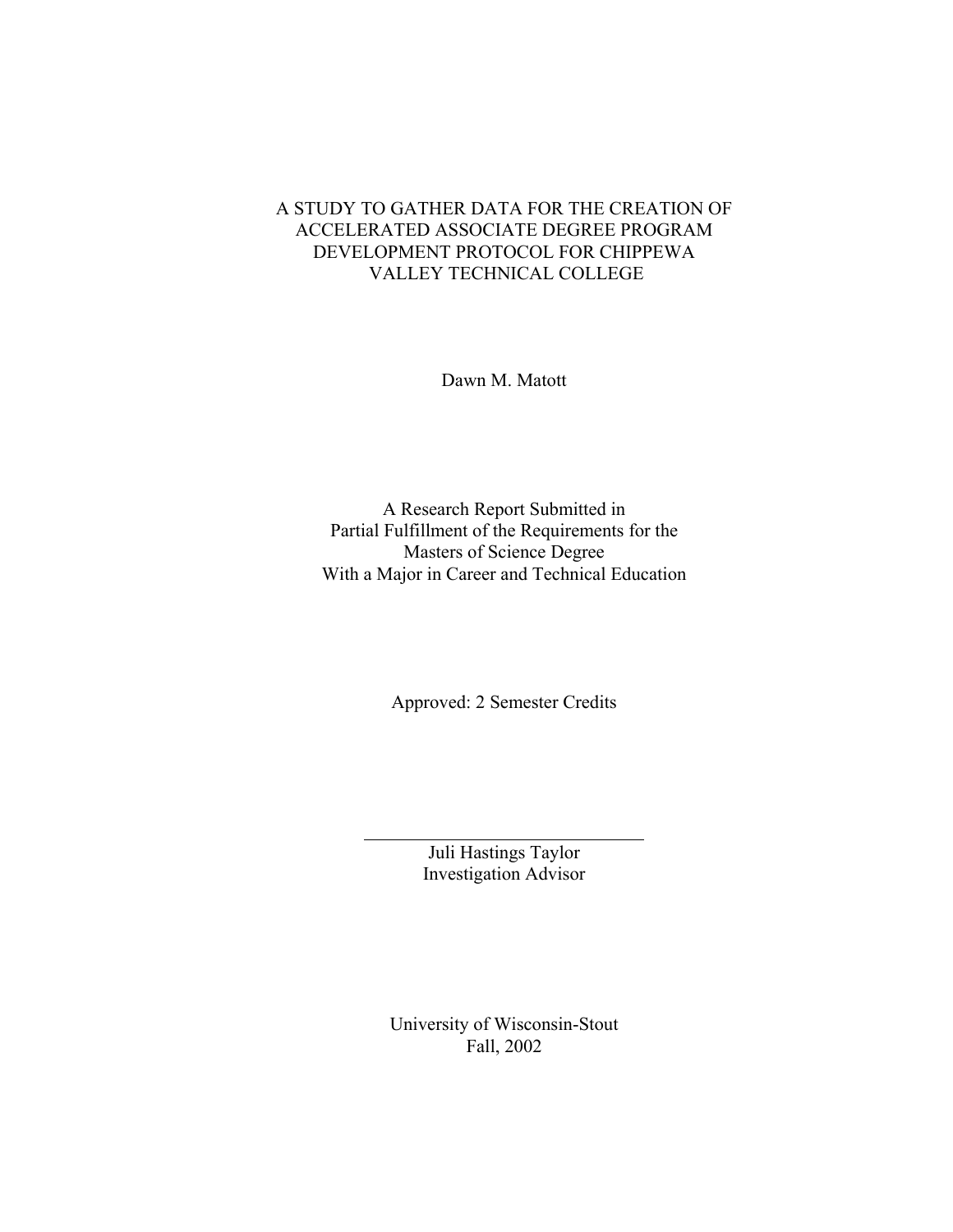## The Graduate College University of Wisconsin-Stout Menomonie, Wisconsin 54751

## ABSTRACT

|                                                                            | Matott      | Dawn                                                                                                          |                | М              |
|----------------------------------------------------------------------------|-------------|---------------------------------------------------------------------------------------------------------------|----------------|----------------|
| (Writer)                                                                   | (Last Name) | (First)                                                                                                       |                | (Initial)      |
|                                                                            |             | A Study To Gather Data For The Creation Of Accelerated Associate Degree Program                               |                |                |
|                                                                            |             | Protocol For Chippewa Valley Technical College                                                                |                |                |
| (Title)                                                                    |             |                                                                                                               |                |                |
| <b>CTE</b>                                                                 |             | Juli Hastings Taylor                                                                                          | November, 2002 | 82             |
| (Graduate Major)                                                           |             | (Research Advisor)                                                                                            | (Month/Year)   | (No. of Pages) |
| American Psychological Association (APA) Publication Manual, Fifth Edition |             |                                                                                                               |                |                |
|                                                                            |             | $\Delta I$ $\Delta I$ $\Delta I$ $\Delta I$ $\Delta I$ $\Delta I$ $\Delta I$ $\Delta I$ $\Delta I$ $\Delta I$ |                |                |

(Name of the Style Manual Used in this Study)

The purpose of this research was to provide data for the creation of accelerated degree program development protocol that will be used in the development of an accelerated Administrative Assistant degree program at Chippewa Valley Technical College (CVTC). CVTC administrative/leadership staff and Wisconsin Technical College System (WTCS) staff involved with accelerated learning and accelerated program development at the other WTCS colleges were surveyed to identify program development requirements for accelerated programs.

The results of the study identified the need to include staff from program departments; instructional design, curriculum, and assessment specialists; administrators; general education instructors; support services staff; and the advisory committee along with employers and business/industrial content experts. Program development requires the input of individuals from a board range of areas and requires a supporting infrastructure that spans the entire organization.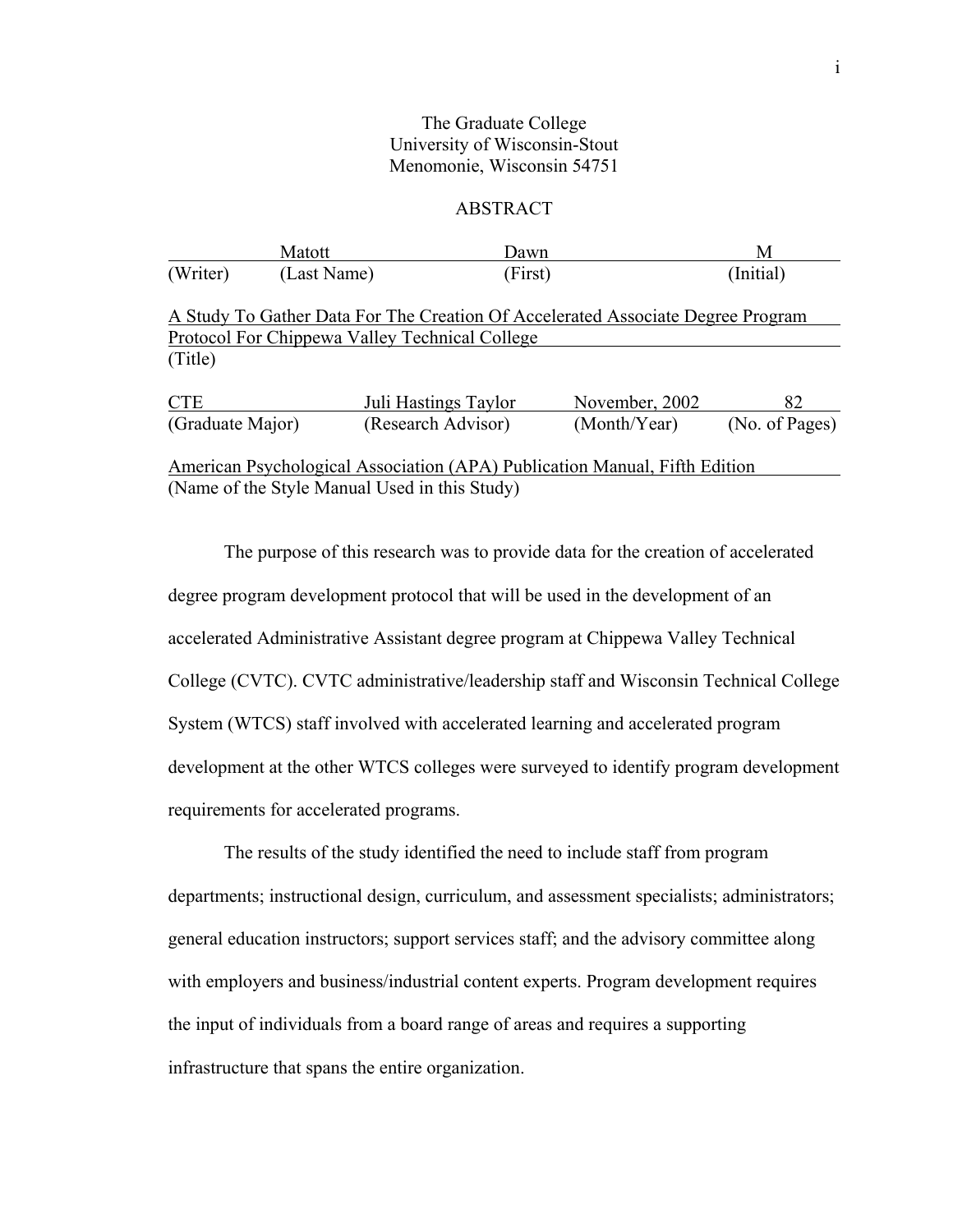Data from this study identified accelerated format program criteria. Criteria categories or themes identified in this study were: program structure and content, program admission requirements and student responsibilities, quality of instruction and consistency of staff, teacher time, teacher training, and infrastructure support. The number and complexity of criteria required in the development of accelerated program is immense. Although much respondent data was given, very little quantifiable criteria were presented

Specific stages related to the development of accelerated degree programs were also identified in this study. Identified stages of development include: pre-program, development, implementation, and evaluation. Literature and survey responses support the fact that the majority of work load related to accelerated programs is completed before the program is implemented. .

Finally, this study identified specific administrative, leadership, and/or management staff expectations of a successful accelerated program. Themes identified as needed in determining the success of an accelerated program: student/teacher/employer feedback, student success, and program evaluation. The data gathered during this study clearly indicates the importance of assessment in evaluating the success of an accelerated program. No specific quantifiable measures where provided by respondents in relation to assessment.

Data from this study will assist the Business Technology Department at Chippewa Valley Technical College in the development of an accelerated Administrative Assistant associate degree program.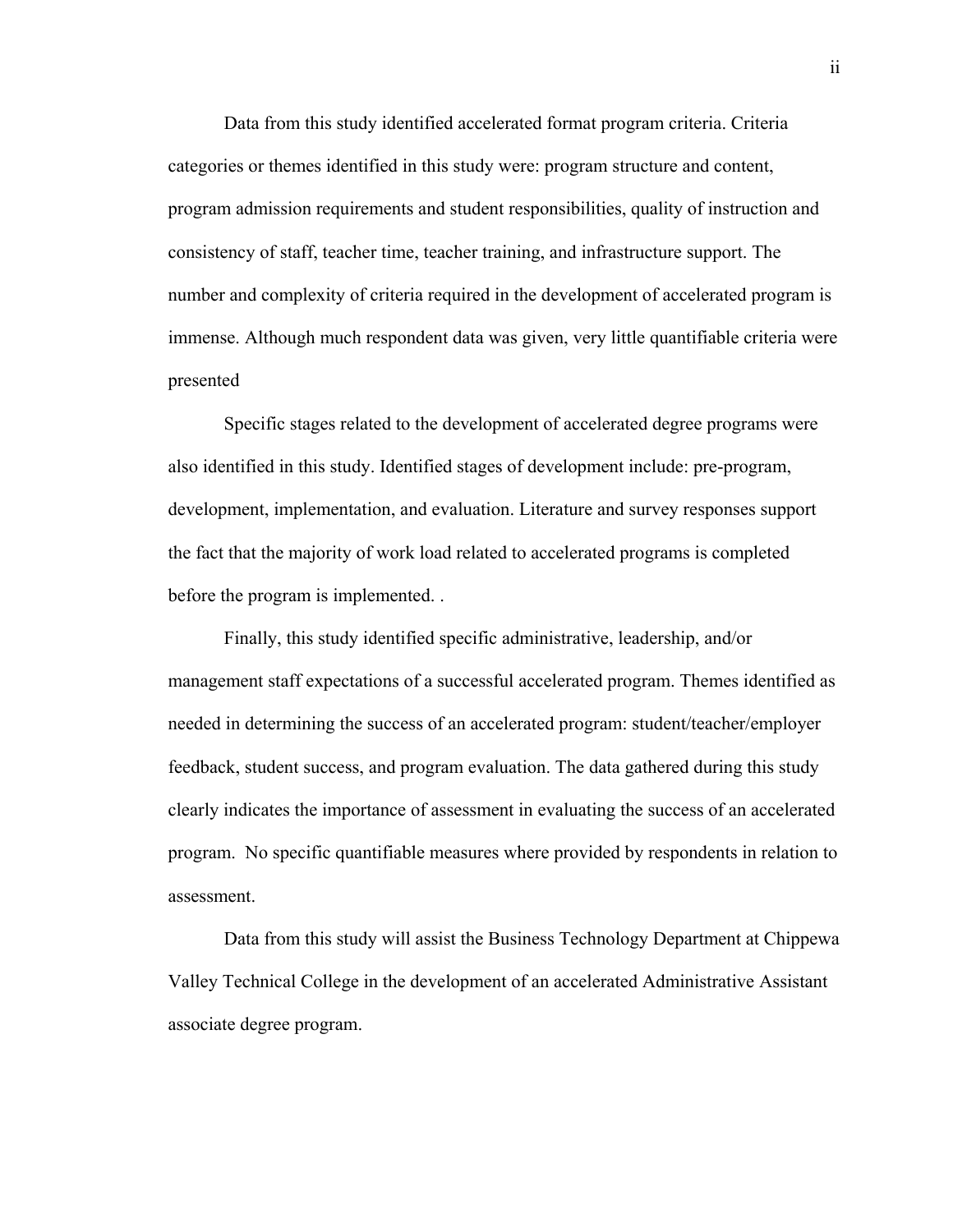### Acknowledgements

In reflecting on my graduate studies, it is evident that the support of others helped me in obtaining this goal.

Juli Taylor, my research advisor, who continually conveyed her belief in my ability to accomplish this goal. Her enthusiasm and excitement kept me motivated.

My parents, Norman and Mari Koch, who raised me with a strong work ethic. Anything is possible as long as I believe in myself.

My wonderful husband, Jesse, your love, support, and tolerance have allowed me to obtain this degree. My amazing children, Melissa and Justin, who were willing to give mom the time she needed to finish "just one more sentence". We will finally have more time for snowshoeing, cross-country skiing, snowmobiling, fishing, gardening, biking, swimming, and golfing!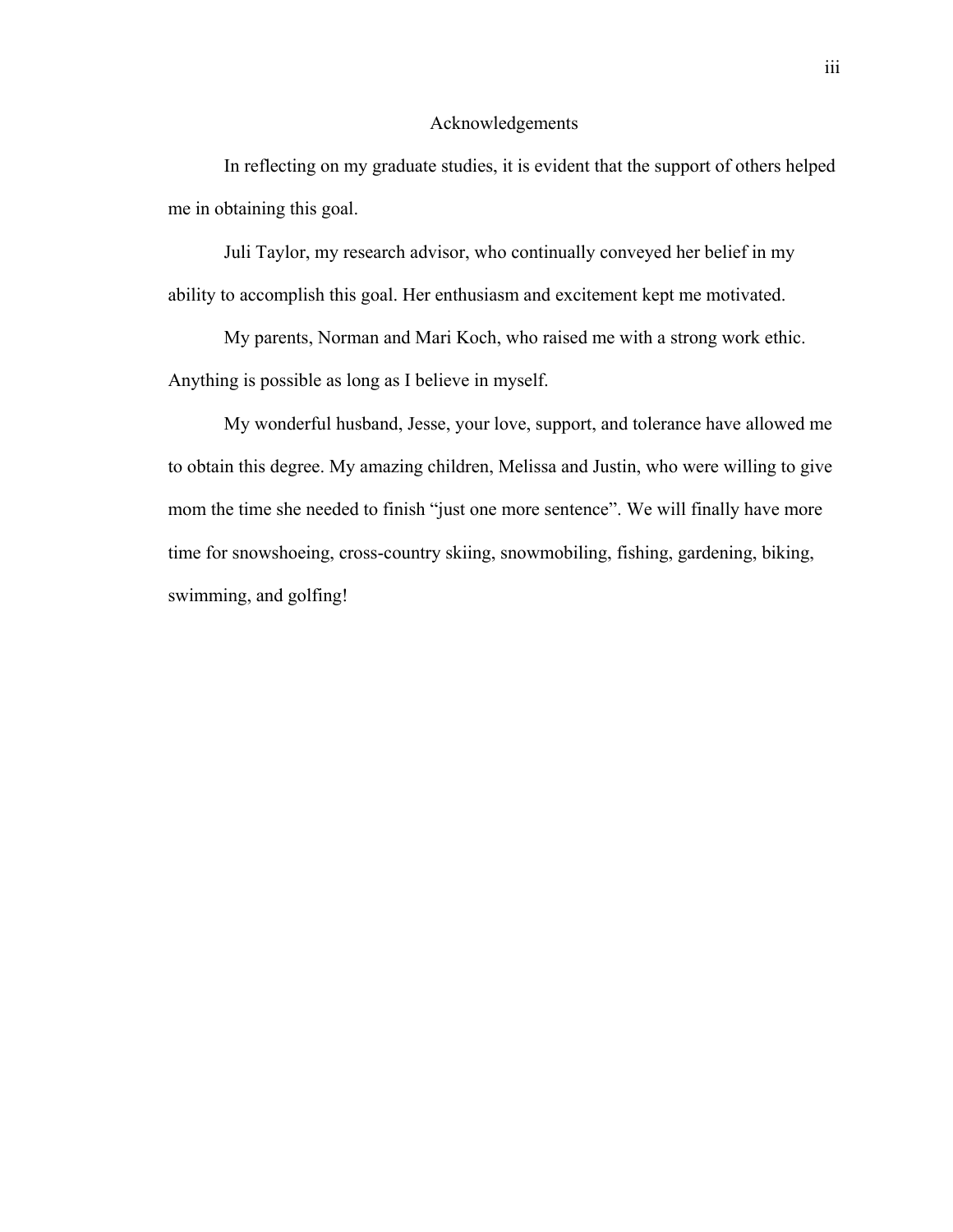# Table of Contents

| Chapter 1 |                                                                                 |  |
|-----------|---------------------------------------------------------------------------------|--|
|           |                                                                                 |  |
| Chapter 2 |                                                                                 |  |
|           | Program Supervision and Coordination14<br>CVTC General Admission Requirements19 |  |
| Chapter 3 |                                                                                 |  |
|           |                                                                                 |  |
|           |                                                                                 |  |
|           |                                                                                 |  |
|           |                                                                                 |  |
|           |                                                                                 |  |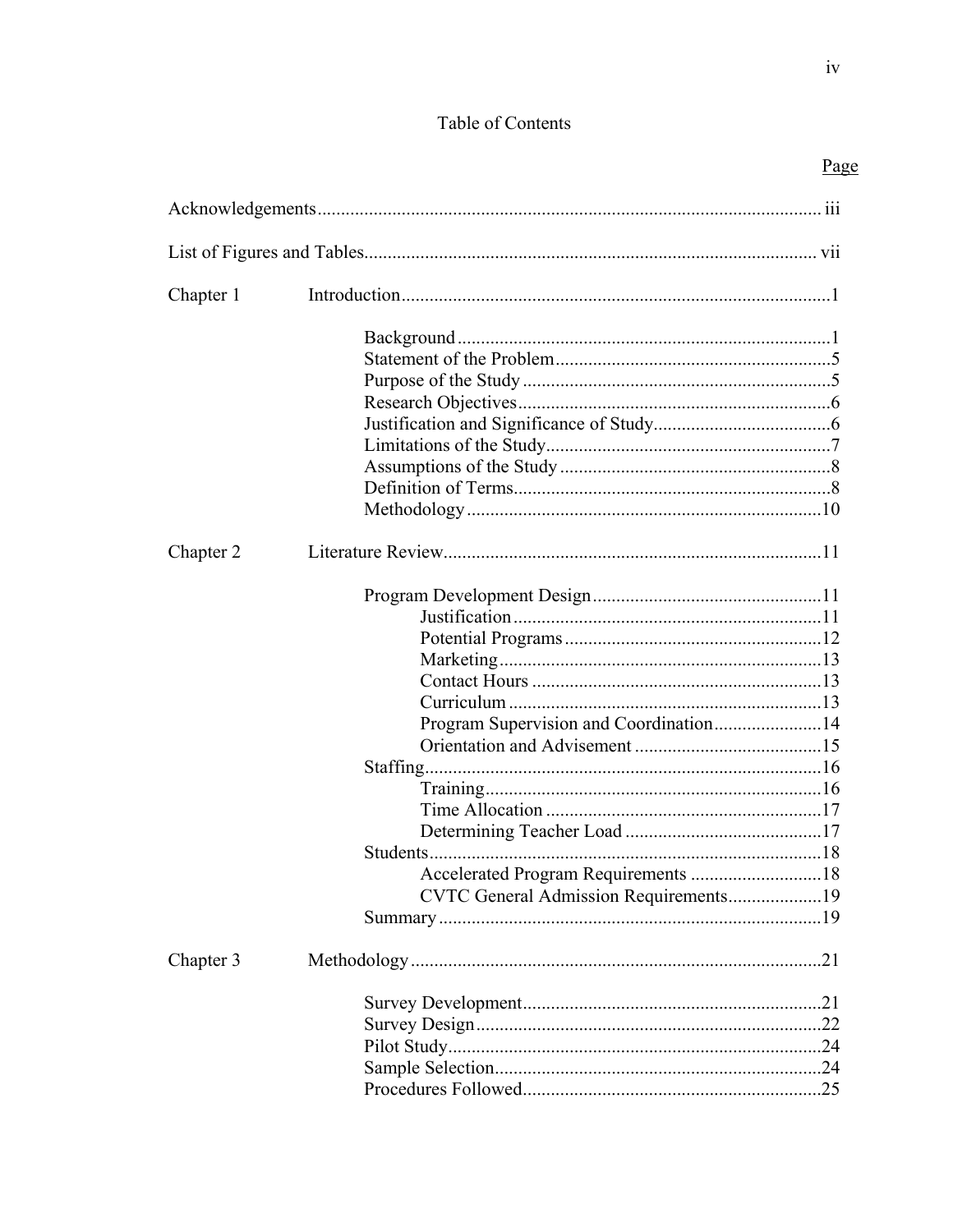| Chapter 4 |                                                    |  |
|-----------|----------------------------------------------------|--|
|           |                                                    |  |
|           |                                                    |  |
|           |                                                    |  |
|           | Departments and/or Staff Involved in the           |  |
|           |                                                    |  |
|           |                                                    |  |
|           |                                                    |  |
|           |                                                    |  |
|           |                                                    |  |
|           | Quality of Instruction and Consistency of Staff 39 |  |
|           | Program Admission and Student Responsibilities39   |  |
|           |                                                    |  |
|           | Accelerated Program Development Criteria42         |  |
|           |                                                    |  |
|           |                                                    |  |
|           |                                                    |  |
|           | Quality of Instruction and Consistency of Staff 45 |  |
|           | Program Admission and Student Responsibilities45   |  |
|           |                                                    |  |
|           |                                                    |  |
|           |                                                    |  |
|           |                                                    |  |
|           |                                                    |  |
|           |                                                    |  |
|           |                                                    |  |
|           |                                                    |  |
|           |                                                    |  |
|           |                                                    |  |
| Chapter 5 |                                                    |  |
|           |                                                    |  |
|           |                                                    |  |
|           |                                                    |  |
|           | For CVTC's Administrative Assistant                |  |
|           |                                                    |  |
|           | For Accelerated Learning Programs at               |  |
|           |                                                    |  |
|           |                                                    |  |
|           |                                                    |  |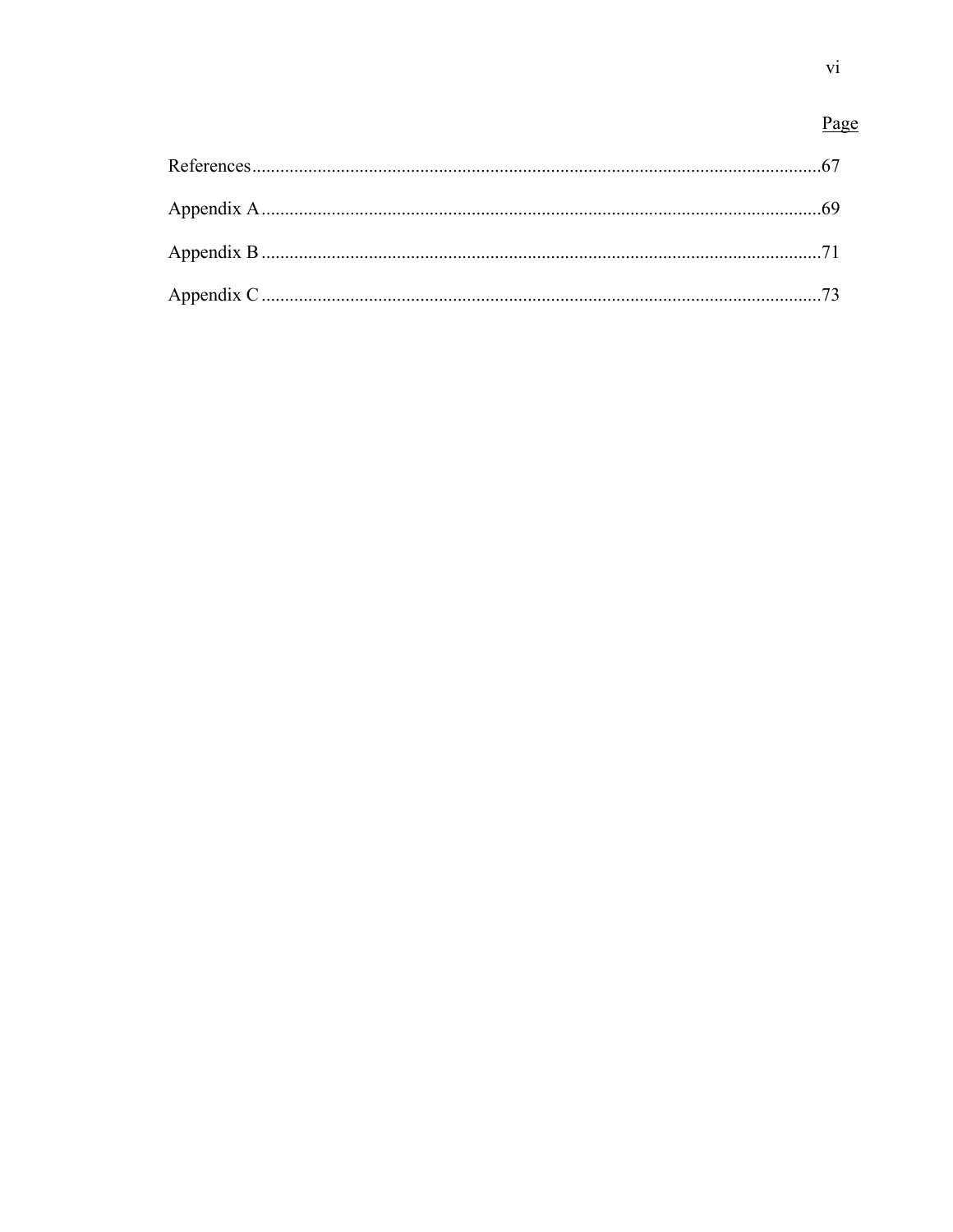# List of Figures and Tables

| Figure 1 – Chippewa Valley Technical College Region/Campuses   |  |
|----------------------------------------------------------------|--|
|                                                                |  |
|                                                                |  |
|                                                                |  |
|                                                                |  |
| Table 5 – Departments and/or Staff Involved in the Development |  |
|                                                                |  |
|                                                                |  |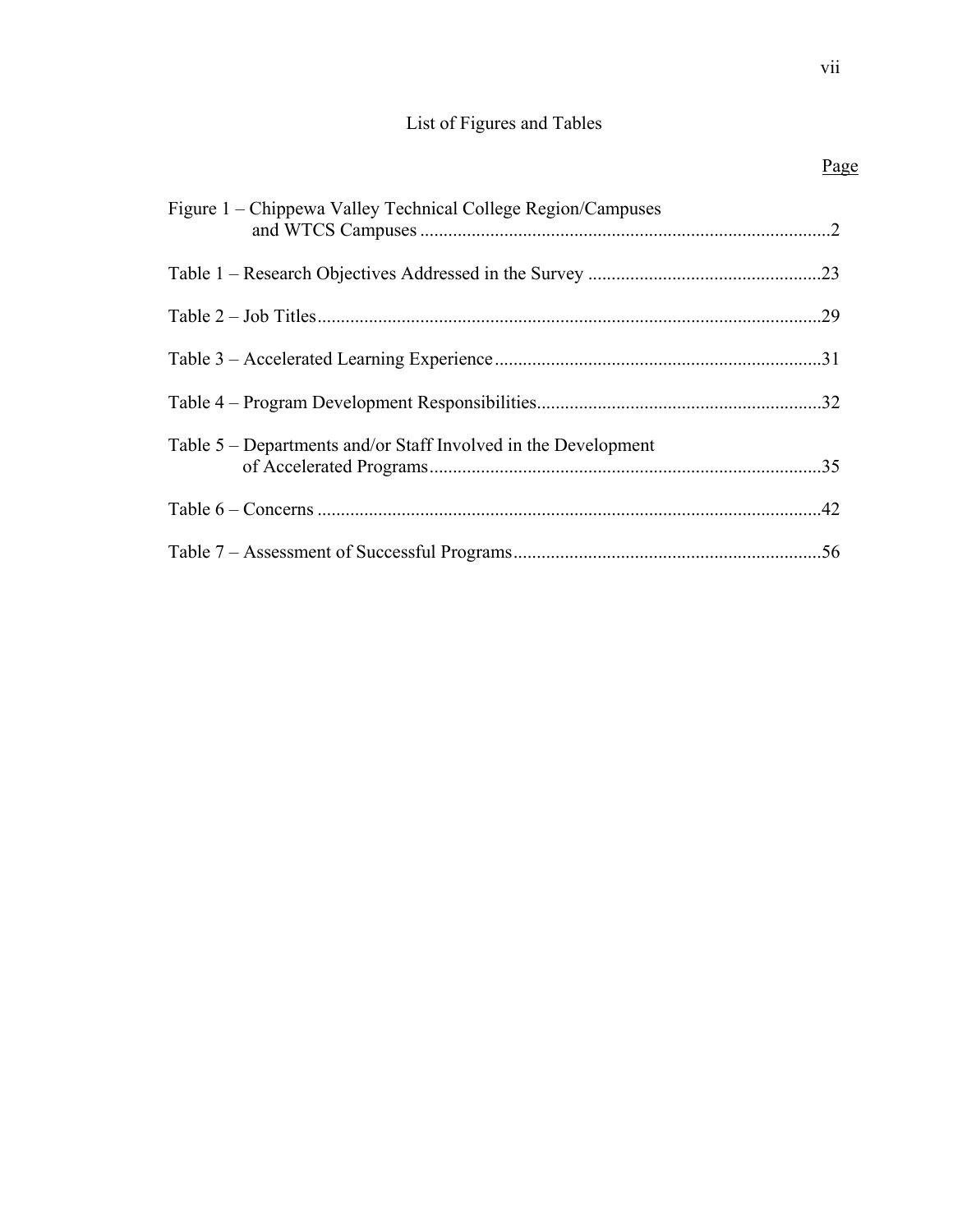#### Chapter 1

### **Introduction**

## **Background**

When we think of traditional students, we think of students between the ages of five and 22 years old who follow a progression of educational steps beginning with kindergarten and progressing through secondary and/or postsecondary education (Whisnant, Sullivan, and Slayton, 1993). Traditionally, educational institutions are structured to meet the needs of students who attend school during a nine-month period, Monday through Friday, 8 a.m. to 5 p.m. Most postsecondary students earn degrees by satisfactorily meeting the criteria of a degree program following this traditional time frame (Whisnant, et al., 1993).

Not every individual has the opportunity or desire to attend a postsecondary institution during this traditional time frame. Historically, it was difficult for adults over the age of 25 to return to school in order to obtain a postsecondary degree. Work, family, distance, and economic commitments make the attainment of a postsecondary degree impossible for many (Whisnant, et al., 1993). Over time, educational institutions have begun to recognize and discuss this dilemma. In an effort to meet the needs of these "nontraditional" students, educational institutions are repackaging their traditional instructional delivery by offering evening, weekend, and online classes. Although these changes offer additional options, obstacles still exist for many nontraditional students wishing to fully complete the degree of choice.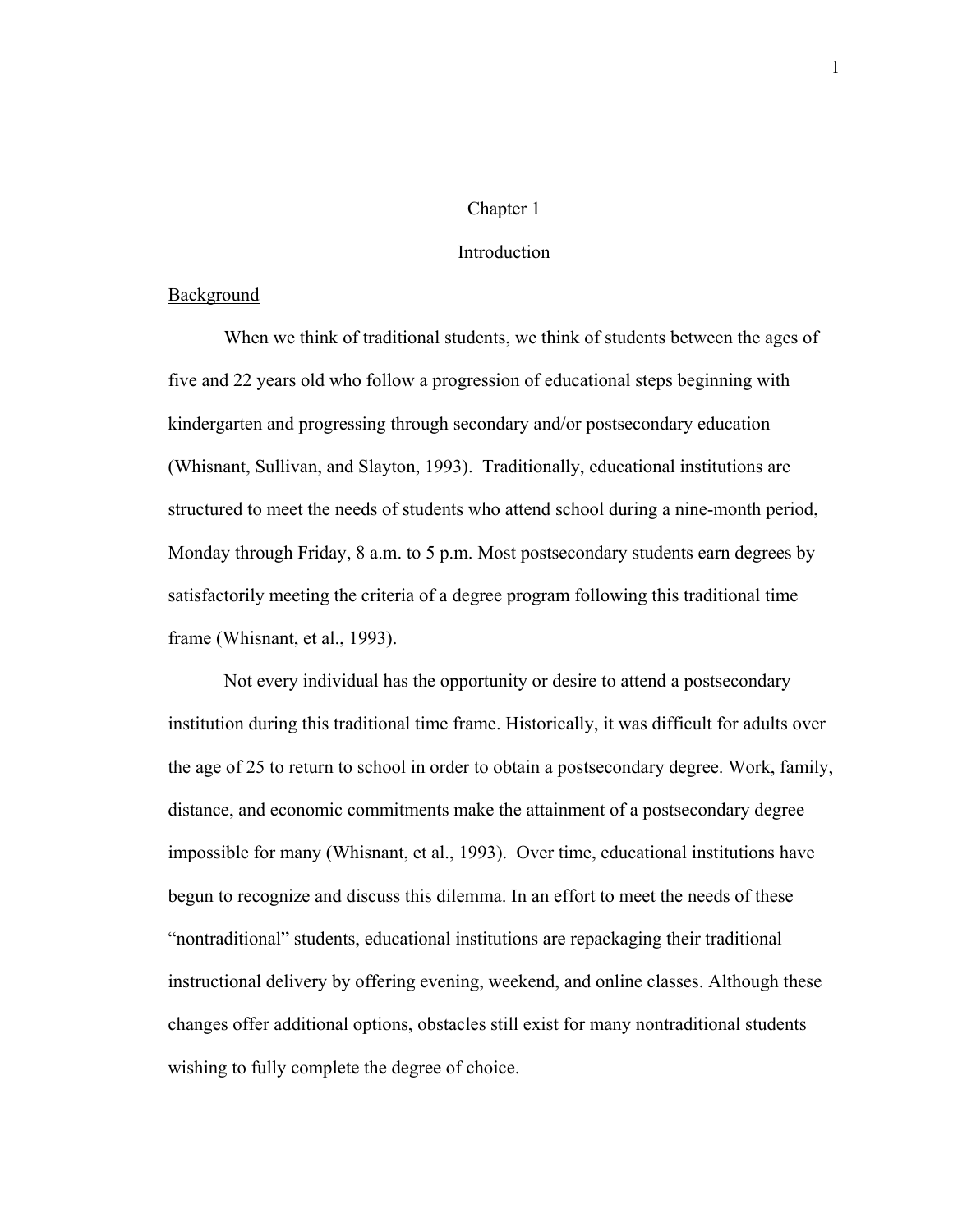For those nontraditional students who must work full-time, little time is left within a typical day to pursue a degree. In a traditional degree program structure at the postsecondary level, courses meet during an entire semester. Many nontraditional students can only take one or two classes a semester. At this rate, an associate degree program containing 65 credits could take approximately 10 years to complete assuming a student attends school during each fall, spring, and summer semester. Technical colleges, providers of associate degree programs, may take particular notice of this type of situation. One such technical college is Chippewa Valley Technical College in Eau Claire, Wisconsin.

Chippewa Valley Technical College (CVTC), one of 16 technical colleges in the [Wisconsin Technical College System](http://www.witechcolleges.com/) (WTCS), serves an eleven-county area as illustrated in Figure 1. The main campus is located in Eau Claire with major outreach centers in Chippewa Falls, Menomonie, Neillsville, and River Falls.



Figure 1. Chippewa Valley Technical College Region/Campuses and WTCS Campuses (CVTC On-line).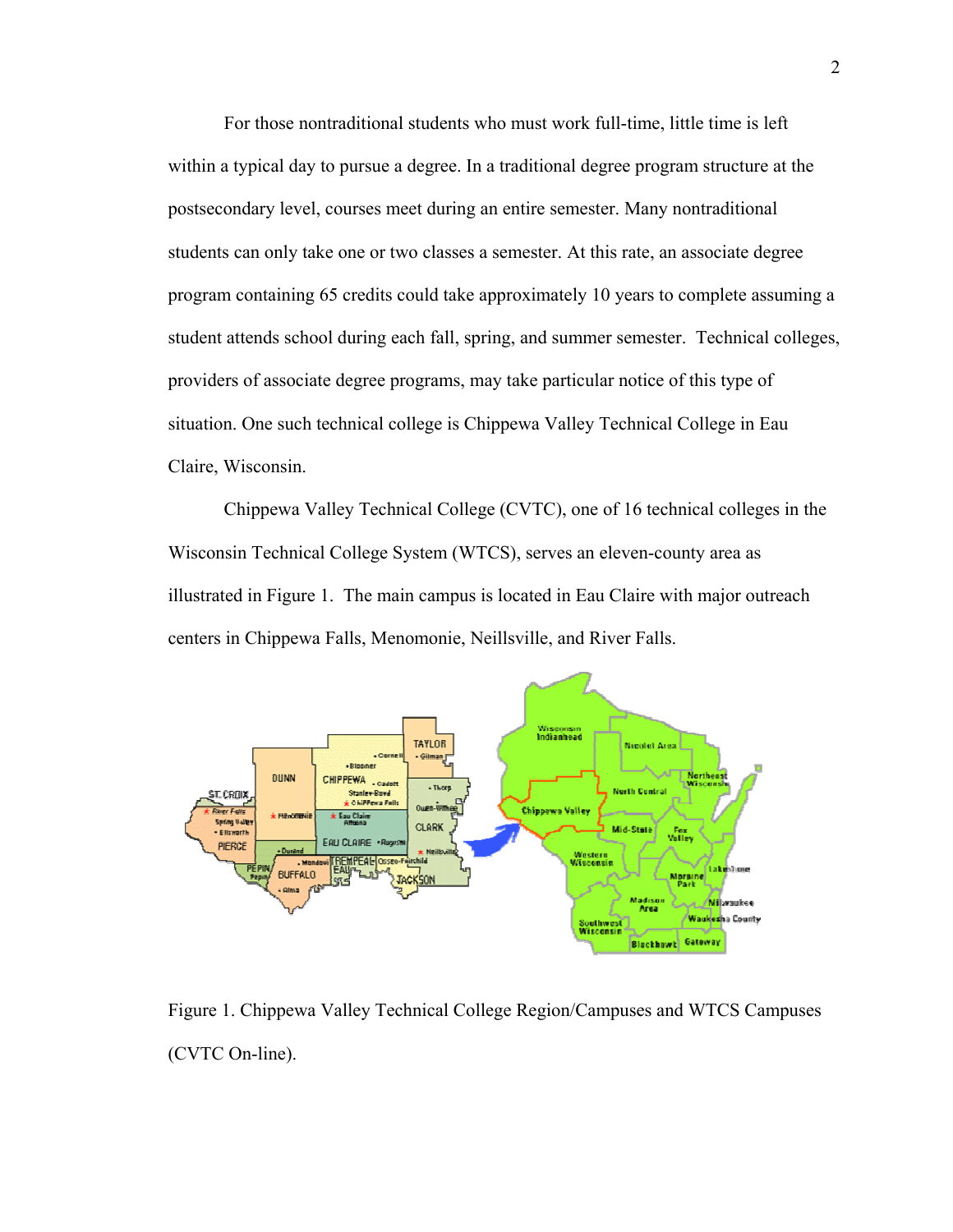Part of CVTC's mission statement is that CVTC delivers "progressive technical education that . . . meets the workforce needs of the region . . .." The vision statement professes a dedication to student success and a commitment that confirms value to students' "diverse" background. The outcome statement encourages the college to "utilize a variety of instructional delivery technologies, improve student success, and meet customer needs of time, distance, and style of learning through flexible programming" (CVTC On-line).

The Administrative Assistant program is an associate degree program offered by 14 colleges within the Wisconsin Technical College System. Chippewa Valley Technical College is one of those colleges (WTCS On-line). Individuals in the Chippewa Valley who want to obtain an Administrative Assistant associate degree are required to successfully complete 67 credits of coursework (CVTC On-line). The majority of Administrative Assistant core program courses are offered during the traditional school day, Monday-Friday,  $8$  a.m.  $-5$  p.m. at the main campus in Eau Claire. No courses are offered on weekends. Many program core classes, but not all, are offered at the Chippewa Falls, Menomonie, River Falls, and Neillsville locations. This means that a student who wants to finish this degree must ultimately travel to Eau Claire for some of his/her classes, in some cases requiring the student to travel a distance of over 60 miles. In addition, the majority of Administrative Associate degree program core courses meet during the entire 16-week semester.

However, a new instructional design exists that would allow a full-time working adult in an administrative profession an opportunity to obtain an Administrative Assistant associate degree in as little as 3.5 years. This design presents material in such a way that

3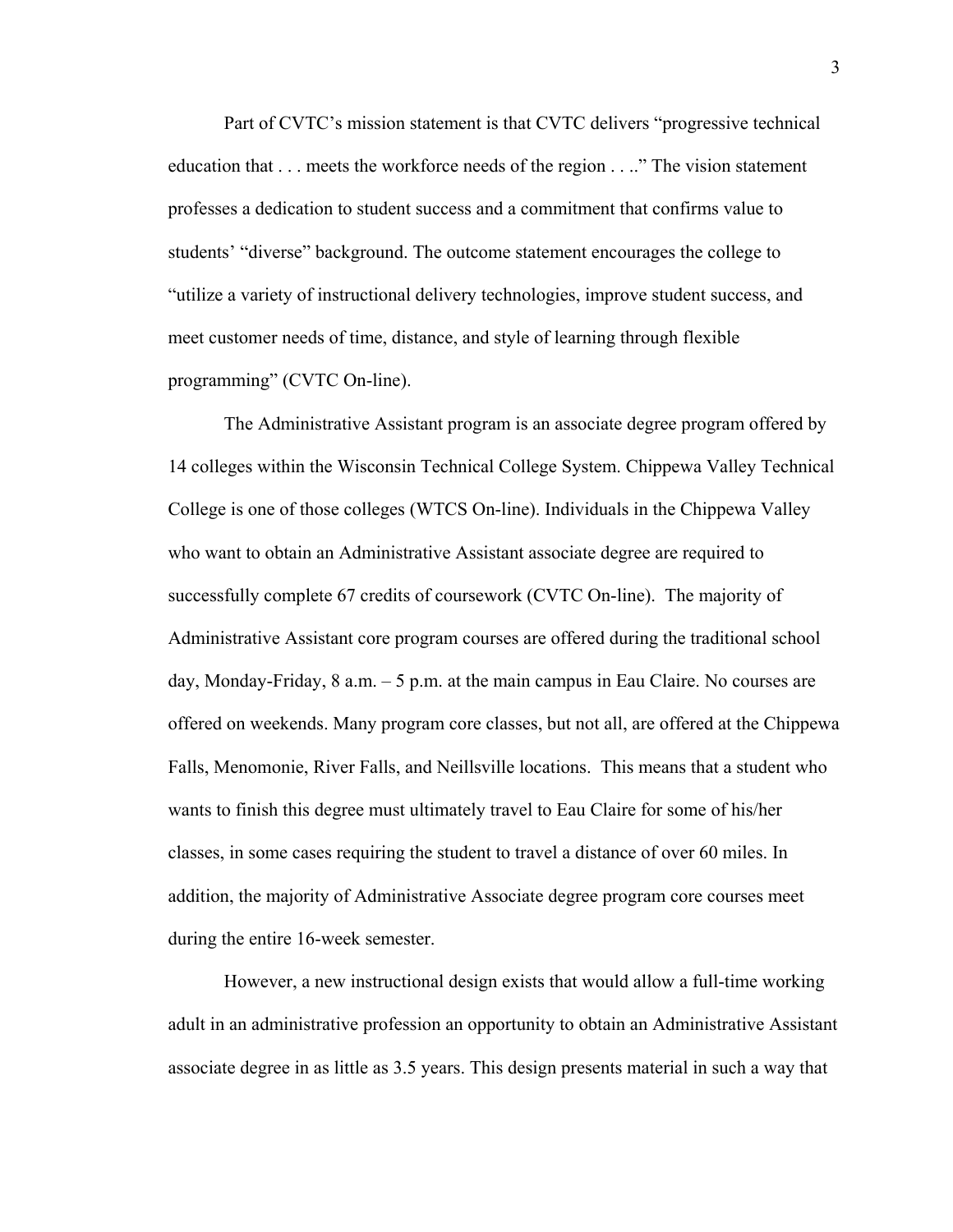it allows learning to occur more quickly. This design is called accelerated learning (Meier, 2000). Accelerated learning strategies can cut the time frame of a course in half. This would allow nontraditional learners an opportunity to take more classes in a shorter time frame. Accelerated courses typically meet for a longer block of time, over a period of 6 - 8 weeks instead of the traditional 16 or 18-week semester. A degree program developed with an accelerated format would offer the opportunity of a degree within a time frame that is accessible for working individuals. A degree program developed with an accelerated format would allow many nontraditional students the opportunity to reach their goal of obtaining a degree. Currently, one college within the Wisconsin Technical College System, Fox Valley Technical College in Appleton, Wisconsin, offers the Administrative Assistant program in this nontraditional format (WTCS On-line). This successful program is currently entering its fourth year.

Counselors and faculty at CVTC receive calls on a frequent basis from students who are looking for a way to finish the Administrative Assistant program while still working full time. CVTC data shows that many full-time employed students remain noncompleters in the Administrative Assistant program when they reach the final semesters (Rich, 2002). Those students dedicated and determined enough to finish have taken as long as five, eight, and ten years to coordinate their schedules with the current program format. An accelerated format would make the Administrative Assistant program more easily accessible and completeable for adults currently working full-time in an administrative profession.

Currently, CVTC does not have an accelerated Administrative Assistant program. Nevertheless, the Business Technology Department Advisory Committee of CVTC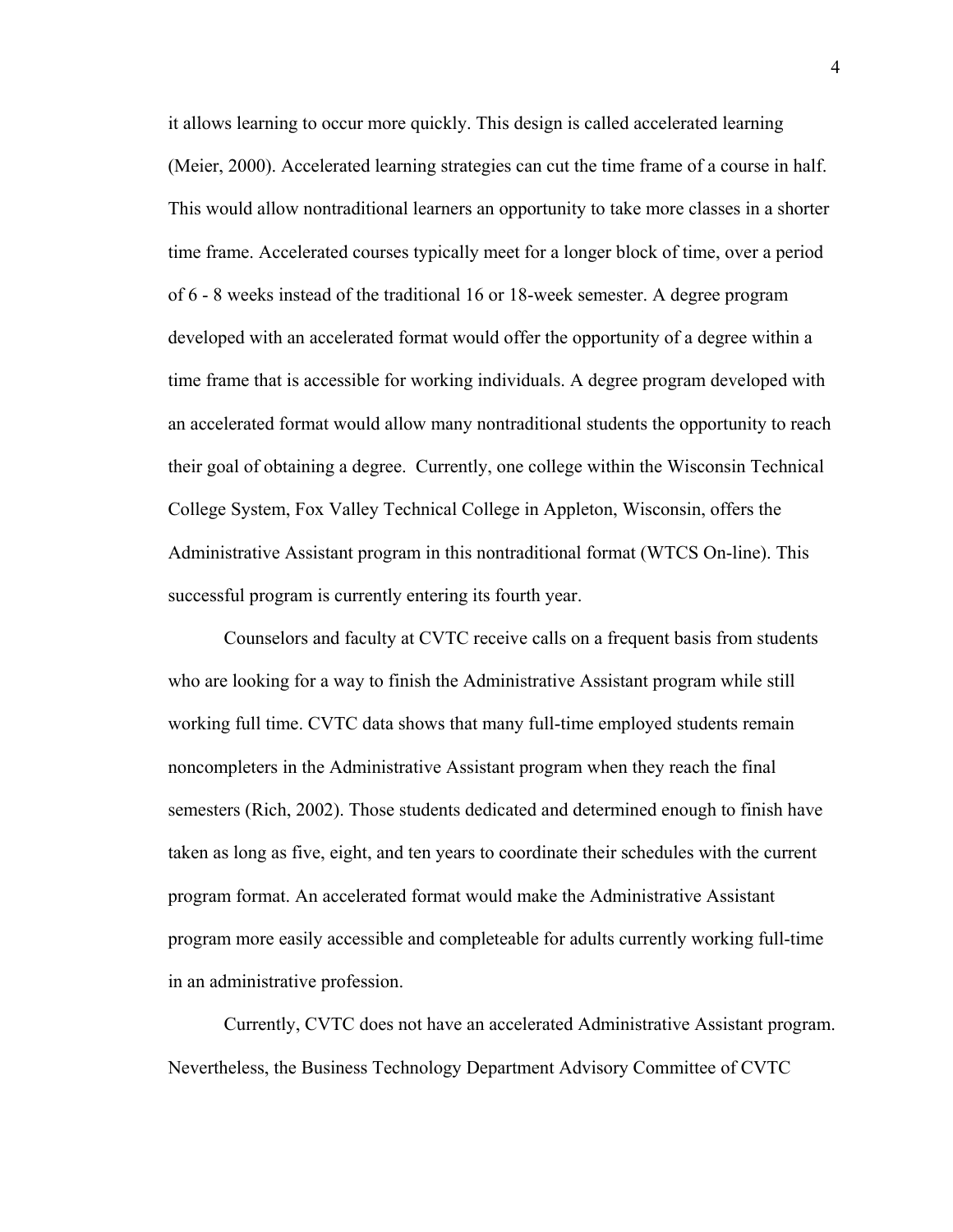supports the accelerated learning format and has recommended the development of an accelerated Administrative Assistant program (Business Technology Advisory Committee Meeting Minutes, 2001). Even though one other CVTC program (Supervisory Management) is operating in an accelerated format, CVTC has no specific protocols regarding the development of programs using an accelerated format. The lack of a specific document that contains the protocol and steps involved in the creation of an accelerated program makes this type of program development difficult.

#### Statement of Problem

Chippewa Valley Technical College does not have written protocols and/or steps required for the development of successful accelerated associate degree programs; therefore, CVTC faculty and staff interested in developing accelerated programs have limited direction, guidance, and support in the development of a successful accelerated program.

### Purpose of Study

The purpose of this study is to create accelerated program development steps and protocols that will be used when developing an accelerated Administrative Assistant associate degree programs at Chippewa Valley Technical College.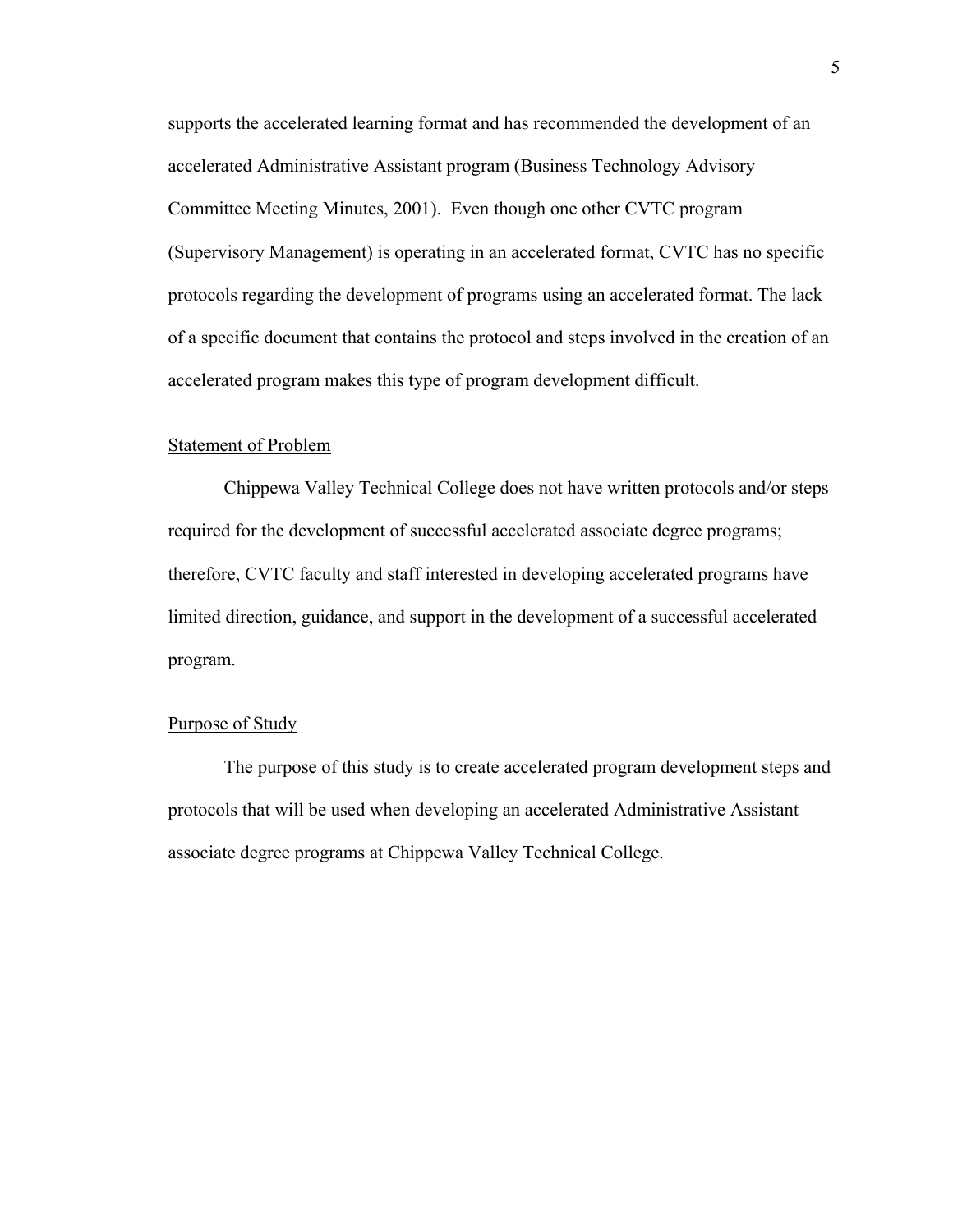### Research Objectives

This research will address the following objectives:

- 1. Identify staff that should be involved in the development of accelerated degree programs.
- 2. Identify accelerated format program criteria.
- 3. Identify steps required in the development of an accelerated Administrative Assistant program.
- 4. Determine how to measure the success of an accelerated program.

## Justification and Significance of Study

This study is important for the following reasons:

- 1. Data from this study will identify technical college staff that should be involved in accelerated program development.
- 2. Data from this study will provide the criteria required for the development of accelerated associate degree programs.
- 3. Data from this study will identify necessary steps in the development of an accelerated associate degree program.
- 4. Data from this study will identify assessment measures that can be implemented to determine the success of an accelerated program.
- 5. Data from this study will assist the Business Technology Department in developing a successful accelerated Administrative Assistant degree program.
- 6. Implementation of this study will provide another group of learners within the Chippewa Valley the opportunity to purse an Administrative Assistant associate degree within a reasonable time frame, while still allowing them to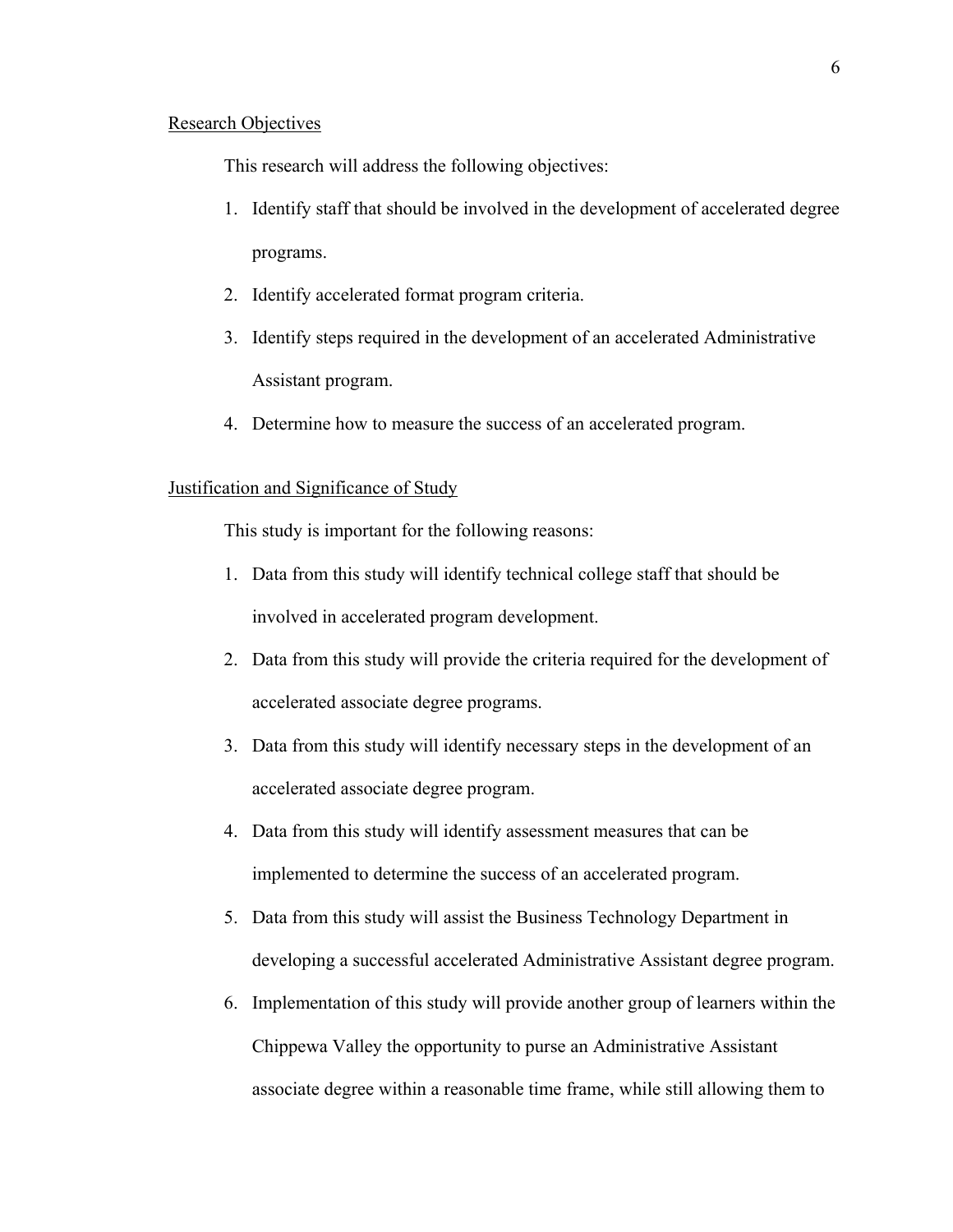work full time and spend time with family. This meets CVTC's mission to serve a diverse group of individuals.

- 7. Other two-year degree programs within CVTC and Wisconsin may be able to use this data in the development of accelerated degree programs.
- 8. Accelerated programs are different than traditional programs. This information will be beneficial to anyone developing a program using accelerated learning strategies.

## Limitations of Study

Extraneous and unknown variables or conditions that could have affected the results of this study included:

- 1. The researcher developed the survey instrument. The presence of the human element may have created errors, misrepresentations, misstatements, or omissions not intended by the researcher.
- 2. The survey results were limited to the opinions and answers revealed by the respondents. Opinions and answers of respondents may have been influenced by factors independent of this research and not disclosed to the researcher as part of this study.
- 3. Survey results are based on open-ended questions. The researcher may have unintentionally biased summarization and interpretation of study results during analysis.
- 4. Respondent answers and opinions will vary based on level of knowledge and experience related to accelerated learning.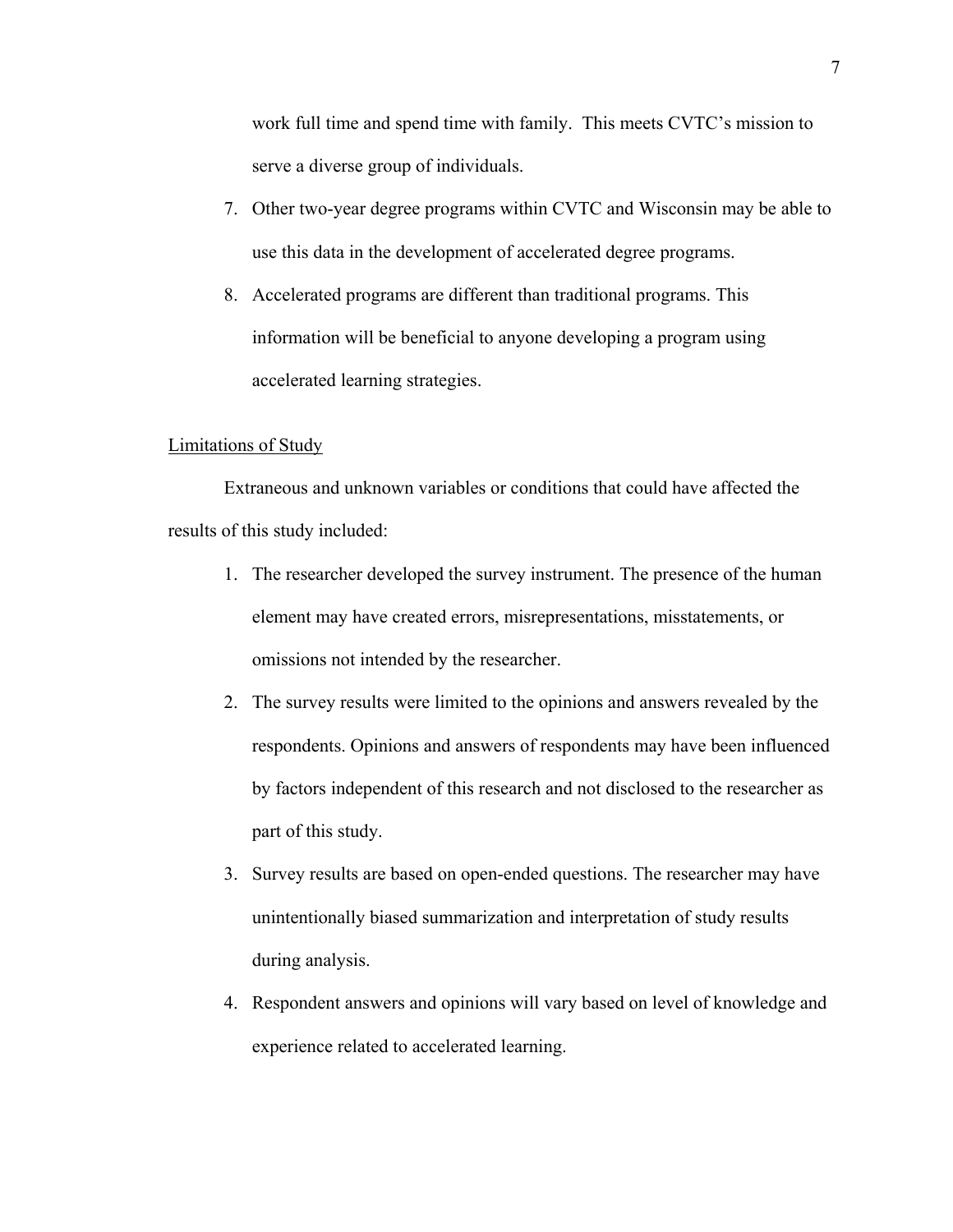5. This study will not include the implementation of the Administrative Assistant accelerated learning program plan.

### Assumptions of Study

- 1. This study assumes that respondents will answer truthfully and honestly.
- 2. This study assumes that respondents have a basic level of knowledge regarding accelerated learning strategies.

### Definitions of Terms

- 1. Accelerated learning: Combining adult learning theory and whole brain learning theory in the learning environment to achieve a faster learning rate (Learning, Training, and Performing Glossary, On-line).
- 2. Accelerated program: An occupation specific program for adults that utilizes advanced learning strategies. Taught by instructors with expertise in accelerated learning techniques (WTCS On-line).
- 3. Administrative Assistant Program: An associate degree program that prepares individuals in the software/hardware, administrative, and interpersonal skills needed to perform the duties of administrative support personnel. With additional education and/or work experience, there is opportunity for advancement into supervisory or managerial positions (WTCS On-line).
- 4. Associate degree: A two-year program that combines technical skills (except liberal arts) with general education, such as math, communications, and social sciences. Credits are more readily transferable in this program than in the diploma programs (WTCS On-line).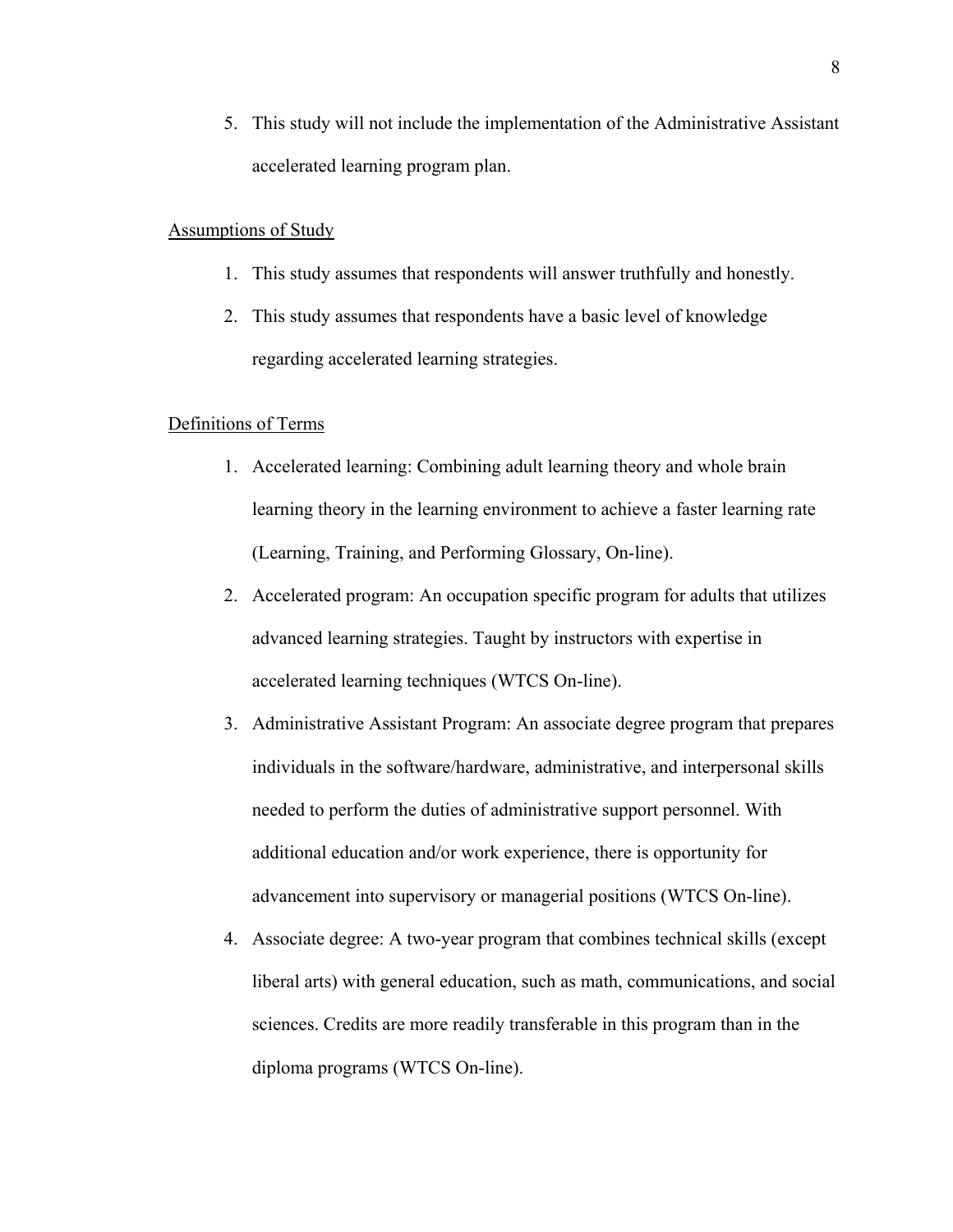- 5. Credit(s): This is a numerical value the State Office assigns a course based on student effort using a clock-hour equivalency standard (WTCS On-line).
- 6. Instructional design: The philosophy, methodology, and approach used to deliver information. Some courseware aspects include question strategy, level of interaction, reinforcement, and branching complexity (WTCS On-line).
- 7. Nontraditional Student: Nontraditional students are defined as those adult college students over 25 years of age, who attend college on a part-time basis, or commute to school, or any combination of these characteristics (Allen, 1994).
- 8. Program: A state-approved group or cluster of courses leading to a technical diploma or associate degree. Programs are defined by a unique title and an approved curriculum (WTCS On-line).
- 9. Program core courses: Courses specific to a degree program.
- 10. Traditional Student: Traditional college students are those college students between the ages of 18 and 22 (Whisnant, et al., 1993).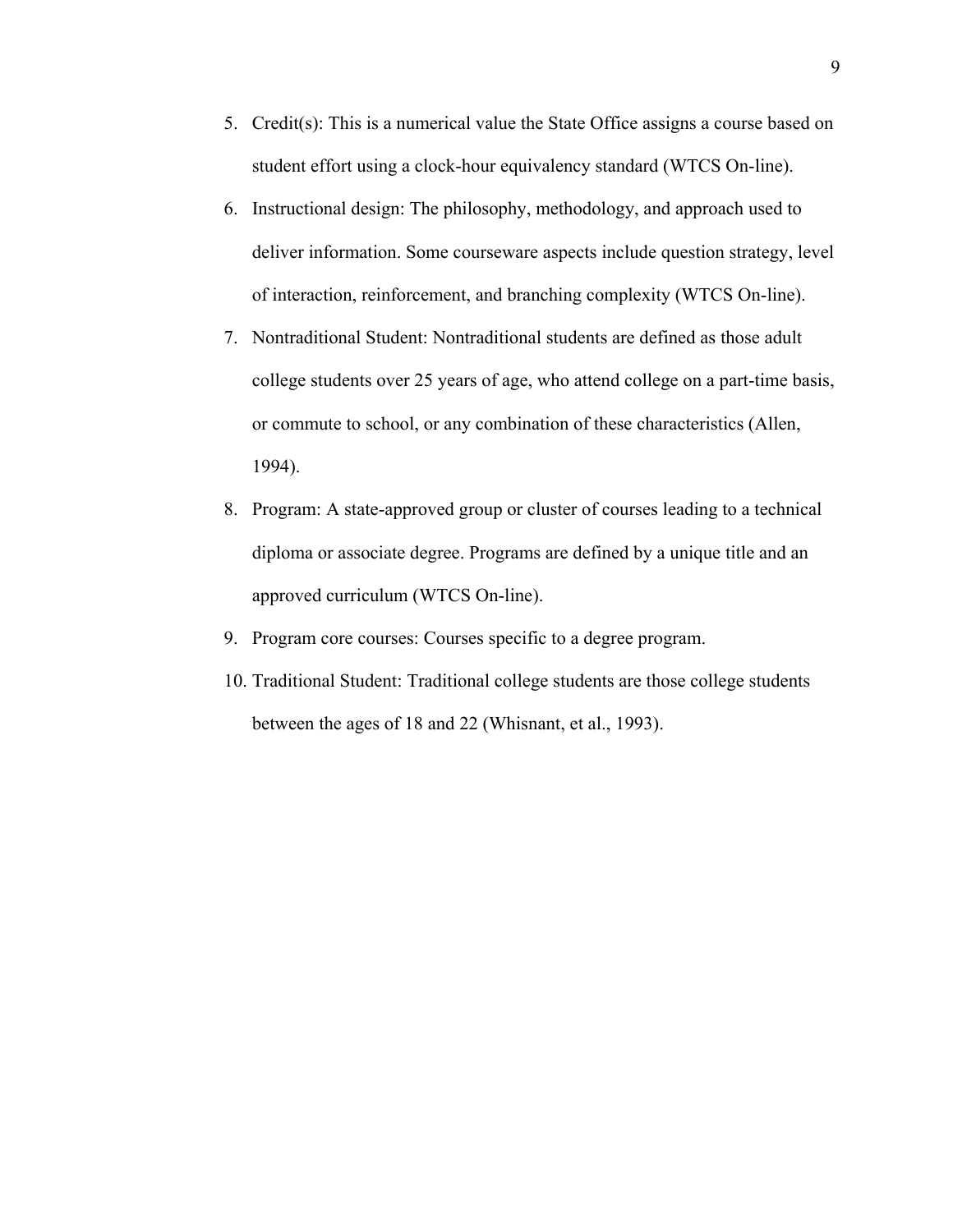## Methodology

A qualitative research study will be conducted. The technique to be used in performing the research is surveying. Email will be used as the survey method and was selected because it provided respondents with adequate time in which to complete the survey and is inexpensive. A total of 36 subjects were identified. Subjects for this study came from two distinct groups. This first group of subjects in this research study were persons currently employed at CVTC who were involved in program development at CVTC. Twenty-two CVTC employees were identified as meeting these criteria. The second group of subjects was selected from the Wisconsin Technical College System. Fourteen additional participants were identified as knowledgeable in accelerated program development.

A review of literature is found in Chapter 2. Chapter 3 contains additional information and detail regarding the methodology used in this study. Results are detailed in Chapter 4. The final chapter, Chapter 5, contains the summary, conclusions, and recommendations.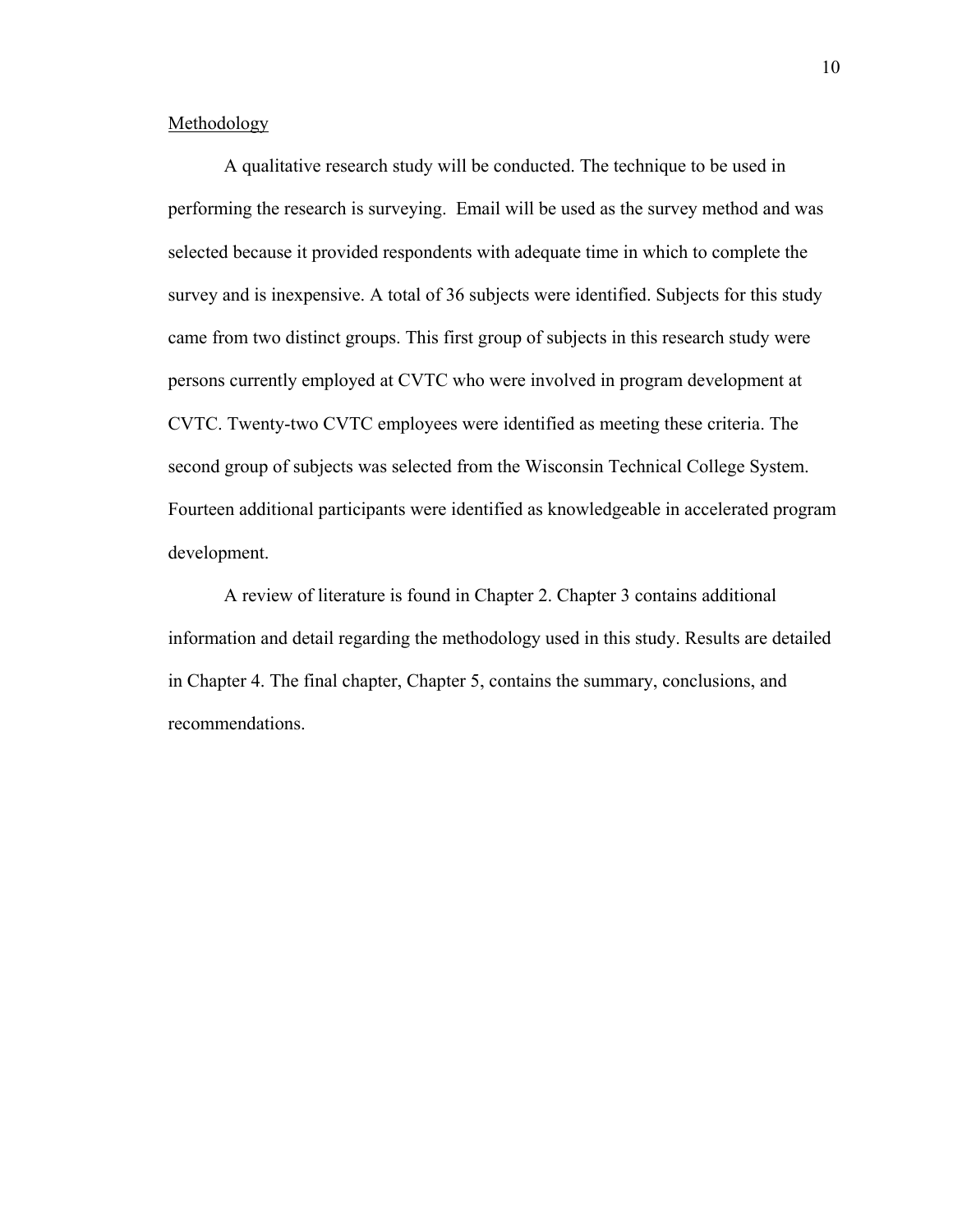#### Chapter 2

### Literature Review

The purpose of this study is to gather data that would be used in creating accelerated program development protocols for Chippewa Valley Technical College. This literature review presents data related to accelerated program development in regard to program development and design, staffing issues, and student requirements. The main source of documentation for this section of the study comes from the Wisconsin Technical College System Program Development Guide (On-line).

## Program Development Design

In reviewing program development and design, several categories of information were identified. Identified categories of information addressed were: justification, potential programs, marketing, contact hours, curriculum, program supervision and coordination, and advising and orientation.

Justification. As indicated in the WTCS Course and Program Curriculum Approval User Guide (On-line), before districts begin development of an accelerated program, they should demonstrate that there is a need for the accelerated program format. This need must be documented in advance of program offering.

The justification may consist of advisory committee minutes, surveys of prospective students or employers, letters from employers showing support for the program, or letters from prospective students indicating their desire to enroll in the accelerated format. As indicated by K. Cullen, Deputy Division Administration for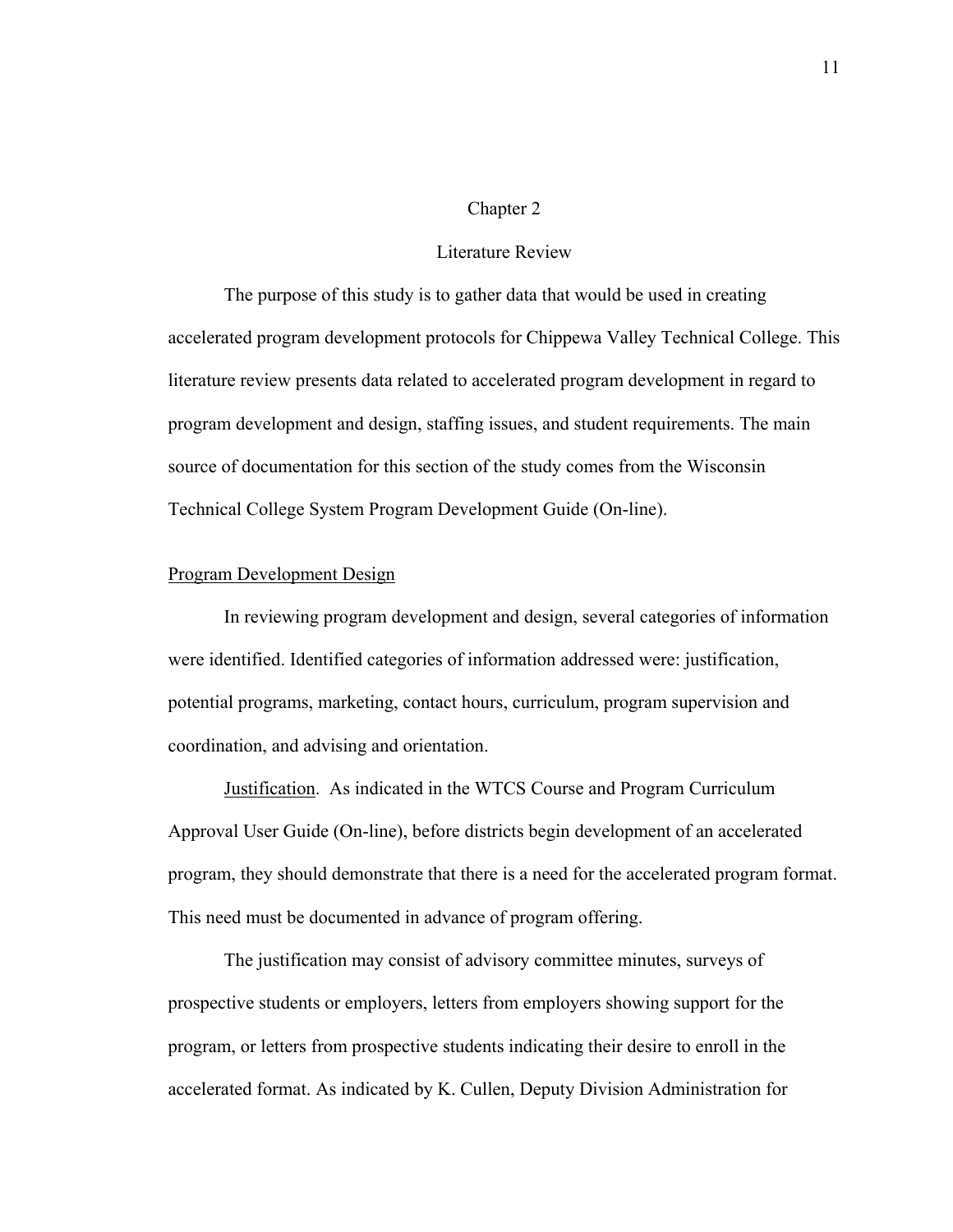WTCS Program and Economic Development, (personal communication, January 22, 1999) a brief summary of the documented need for the accelerated format must be shared with the appropriate state office consultant assigned to the specific program. Prior to offering accelerated programming in an associate degree program, colleges must also notify the deputy Division Administrator, Division of Program and Economic Development, of their intention (K. Cullen, personal communication, January 22, 1999; WTCS, On-line).

Potential Programs. The accelerated programming model may perform a valuable role in districts' continuing education efforts, but it is not meant to replace traditional associate degree programs. As indicated by the WTCS Board, only associate degree programs are appropriate for accelerated programming (WTCS, On-line). Technical colleges must evaluate specific programs and course content since the WTCS may restrict a technical college's accelerated program application. An accelerated program may also limit the effectiveness of an associate degree program or course. Course titles, numbers, and credit values will be the same for both traditional courses and accelerated courses when competencies are the same (WTCS, On-line). Although accelerated programs may run during the same time frame as the traditional program, accelerated programs require an identity separate from other programs offered in traditional formats. Potential programs should have the support of the whole department team and college administrators (K. Stockwell, personal communication, Fall 2001).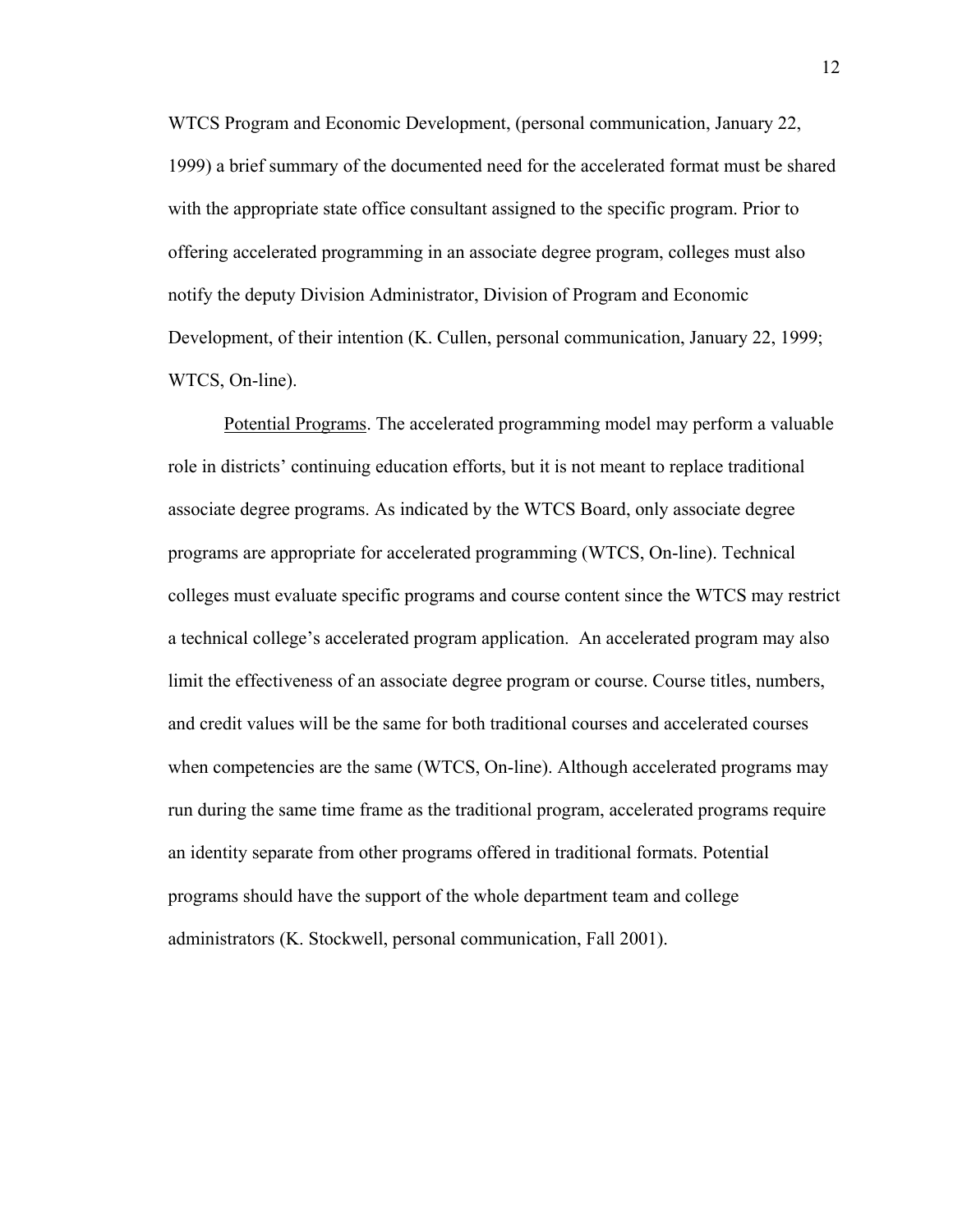Marketing. Promotional efforts should clearly state the unique features of the accelerated program; and further, promotional efforts should invite prospective students to dialogue with the appropriate district personnel in order that all features of the accelerated program are thoroughly explained and understood (WTCS, On-line).

Contact Hours. As indicated in the WTCS Course and Program Curriculum Approval User Guide (On-line), instructors and students are required to have eight contact hours per credit. Contact hours are not to be reduced without the application of accelerated techniques. Student effort is expected to be a total of 54 hours per credit, whether in class, with a study group, performing individual study, or applying relevant concepts on the job.

Curriculum. Sequential, competency-based curriculum is a requirement of accelerated programming (WTCS, On-line). Competencies in the accelerated courses must meet or exceed equivalent competencies in comparable traditional programs. Individual course construction should build on the material covered in previous courses and relate to the students' prior knowledge and experience. Curriculum should also include advanced adult learning strategies.

Instructional materials such as program outcomes, competencies, performance standards, learning objectives, learning activities, and performance assessment activities should be developed using the Wisconsin Instructional Design System (WIDS) format and must be in place prior to the implementation of an accelerated associate degree program (WTCS, On-line).

Student cohort groups are an integral part of an accelerated program. As indicated in the WTCS Program Development Guide (WTCS, On-line), groups of students must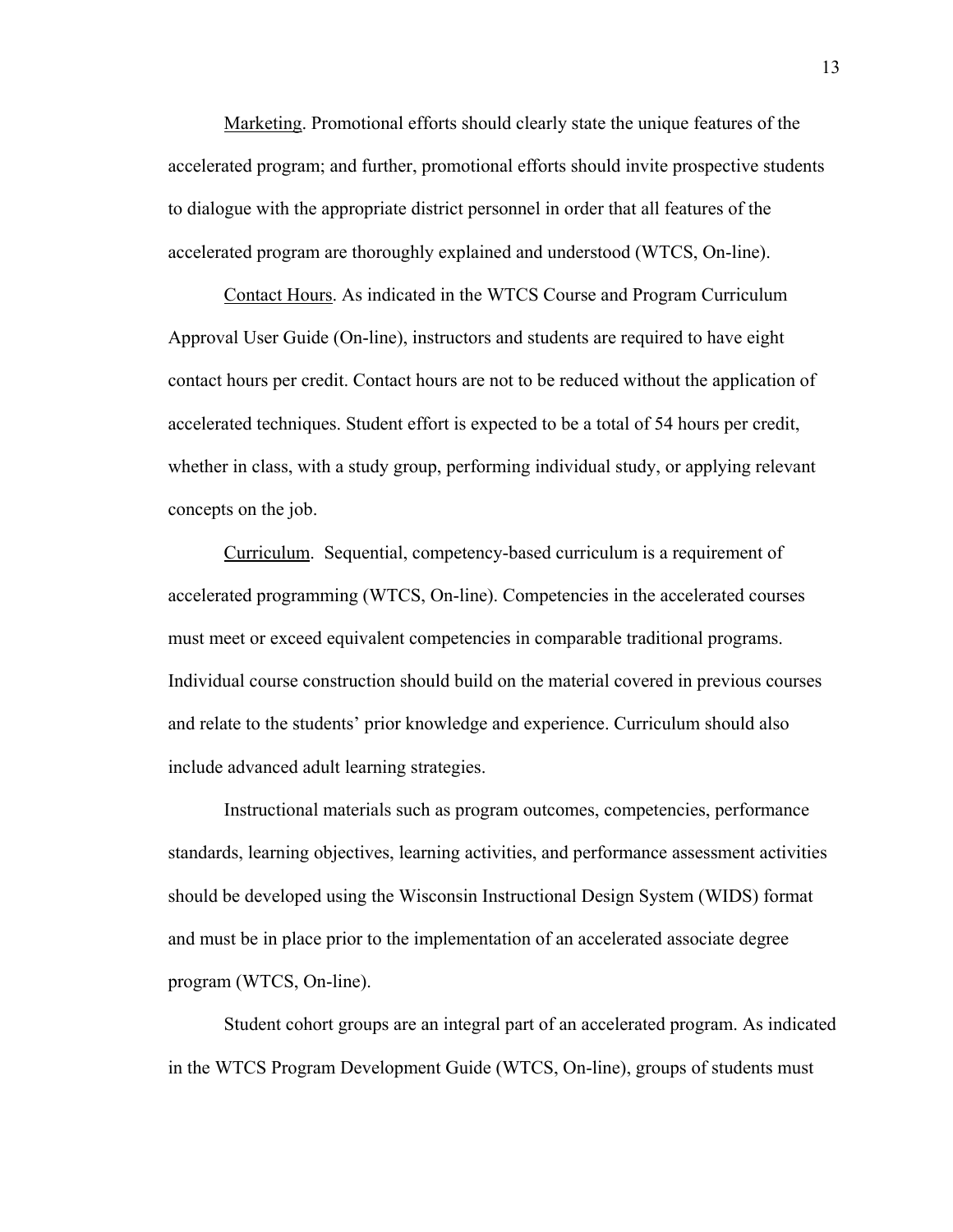follow a prescribed curriculum through the entire associate degree program in which the content is at the same rigor as the traditional degree level. Fox Valley Technical College, in Appleton, Wisconsin, has an accelerated Administrative Assistant program that enrolls approximately 15 students per cohort group (K. Stockwell, personal communication, Fall 2001). These students work through the same courses as found in the traditional format except the courses are accelerated and in a set sequence.

Additionally, the use of smaller study/support groups is fundamental to the effectiveness of accelerated programming. Thus, study/support team and group activities should be included in the curricular design of an accelerated program (Walsh, 2001; WTCS, On-line). This can be accomplished through required regular out-of-class meetings of the study/support groups and an increase in the number and variety of academic activities outside of class. The use of small study/support teams and out-ofclass small group activities assures that students meet the requirement of 54 hours of student effort for each associate degree credit.

Program Supervision and Coordination. Accelerated programming is recognized as requiring a specialized curriculum design that requires ongoing supervision (Walsh, 2001; WTCS, On-line). Special faculty and institutional preparation is also required for effective implementation of the accelerated instructional methodology. As indicated in the WTCS Program Planning and Development guide, measuring and assessing quality of learning in accelerated programming must be implemented. Measures employed shall be appropriate to the unique accelerated methodology. An evaluation of the program, in consultation with a program consultant, should take place after the after the first students graduate from the program.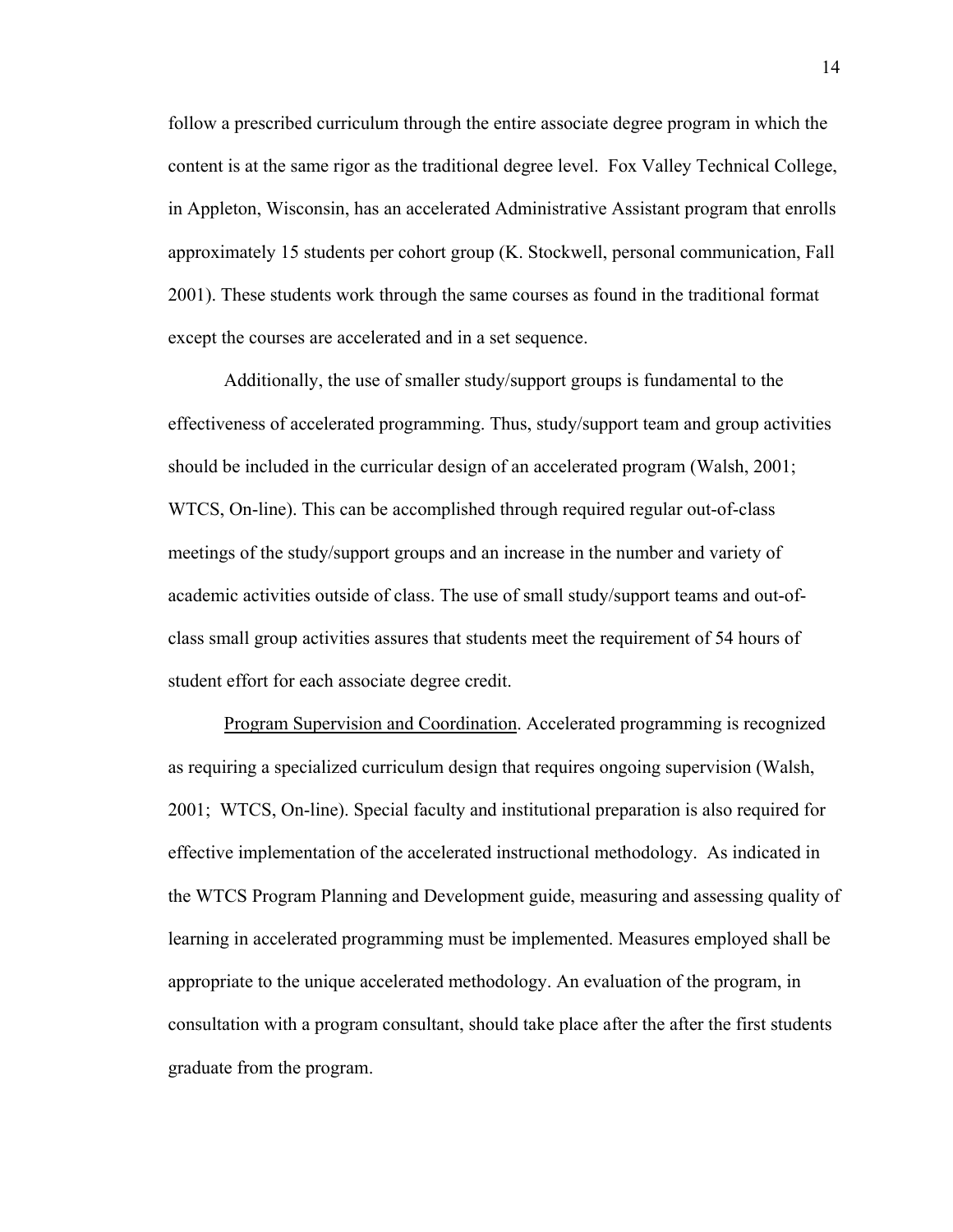In addition, coordination of operations, educational resources, instructional technology, and additional support service departments within the educational institution are also essential to the success of this nontraditional programming (K. Stockwell, personal communications, Fall 2001; WTCS, On-line). Coordinating operations involves the coordination of resources that are essential in the development, implementation, and management of a degree program. Departments that should be involved during all phases of programming include: program department; instructional design, curriculum, and assessment specialists; administration; general education; staff development; admissions; registrations; counseling; financial aide; records; marketing; student services; and facilities management.

Orientation and Advisement. A plan for student orientation and advising that is unique to the accelerated program must be in place. Student orientation and advising are of critical importance to students due to the many significant differences between the accelerated format and the traditional format. Regular discussion points with program or district counselors and advisors will help to eliminate problems later. A lead instructor and/or other competent advisor must be assigned to mentor each section of accelerated programming students. Kathy Stockwell (personal communications, Fall 2001) has developed a specific advisement program that includes a pre-acceptance interview and portfolio program. She states that the purpose of the pre-acceptance interview is to:

- give a prospective student detailed information regarding the accelerated program
- determine the level of student interest and commitment
- discuss admission and registration requirements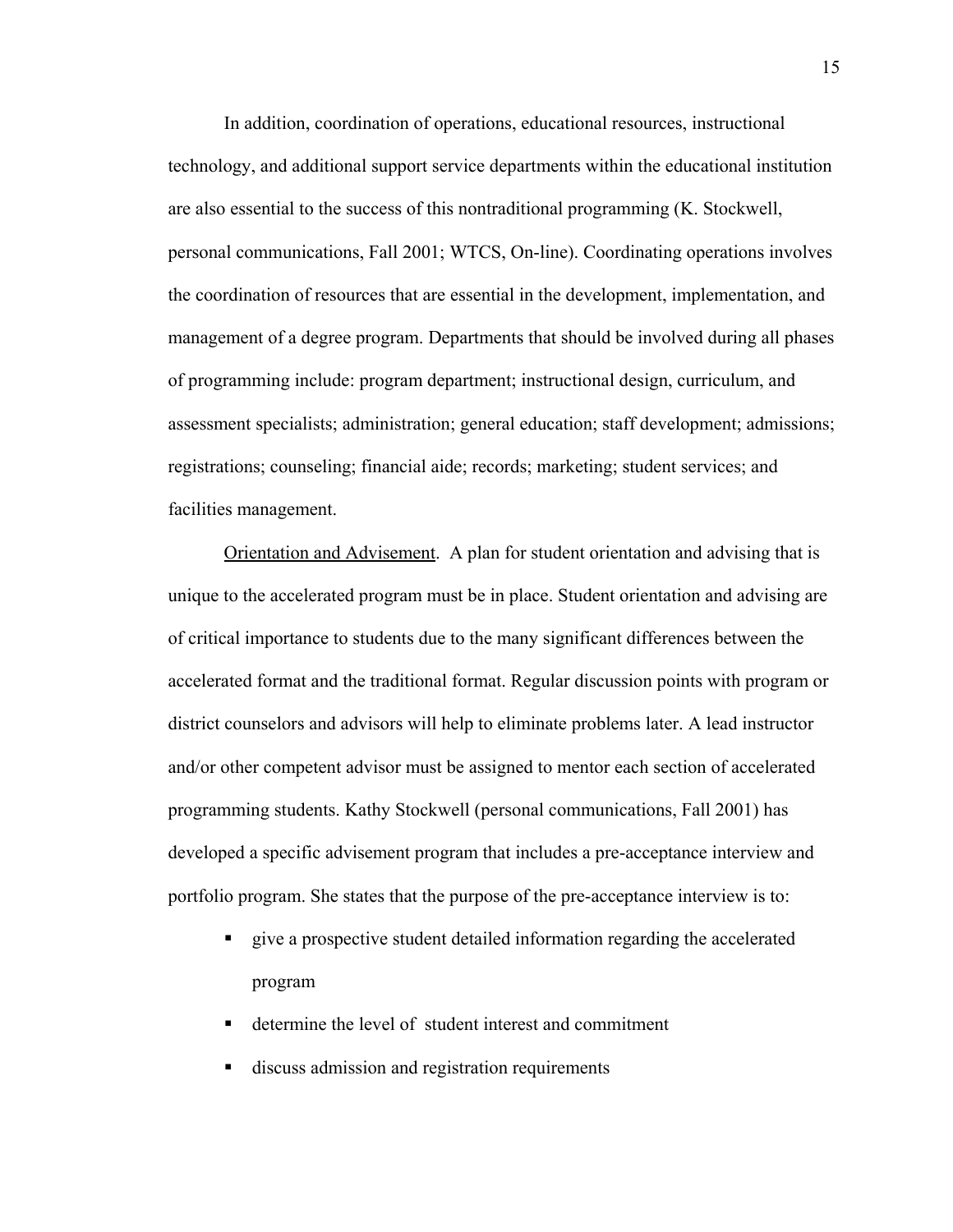- answer any additional questions that a prospective student may have
- complete the Permit to Register form that indicates permission to enroll in program if a prospective student decides to enroll in the program

The WTCS Course and Program Curriculum Approval User Guide (On-line) and Ms. Stockwell (personal communications, Fall 2001) indicate the importance of an orientation meeting prior to program start. This orientation meeting should include:

- a college welcome and general information
- a discussion of attendance and grading policies
- a statement of commitment to the entire program and the benefits from a commitment to the degree program
- a discussion of the role of peer learning groups and study/support teams
- an advance standing policy
- expectations for outside reading and other activities
- a discussion of potential pressure on family, work, friends
- standards for written reports/assignments and oral presentations
- **payment options**
- a discussion of study strategies for accelerated course work

## Staffing

Training. Faculty development and commitment to the concept of accelerated programming are vital to the program's success. Instructional staff must have acquired a minimum competence level in accelerated programming techniques and have further demonstrated their ability to successfully teach in an accelerated format. The WTCS Course and Program Curriculum Approval User Guide (On-line) indicates that successful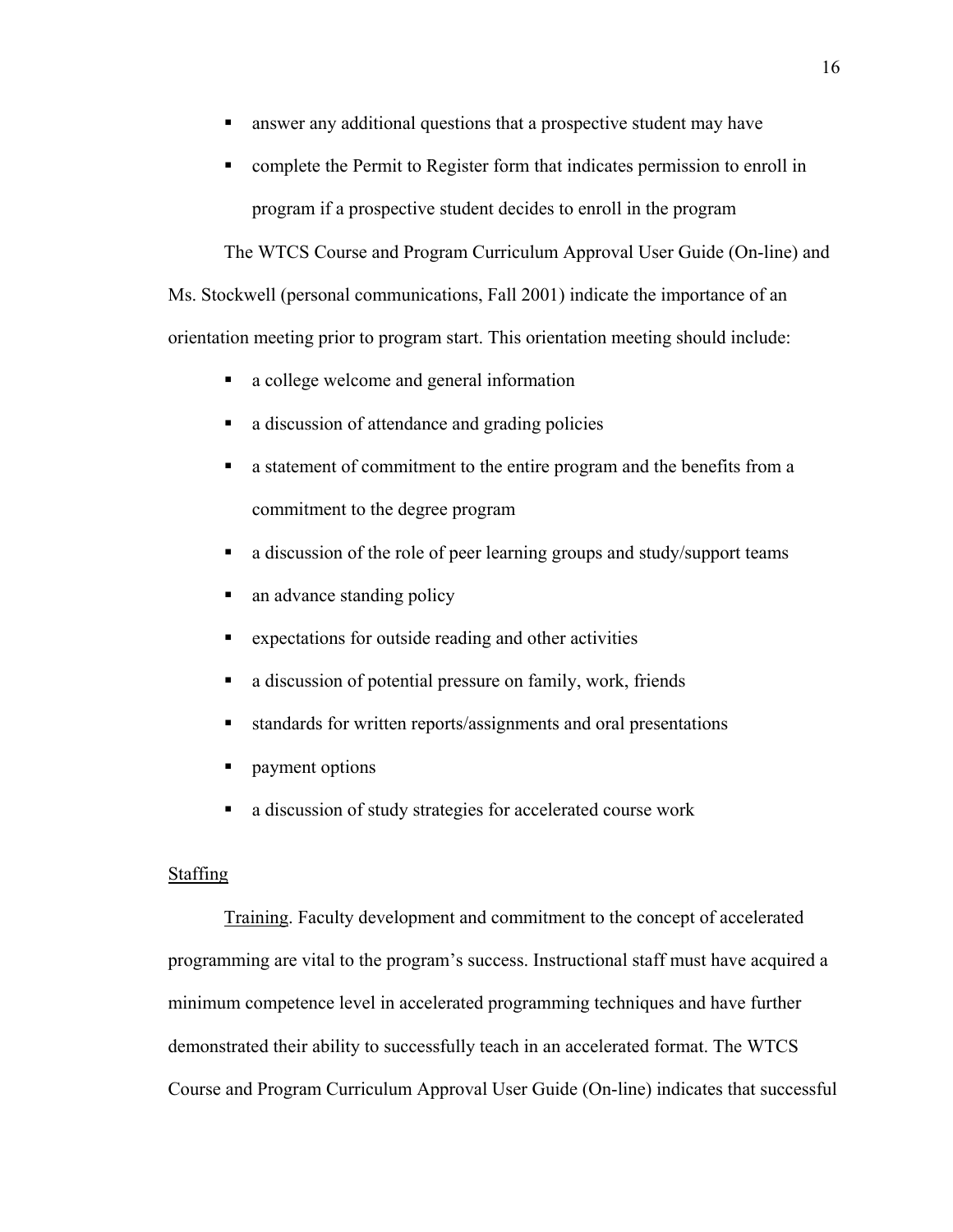participation in a college-based, accelerated training program or at a recognized and approved training facility will be accepted as proof of instructor competence along with standard WTCS instructor certification. All instructional staff associated with the program should also be thoroughly trained in the WIDS system.

Time Allocation. Instructors must have time allocated for management facilitation duties. Management facilitation duties include time in which instructors will be available for contact with students for one-on-one discussions, email discussions, phone calls, and communicating via fax machine (WTCS, On-line). These additional hours will provide support for students in light of fewer class hours.

Determining Teacher Load. The application of alternative nontraditional models for staff compensation may represent a departure from past practice. Whether a class is taught in a traditional format or in an accelerated format, the basic job of the teacher remains the same. The same competencies need to be taught, but the method of teaching varies. The primary change that is visible to everyone in moving from traditional classroom teaching to teaching in an accelerated mode is the reduction of in-class time (Meier, 2000). To the uninformed observer, the immediate reaction to accelerated learning is that it only takes the instructor half the time; therefore, it's only half the work. In reality, additional time is required in the preparation of orientation, precourse materials, classroom materials and activities, and outside-of-class work (Walsh, 2001).

The following Wisconsin Technical Colleges have accelerated programs in which load is paid the same way regardless of format: Madison Area Technical College, Milwaukee Technical College, Lakeshore Technical College, Western Wisconsin Technical College, Indianhead Technical College, Moraine Park Technical College, Fox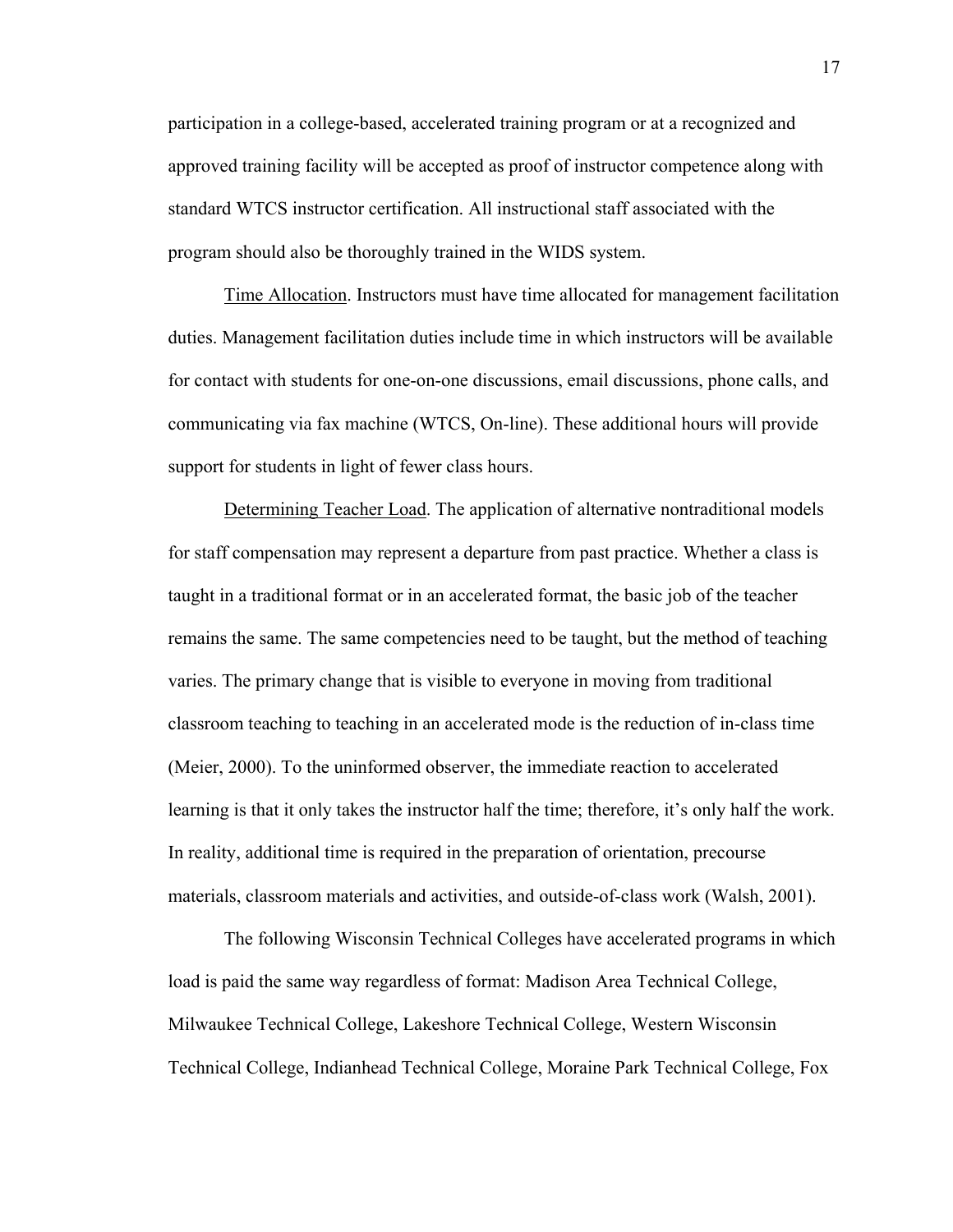Valley Technical College, and NorthEast Technical College. Waukesha County Technical College pays their normal rate per hour for student/class contact which is about  $\frac{1}{2}$  of the current CVTC rate (Teachers Union, n.d.).

An accelerated course does not reduce the total amount of time an instructor spends on the course, although it does shift where the time is spent (CVTC Teachers' Union WEAC, NEA, n.d.; Meier, 2000). The WTCS Course and Program Curriculum Approval User Guide (On-line) indicates that issues of staff compensation, scheduling, and other items relating to accelerated programming may best be decided through collective bargaining.

## Students

Accelerated Program Requirements. Working adults are the primary target market of an accelerated delivery format. Students must have a relevant work experience base that is sufficient to enhance understanding of program content. Opportunities for practical applications of the course content in a job setting are a significant part of the expectations for each student; therefore, students enrolled in the accelerated program must be employed and able to apply the course material to on-the-job situations (WTCS, On-line). Fox Valley Technical College requires three years of office experience for students entering their accelerated Administrative Assistant program (K. Stockwell, personal communications, Fall 2001).

Accelerated programming can offer substantial advantages to the students, but it also demands much of the students. Students are required to commit to the entire associate degree program before beginning classes in the program (K. Stockwell, personal communications, Fall 2001; WTCS, On-line). These advantages and demands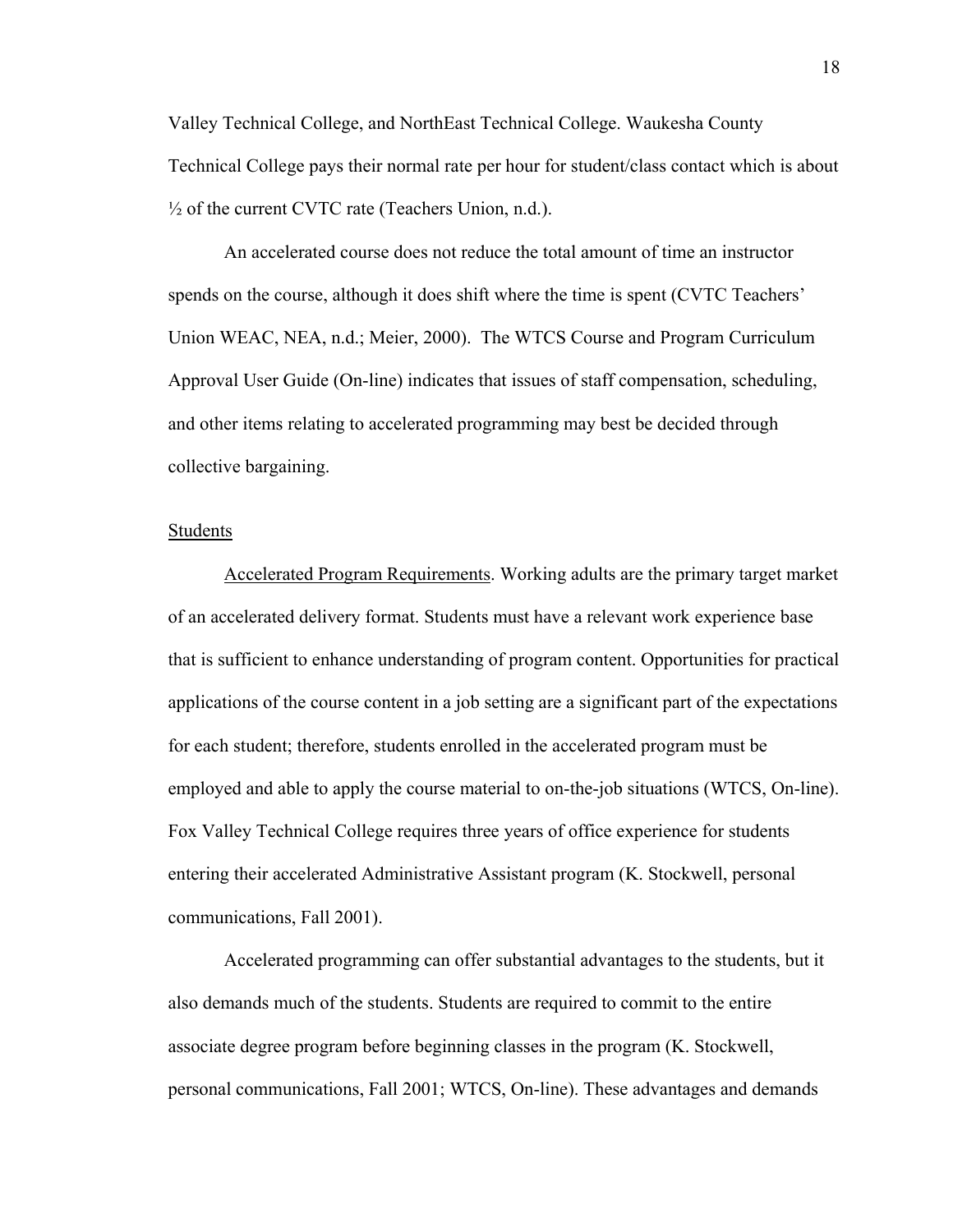should be clearly explained to students and other interested parties in an interview/orientation session(s) to be held before students formally commit to the program. (K. Stockwell, personal communications, Fall 2001; WTCS, On-line). These factors justify the requirement of pre-acceptance interviews and the importance of careful student selection.

CVTC General Admission Requirements. CVTC Administrative Assistant program application for admission requirements (CVTC, On-line) are:

- 1. Submission of a completed Application for Admission form.
- 2. Payment of a \$30 processing fee.
- 3. High school diploma/HSED or GED.
- 4. Completion of the Asset or Compass test *or* ACT with a composite score  $\geq$  18 *or* SAT  $\geq$  to 400 *or* an Associate or Bachelor's Degree.

#### Summary

In reviewing the literature, it is evident that significant advance planning and preparation is required when developing accelerated courses and programs. Issues related to program development and design, staffing, and student requirements must be considered and adapted to individual educational institutions and programs. Program development and design includes factors such as justification for an accelerated program, potential accelerated programs, marketing, contact hours, curriculum, program supervision and coordination, and advisement and orientation. Staffing of accelerated programs is concerned with training, time allocation, and teacher load.

Finally, student requirements for admission related to accelerated programs and general college admission requirements must be considered. This review of current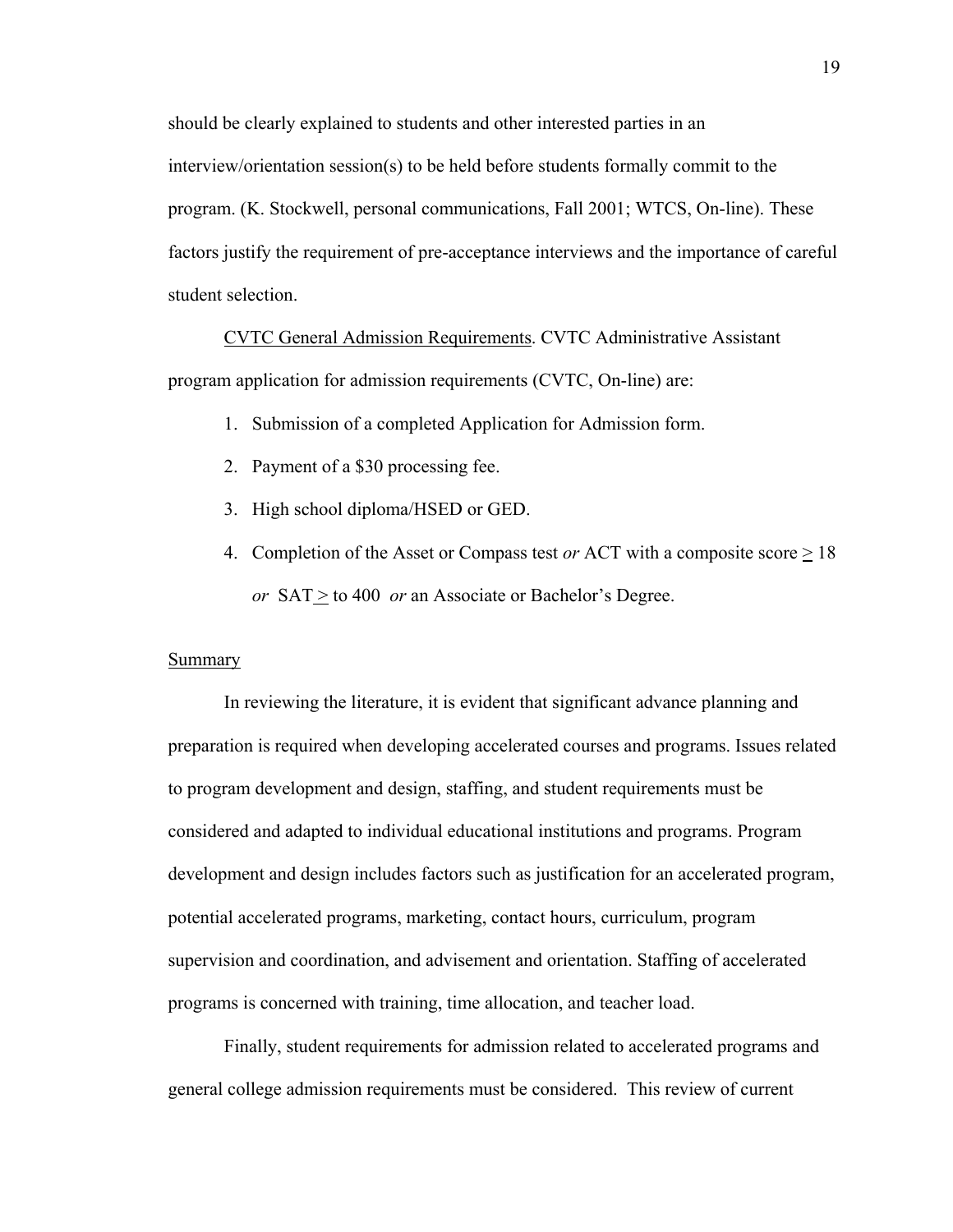WTCS literature provided general program development information but no specific depth or detail. Therefore, it is necessary to obtain additional information about the development of successful accelerated associated degree programs.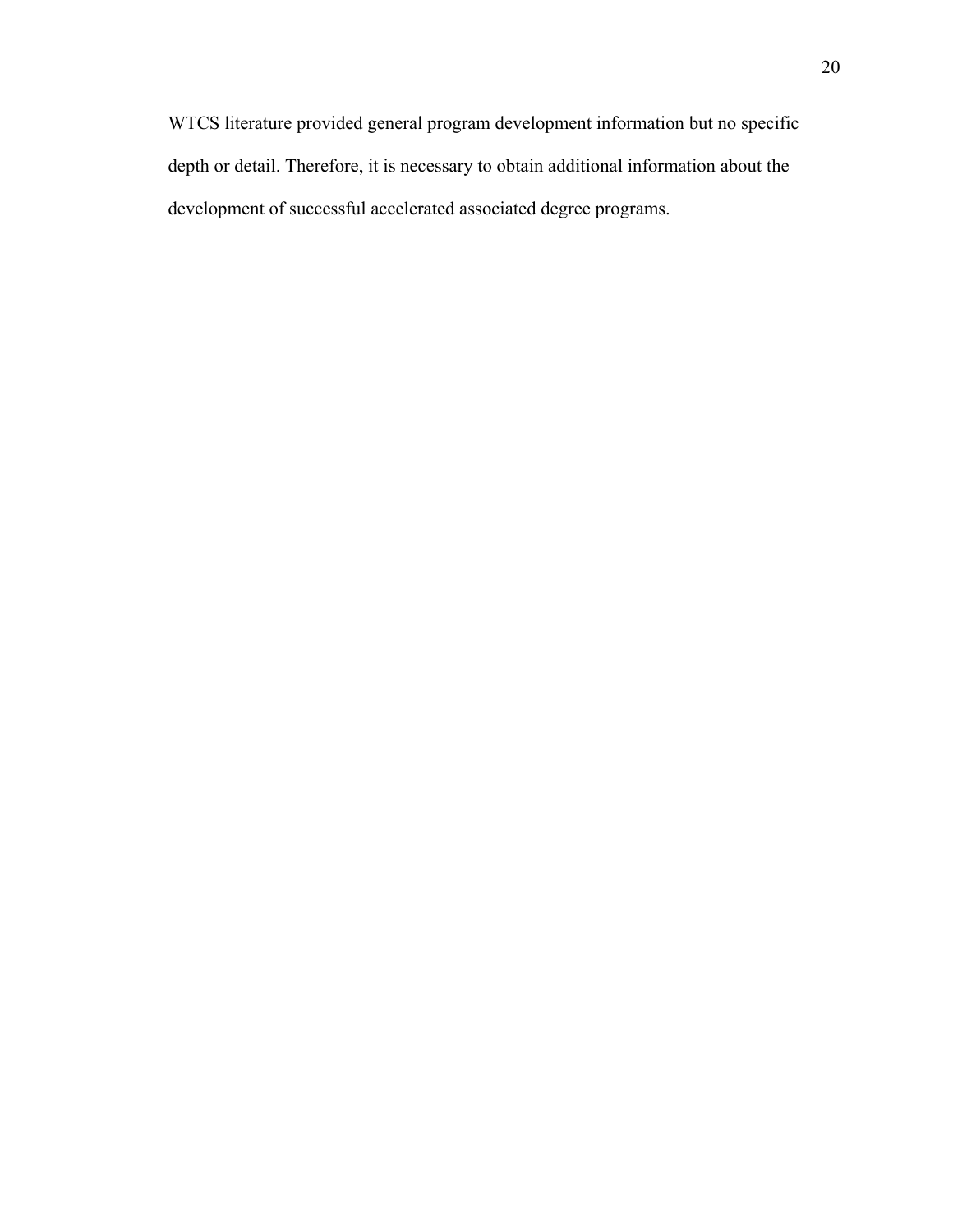#### Chapter 3

#### Methodology

This study is a qualitative study to gather data that would be used to create accelerated program development protocols at Chippewa Valley Technical College. These protocols will be used by the Business Technology Department to develop an accelerated Administrative Assistant associate degree program. The methods and procedures used in this study are explained in this chapter under the headings of (1) survey development (2) survey design, (3) pilot study, (4) sample selection, (5) procedures followed, (6) data analysis procedures, and (7) limitations.

## Survey Development

A review of current WTCS literature as detailed in Chapter 2 provided general program development information with no specific depth or detail. Based on these facts, the small number of survey subjects identified, and the research objectives listed in Chapter 1, a qualitative survey method was selected. One of the benefits of a qualitative study is that it will allow for information not anticipated by the researcher. Questions were written by the researcher based on data the researcher wished to gather. Distribution of the survey will be accomplished through the use of email because one major advantage of email surveys is increased speed of return/response (Dillman, 2000).

Information and instrumentation of similar studies at CVTC does not exist; therefore, reliability based on past surveys could not be assessed. Additional studies at a later date may produce different participant responses based on acquisition of knowledge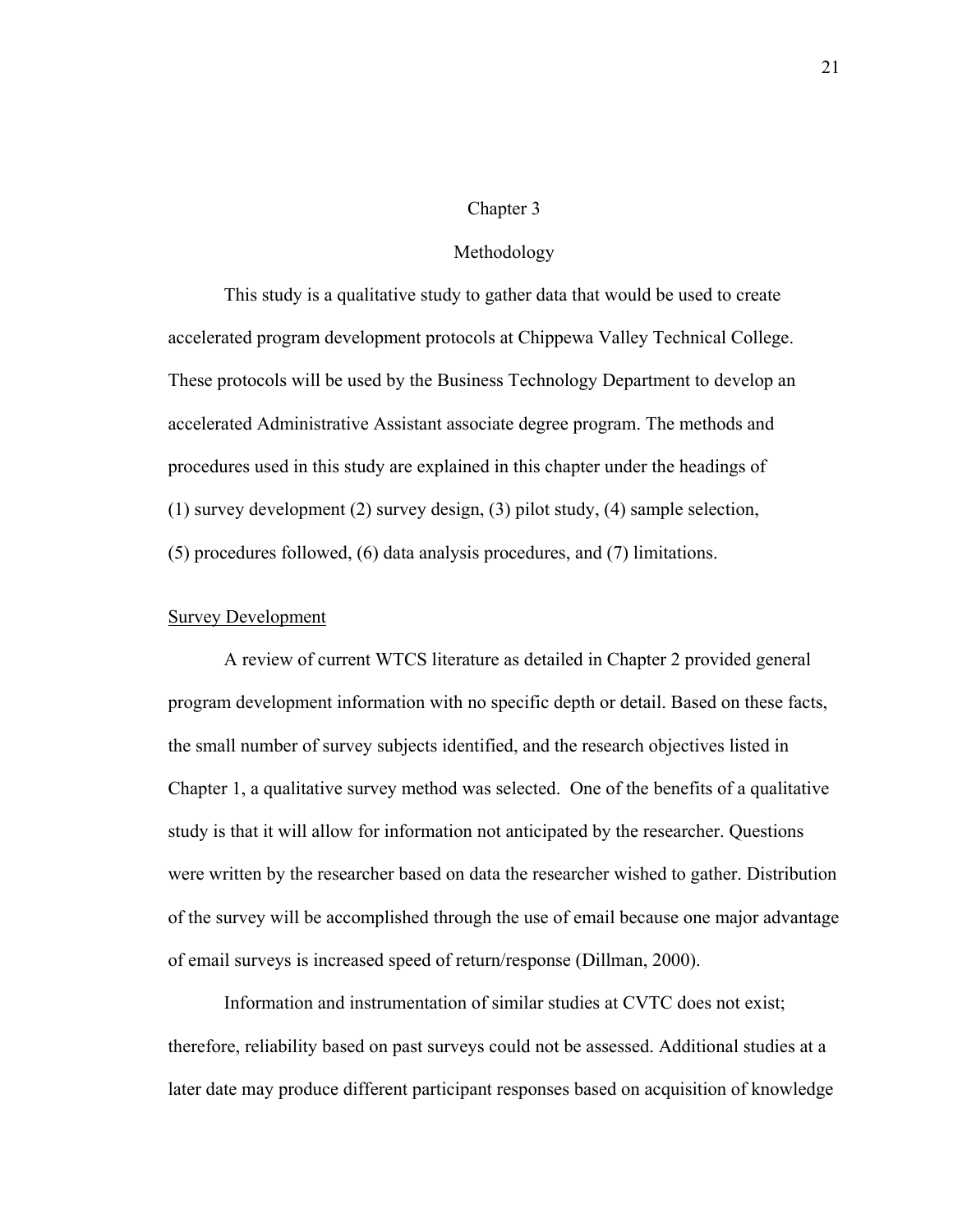or location of participants such as participants from educational institutions other than WTCS institutions.

It is assumed by the researcher that due to participant selection criteria and the number of participants, the reliability of this study will be moderate to high when applied specifically to accelerated learning. The validity of the study is moderate to high based on the relationship of study objectives to the survey questions, documentation presented in Chapter 2, and the use of pilot testing. A pilot study that emulates the proposed procedures is necessary to validate the survey (Dillman, 2000).

#### Survey Design

The survey instrument was created in September 2002 following published guidelines (Emory, 1991). The survey method chosen was an email survey that contained qualitative questions. Email surveys are most beneficial when conducting a short survey with small populations already stored in a computer and the researcher is seeking a turnaround time of a few days (Dillman, 2000).

The survey instrument created by the researcher was a questionnaire that contained open-ended questions and one that was designed to solicit the opinions, attitudes, and beliefs of the participants based on their knowledge and experience. Using this unstructured format allows the participant complete freedom of response. This permits greater depth of response and may permit insight into the reasons for the response (Gay, 1987). The questionnaire was limited to eight questions in order to elicit a more indepth response to each question and encourage subject participation. Survey questions one through three requested demographic information associated with the survey participant's job title, experience with accelerated learning, and responsibilities related to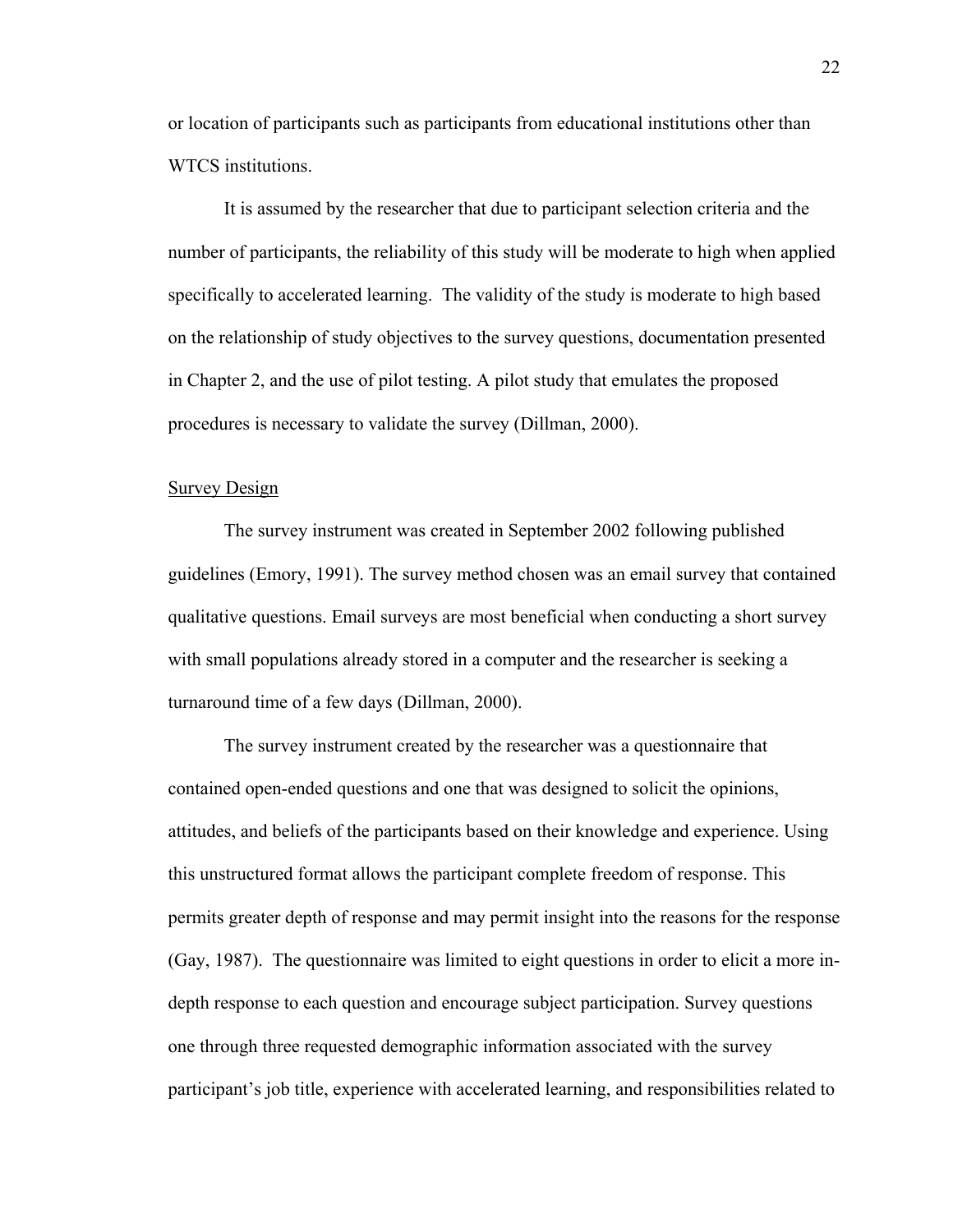program development. Question 4 seeks to identify department and/or staff that should be involved in the development of accelerated degree programs. Respondents were asked to share their concerns and issues related to accelerated programs in Questions 5 and 6. Question 7 requested specific steps that should be completed in accelerated program development. The last survey question asked for information related to assessments that should be used in determining the success of accelerated programs. The final survey instrument can be viewed in Appendix A. Table 1 illustrates how the specific research objectives were addressed in the survey instrument.

Table 1

## Research Objectives Addressed in the Survey

| Research Objective |                                                                                                   | Survey Item |
|--------------------|---------------------------------------------------------------------------------------------------|-------------|
| 1.                 | Identify staff that should be involved in the development of<br>accelerated programs.             | 4           |
| 2.                 | Identify accelerated format program criteria.                                                     | 5 and 6     |
| 3.                 | Identify steps required in the development of an accelerated<br>Administrative Assistant program. | 7           |
| 4.                 | Identify how to measure the success of an accelerated program.                                    | 8           |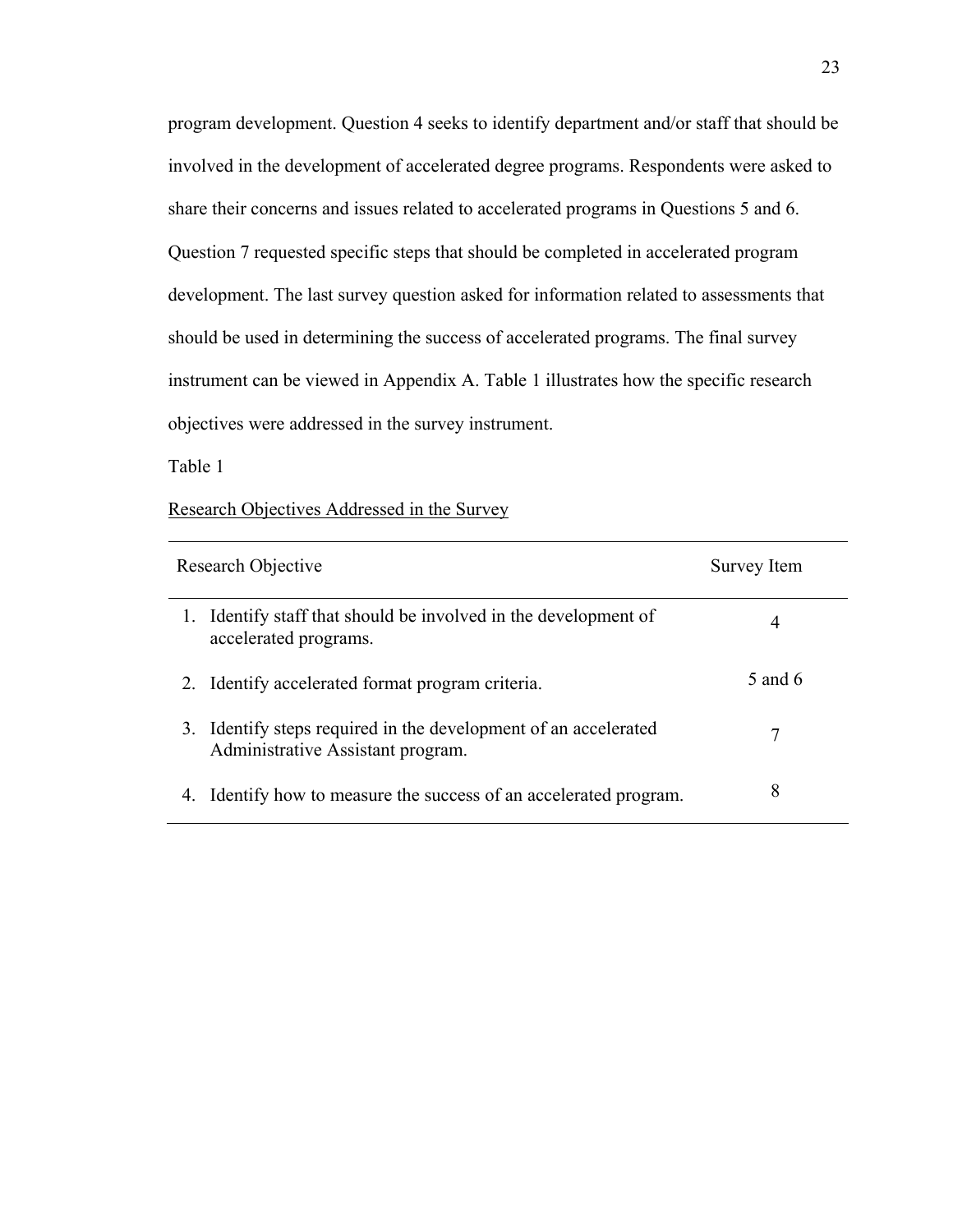## Pilot Test

A pilot test of the survey instrument was conducted using two current CTVC employees; Grace Rich, Business Technology Department Chair; and Claudeen Oebser, Curriculum Development Specialist. Based on this feedback, the survey instrument was updated and was completed in October 2002.

The purpose of the pilot test was to determine if questions were clear and concise. Pilot testing provides an opportunity to determine whether questions elicit intended response and to identify questions that are not easily understood (Dillman, 2000). The instrument was emailed to these individuals on October 10, 2002. Pilot test feedback was incorporated into the final survey instrument.

## Sample Selection

The researcher identified the population for this study as currently employed CVTC and WTCS employees. Survey participants were identified throughout September 2002 during discussions with Grace Rich, Claudeen Oebser, and Deb Walsh, Supervisory Management Accelerated Program Instructor and Program Coordinator at Western Wisconsin Technical College. To assist in selection of appropriate survey participants, the scope and purpose of this study was described.

CVTC employees were administrative staff members and general education and business education instructors who were actively involved in program development at CVTC. These specific individuals were identified with the assistance of two current CTVC employees: Grace Rich, Business Technology Department Chair; and Claudeen Oebser, Curriculum Development Specialist. Twenty-two CVTC individuals were identified as meeting the required population criteria. An additional 14 employees from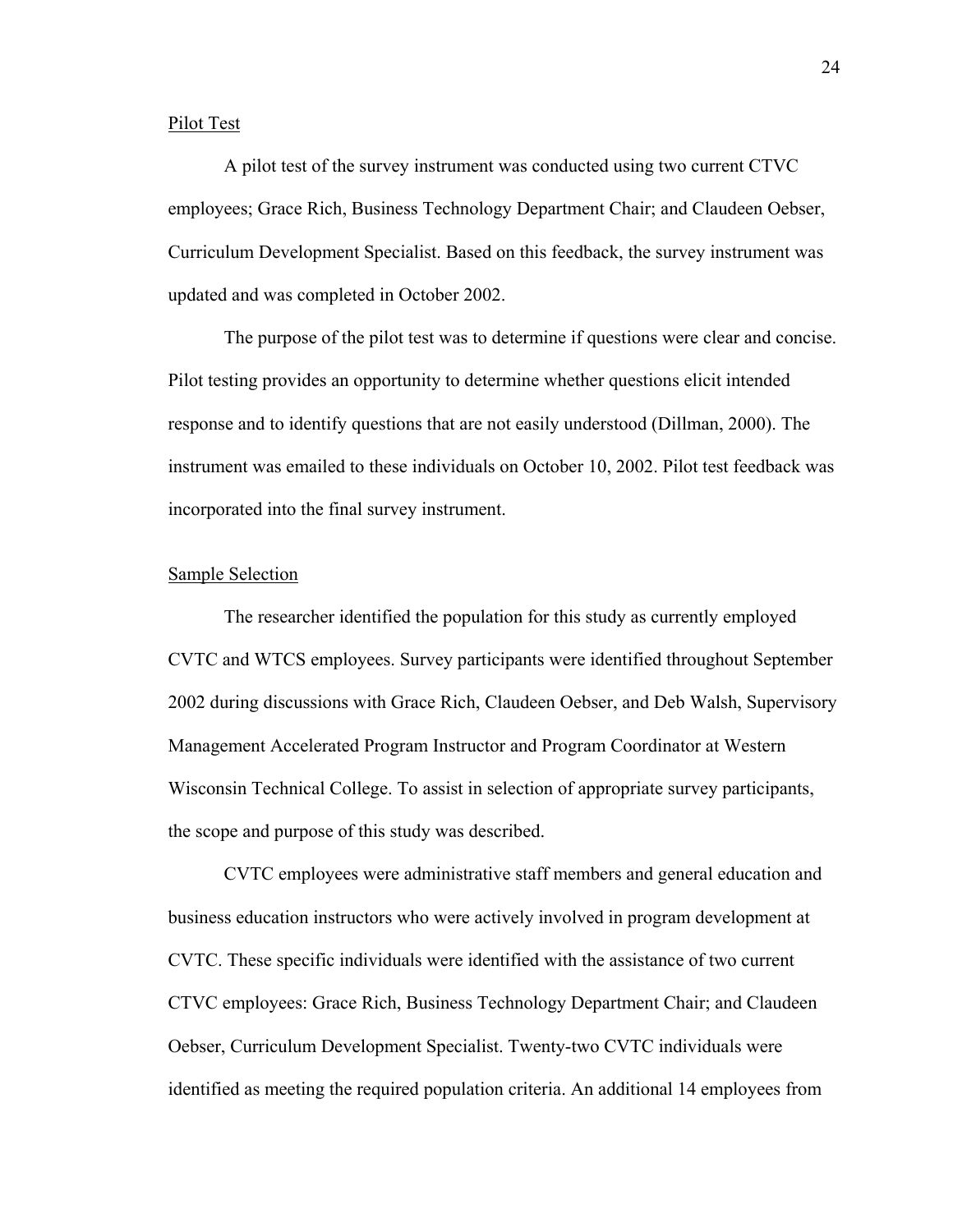the other WTCS colleges who were actively involved in accelerated programs were identified by Deb Walsh, Supervisory Management Accelerated Program Instructor and Program Coordinator at Western Wisconsin Technical College. Due to the small population size of 36, no sampling was necessary as all subjects were asked to participate in the survey.

#### Procedures Followed

Using Dillman's (2000) guidelines, a cover letter was developed. The first paragraph provided a brief introduction and requested the respondent's help. The second paragraph described how survey participants were selected and outlined the specific purposes of the survey. The usefulness of the survey was described in the third paragraph. The fourth paragraph explained the voluntary nature of the survey and issues of confidentiality. Contact information was provided in the fifth paragraph. The final paragraph demonstrated appreciation for respondent's participation and indicated that survey results would be shared with those respondents that wished to receive a copy of the survey results. A copy of the survey cover letter is available in Appendix B.

The cover letter and attached survey instrument were emailed to the identified population on October 28, 2002. No email messages were returned with the message "undeliverable." Surveys were sent from the researcher's work computer which requires a user ID and password for log in. No one other than the researcher has access to this computer and login information.

Participants were asked in the cover letter to complete and return the attached survey within seven days. As a reminder, a follow up email letter (see Appendix C) and attached survey was sent to the entire population on November 2, 2002. The intended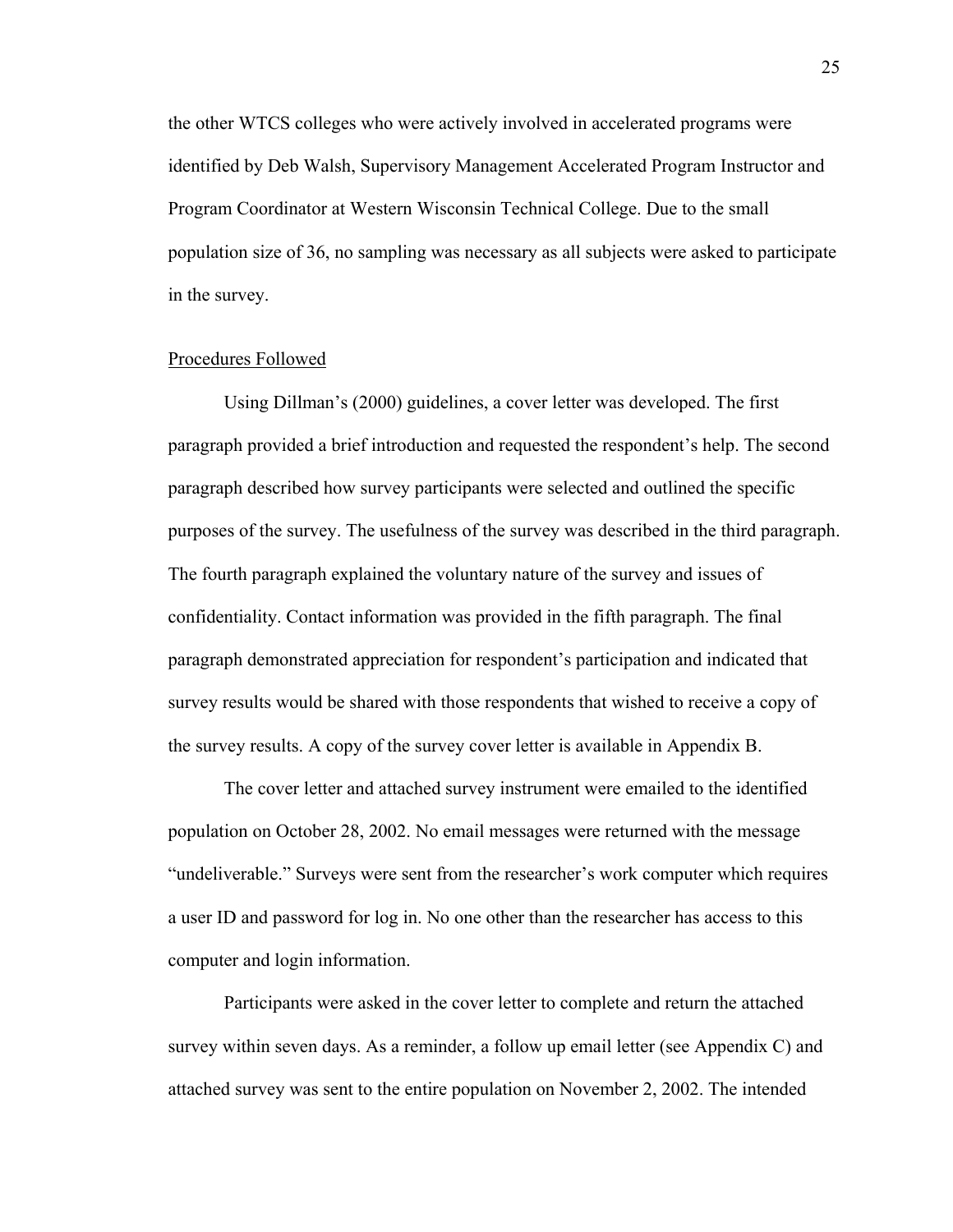message was to thank those individuals who had already returned their surveys and to request that those who had not returned their questionnaires do so promptly. Once again, participants were asked to help and thanked in advance for their participation. This was done to amplify the value of each subject's participation to the success of the study (Dillman, 2000).

Surveys were returned to the researcher through email and CVTC interoffice mail. Eighteen of 20 respondents returned the survey as an email attachment. One of these 18 respondents included their survey responses in the body of an email message instead of attaching the results as a separate document. To ensure confidentiality, these surveys were printed from a secure computer at the researcher's work place after work hours. Access to the computer to where the surveys were received is limited to the researcher through a user ID and password which is required during computer log in.

Two of the 20 respondents returned the survey through CVTC interoffice mail. These two surveys were returned separately, placed in a required CVTC interoffice mail envelope, contained no identifying information, and were delivered to the researcher's locked mailbox. Access to mailbox is limited to the researcher and CVTC mailroom staff.

#### Data Analysis Procedures

Good judgment and care is required during interpretation of qualitative survey data (Emory and Cooper, 1991); therefore, returned surveys were printed and also saved as individual documents in an electronic format. Those respondents requesting survey results where recorded so that survey results could be sent upon completion of the study. Responses where then compiled by survey question and once again stored electronically as a Word document. Next, the responses for each survey question were read. In the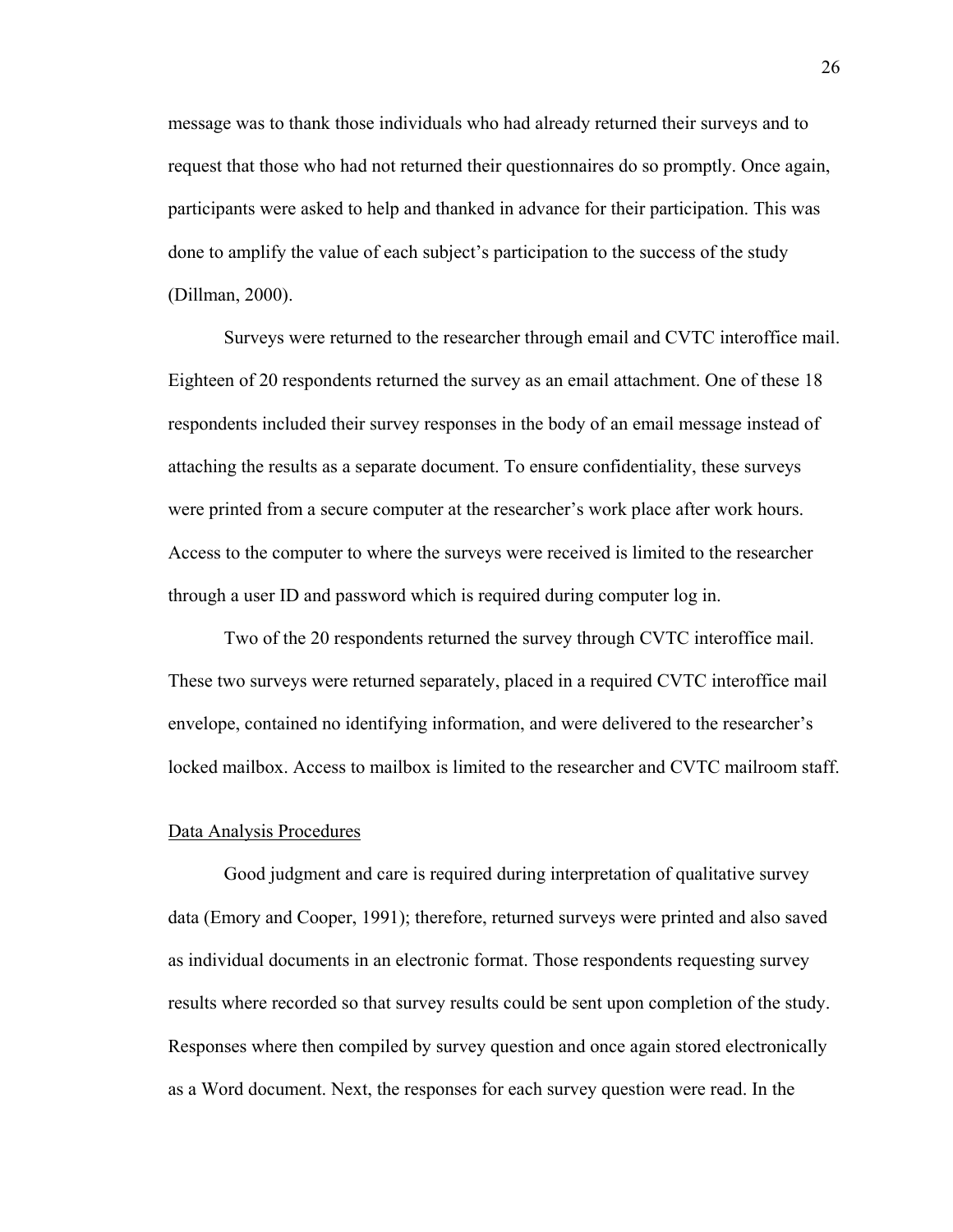analysis of qualitative data, it is imperative that each individual response be examined (Emory and Cooper, 1991). The content of each response was evaluated for meaning and its particular implications for the research questions at hand discovered. Responses were analyzed and organized using the following steps:

- 1. Categories or themes in response to each research question were identified.
- 2. Based on category/theme identification, major topics and issues were developed and identified.
- 3. Responses were sorted and assembled into groups based on identified categories/themes.
- 4. Frequency of responses related to a certain categories was tabulated.

## Limitations

- 1. Additional subjects that should have been included in the survey may have been inadvertently omitted.
- 2. The open-nature of questions may have reduced a subject's motivation to communicate a complete response.
- 3. A respondent's lack of skill in working with email technology such as attachments may limit their ability to open, complete, and return the survey.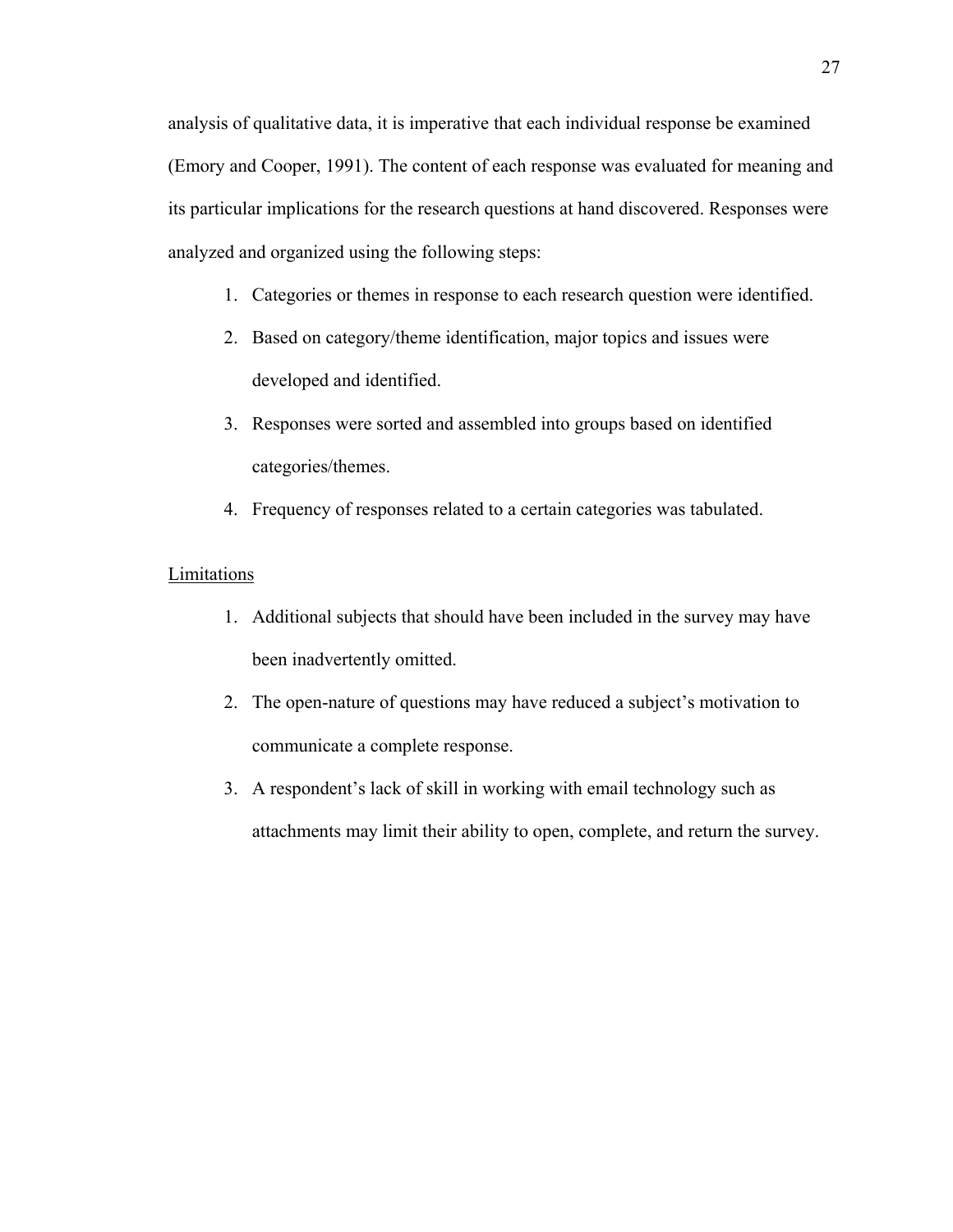#### Chapter 4

## Results

In order to create protocol that would be used in the development of accelerated programs, a population of staff involved in program development and knowledgeable in accelerated learning techniques was surveyed. As indicated in Chapter 3, a population 36 subjects was identified. Of this population, 22 subjects were CVTC individuals and 14 subjects were from the other WTCS colleges. The survey was sent to participants through the use of email.

Of the 36 surveys sent, a total of 20 surveys were returned for a response rate of 55.6 percent. The purpose of this chapter is to present participant survey responses. Information regarding job title, accelerated learning knowledge and experience, and program development responsibilities was gathered for demographics purposes. The remaining information presented in this chapter details participant responses to survey questions directly related to the purpose of this study.

#### Job Titles

The first survey question inquired about the job title of respondents. After an analysis of responses, job titles were grouped into the following three categories: administrative and leadership, administrative/instructor, and instructor. The administrative and leadership category included the job titles: Vice President of Education, Campus Administrator, Director of Curriculum, Assessment & Curriculum Specialist, Dean of Technology & Development, Staff Development Team Leader, and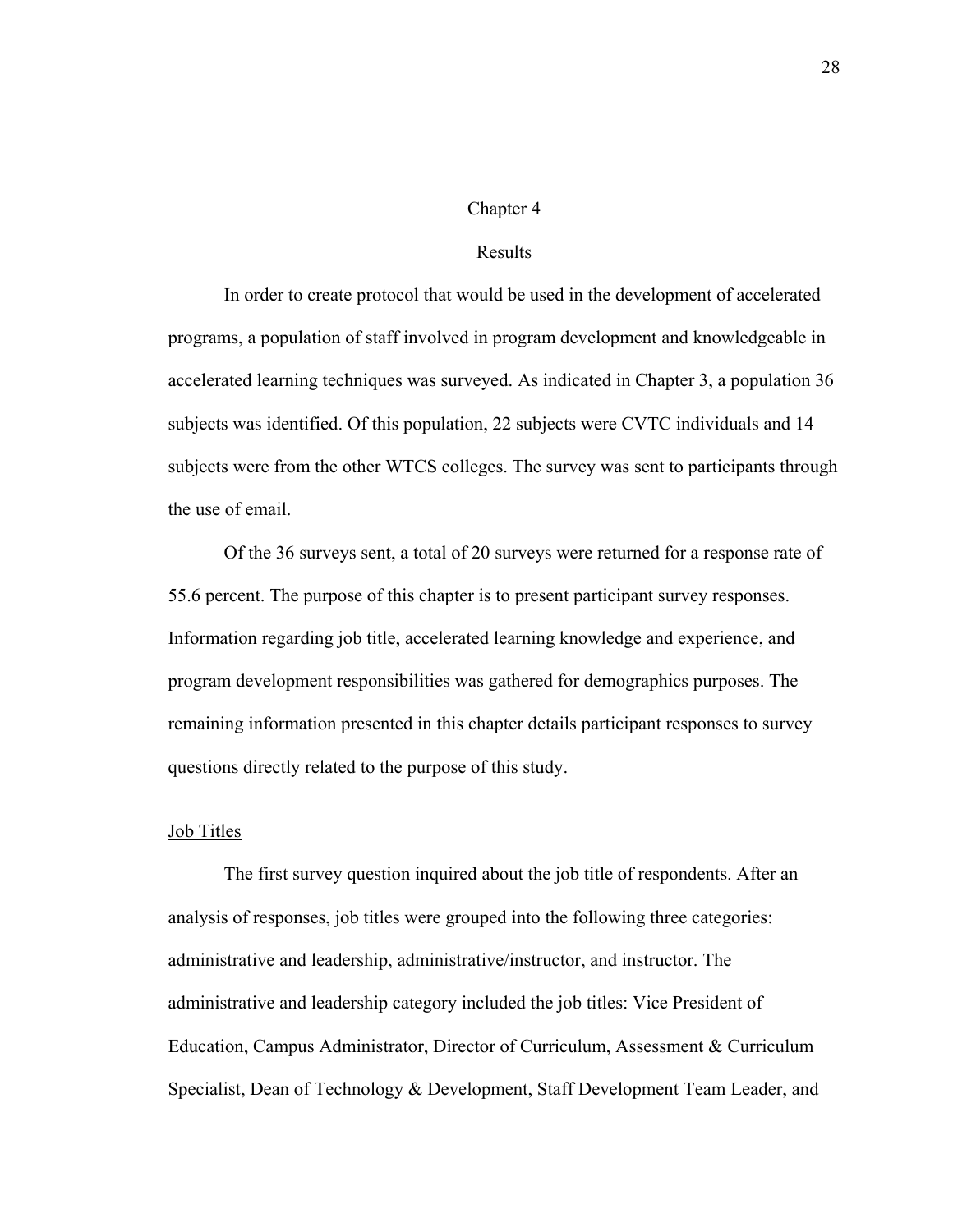Admissions/Financial Aid Manager. The second position category,

administrative/instructor included those respondents that indicated they have a department chair or team leader title in addition to the title of instructor. The final category, instructor, includes those respondents that indicated a title of instructor only. Table 2, shown below, is a summary of respondents' job title based on job title category. Table 2

Job Titles

| Position Category/Theme       | Number | Percent |
|-------------------------------|--------|---------|
| Administrative and leadership | 8      | 40      |
| Administrative/instructor     |        | 35      |
| Instructor                    |        | 25      |
| Total                         | 20     | 00      |

# Accelerated Learning Experience

The second survey question asked participants for information regarding their experience related to accelerated learning. An analysis of responses indicated the following categories or themes:

- little-to-no experience with accelerated learning
- use accelerated techniques in non-accelerated courses
- teach accelerated classes
- participated in accelerated training
- teach other teachers accelerated techniques
- supervise instructors that teach accelerated courses
- development of an accelerated program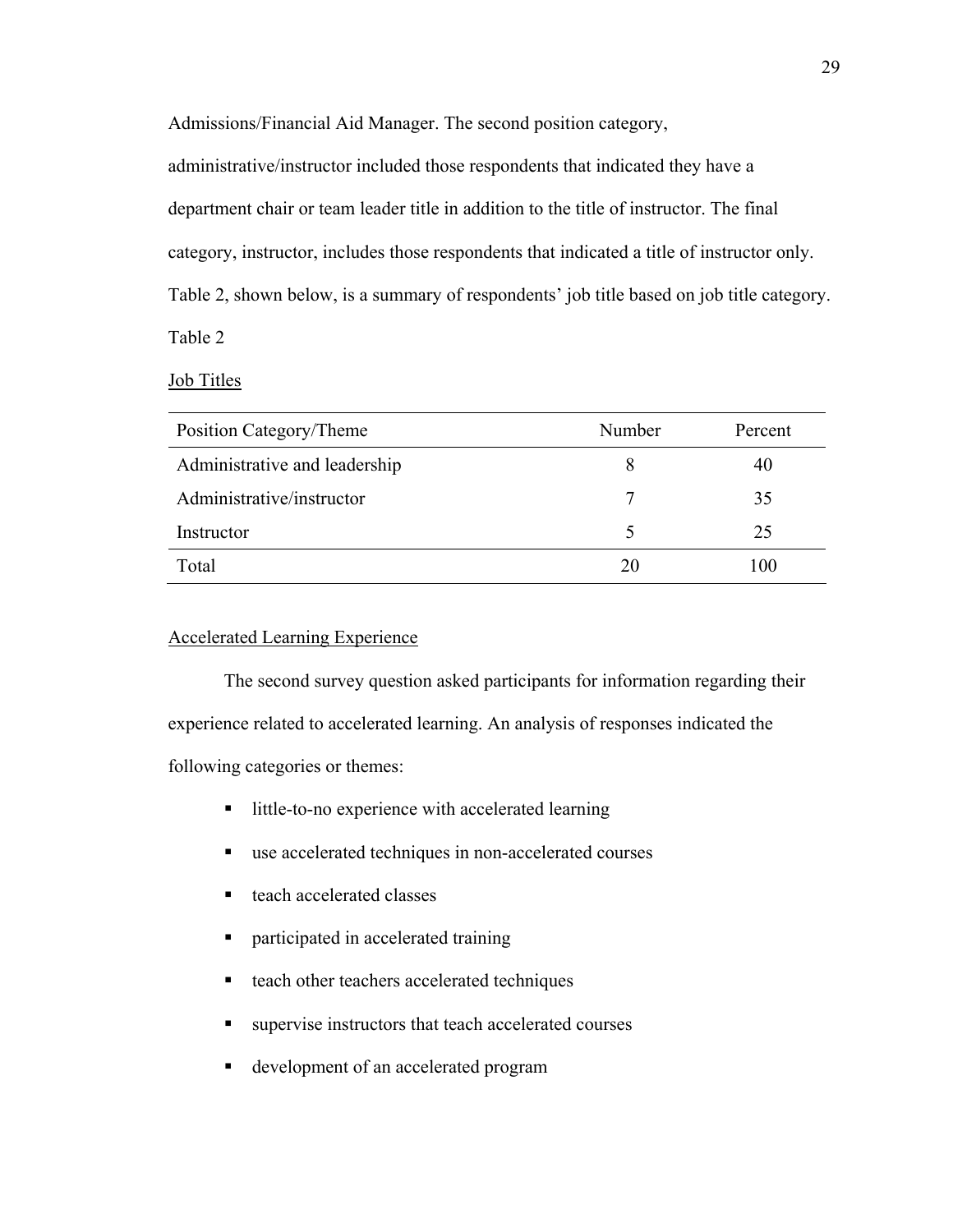Responses varied greatly from no experience to development of accelerated programs. Two responses or 10 percent indicated little-to-no experience within the job title category of administration and leadership. Two respondents or 10 percent indicated that they have not taught an accelerated course but are using accelerated and brain-based techniques when teaching their traditional courses. Although 55 percent or 11 respondents indicated they teach accelerated courses, the amount of time spent teaching accelerated courses varied from two to twelve years.

Ten of twenty or 50 percent of the respondents indicated that they had participated in some type of training activity. These activities included in-service sessions; graduate-level courses in brain-based and accelerated learning; and training programs facilitated by Howard Gardner, David Meier, or Paul Scheele, experts in brainbased and accelerated learning. Teach other teachers accelerated techniques was the response of five respondents or 25 percent. Four respondents indicated that they supervise instructors that teach accelerated courses. Two respondents indicated in-depth experience in the development of accelerated programs. Both of these respondents' job titles were in the administrative/instructor category.

Table 3, shown on the next page, summarizes respondent's accelerated learning experience. Some respondents indicated more than one answer alternative for this question; therefore total percent of responses exceeds 100 percent.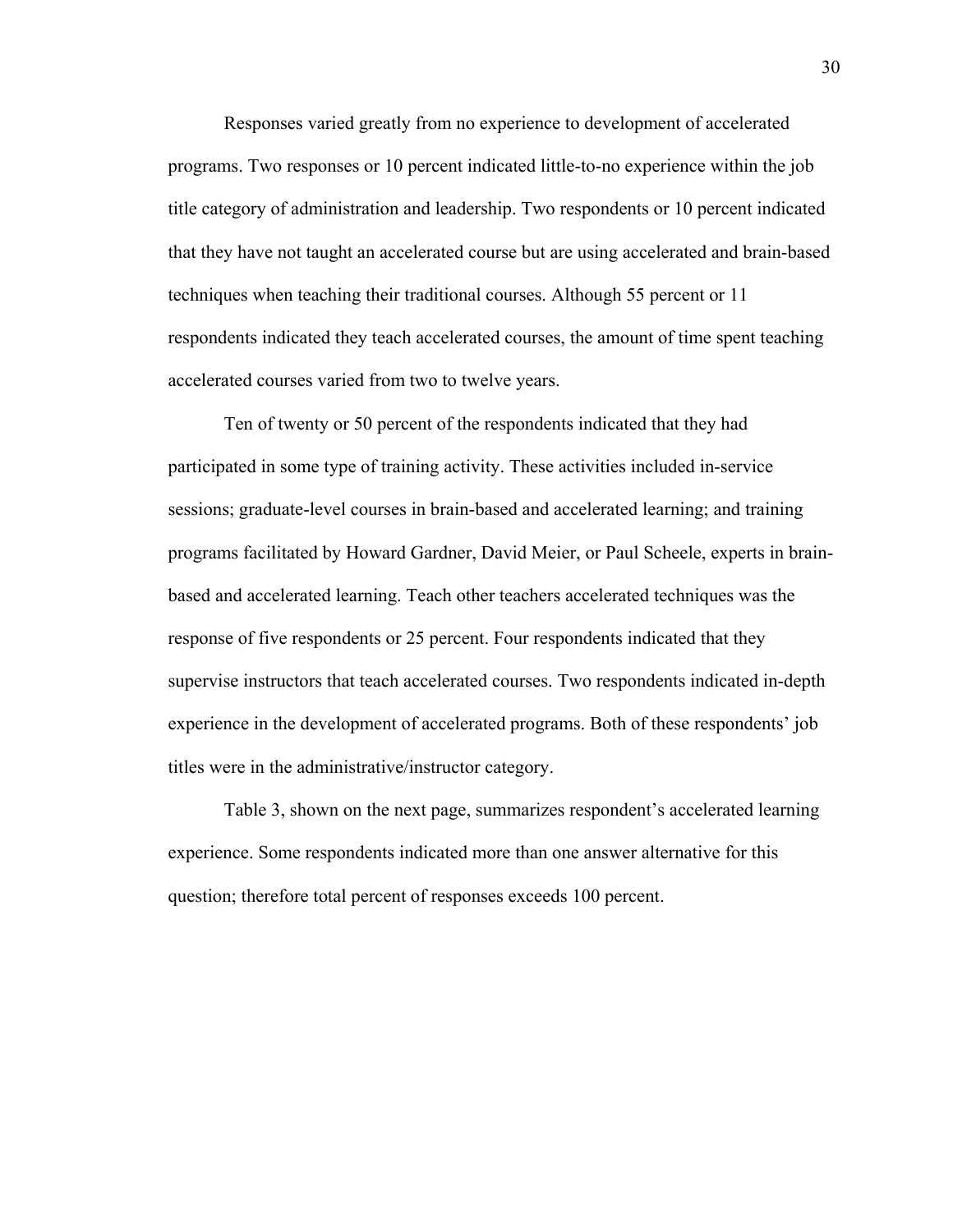# Table 3

Accelerated Learning Experience

| Accelerated Learning Experience Category/Theme        | Number                      | Percent |
|-------------------------------------------------------|-----------------------------|---------|
| Teach accelerated classes                             | 11                          | 55      |
| Participated in some type of accelerated training     | 10                          | 50      |
| Teach other teachers accelerated techniques           | 5                           | 25      |
| Supervise instructors that teach accelerated courses  | 4                           | 20      |
| Little-to-no experience with accelerated learning     | $\mathcal{D}_{\mathcal{L}}$ | 10      |
| Use accelerated techniques in non-accelerated courses | $\mathcal{D}_{\mathcal{L}}$ | 10      |
| Development of an accelerated program                 |                             | 10      |

# Program Development Responsibilities

Participants were asked to specify their responsibilities related to program development in the third survey question. An analysis of the data revealed development connected to the categories of program/curriculum, marketing/retention, and admission/financial aid. Fourteen of the twenty respondents or 70 percent indicated they had responsibilities related to program/curriculum development. These responsibilities included:

- "development of new programs and curriculum including DACUMs, PBI training, local and state approval for new programs, and articulation with colleges and universities"
- " "scheduling of program courses"
- "review, evaluation, and modification of existing programs and curriculum"
- **Example 1** "supervision, compliance, and quality assessment of programs"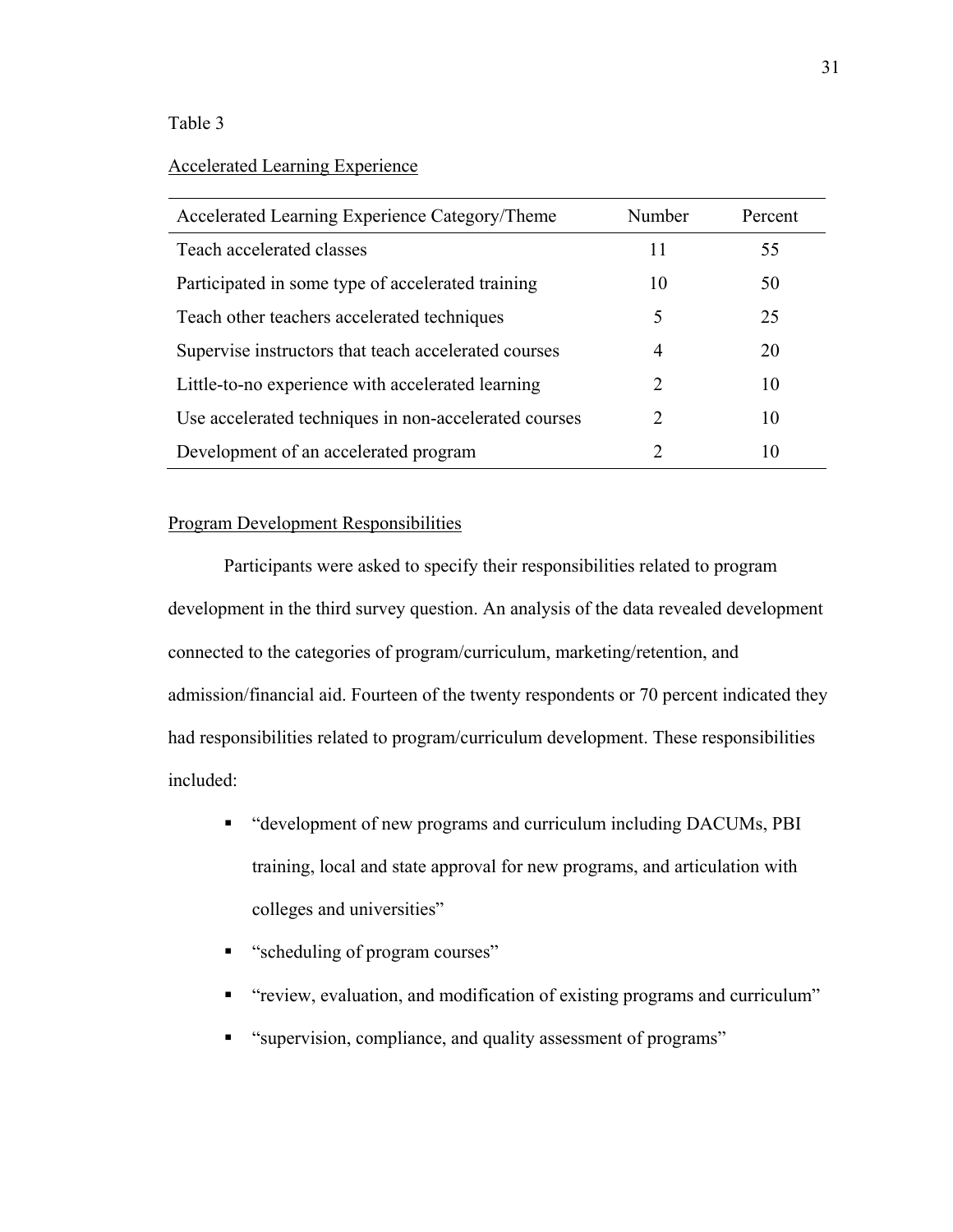- "researching trends in a specific program area and the dissemination of that information to other members of the program department, administrative, and leadership staff"
- "development and ongoing communication with advisory committees"

Four respondents or 20 percent indicated "marketing of programs" and "student recruitment" along with ongoing retention strategies as program development responsibilities. Three responded (15 percent) they were responsible for representing the program within the college or the state level through committee and cabinet level participation or as a liaison. These responsibilities where done in an effort to coordinate communication between a program department and the College. One respondent or 5 percent listed "the development, evaluation, and modification of admission and financial aid processes and requirements".

Table 4, as shown below, indicates program development responsibilities of respondents grouped by category. More than one response by a single participant is the reason that the percents do not equal 100 percent.

#### Table 4

#### Program Development Responsibilities

| Category/Theme of Program Development Responsibilities | Number | Percent |
|--------------------------------------------------------|--------|---------|
| Program/curriculum development                         | 14     | 70      |
| Marketing/recruitment/retention                        | 4      | 20      |
| Program representation/liaison                         |        |         |
| Admission/financial aid procedures                     |        |         |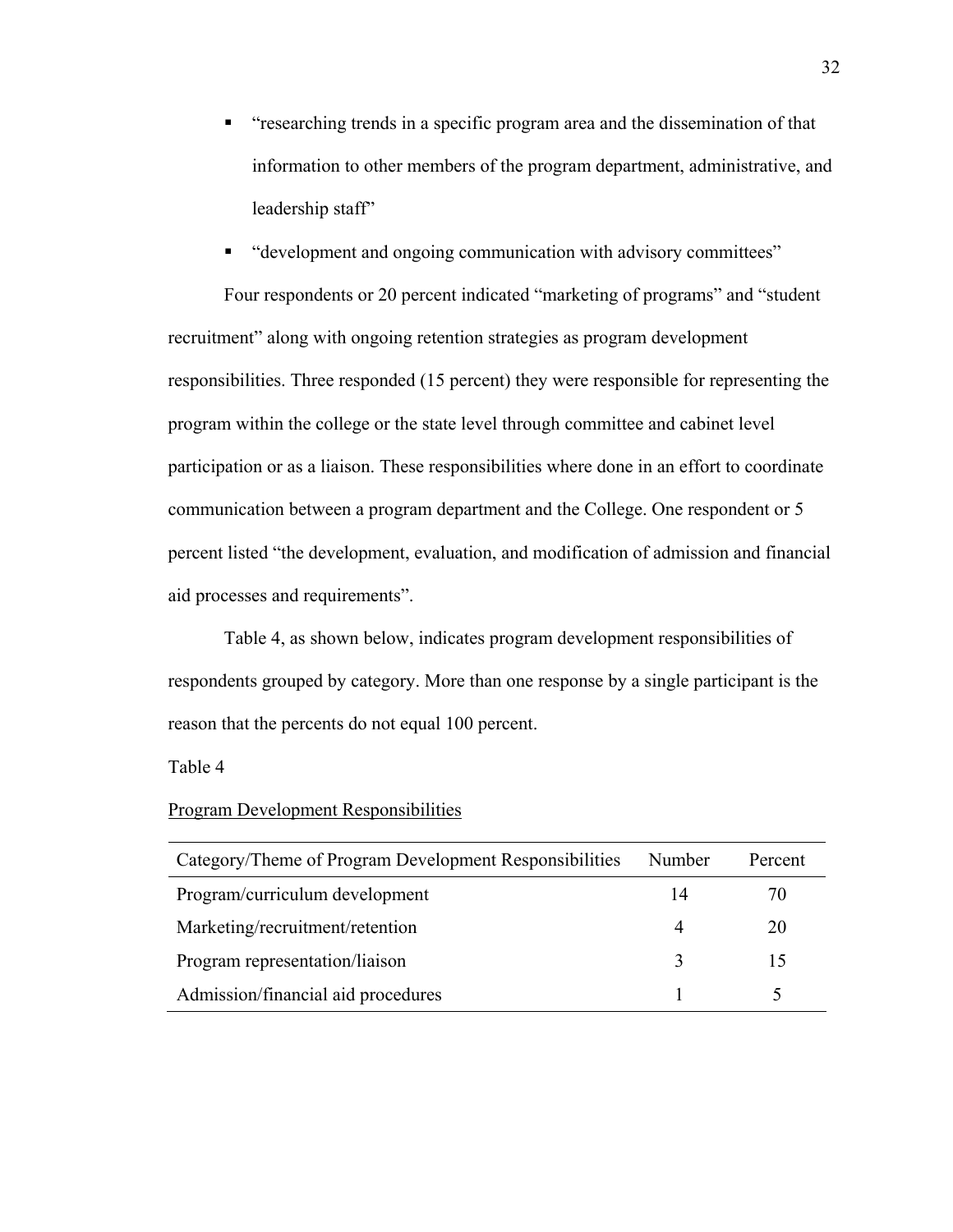Departments and/or Staff Involved in the Development of Accelerated Programs

The fourth survey question asked participants what departments and/or staff should be involved in the development of accelerated degree programs. An analysis of responses indicated six categories or themes of department or staff that should be involved in program development. These categories or themes include: program department; instructional design, curriculum, and assessment specialists; administration; general education department; support services; and the advisory committee along with employers and business/industrial content experts.

A total of 18 of 20 respondents or 90 percent indicated the specific program staff or departments that should be involved in the development of accelerated programs. Program department staff included program director/dean, program chair/team leader, and program faculty. One respondent wrote, "Any department with a course in the program should be involved as you need to make sure all courses can be taught in this format. All staff in the department in which the program is housed should have input." Another respondent wrote, "Primarily the faculty in the department with assistance or review by curriculum development specialists if they are familiar with accelerated learning."

Ten responded (50 percent) that specialists in instructional design, curriculum, and assessment should be involved. "All curriculum folks should be involved in the process of developing accelerated programs so that they know and understand the goals, objectives, outcomes and methods of instruction needed to assure that the accelerated processes meet the expectations of our students," wrote a respondent.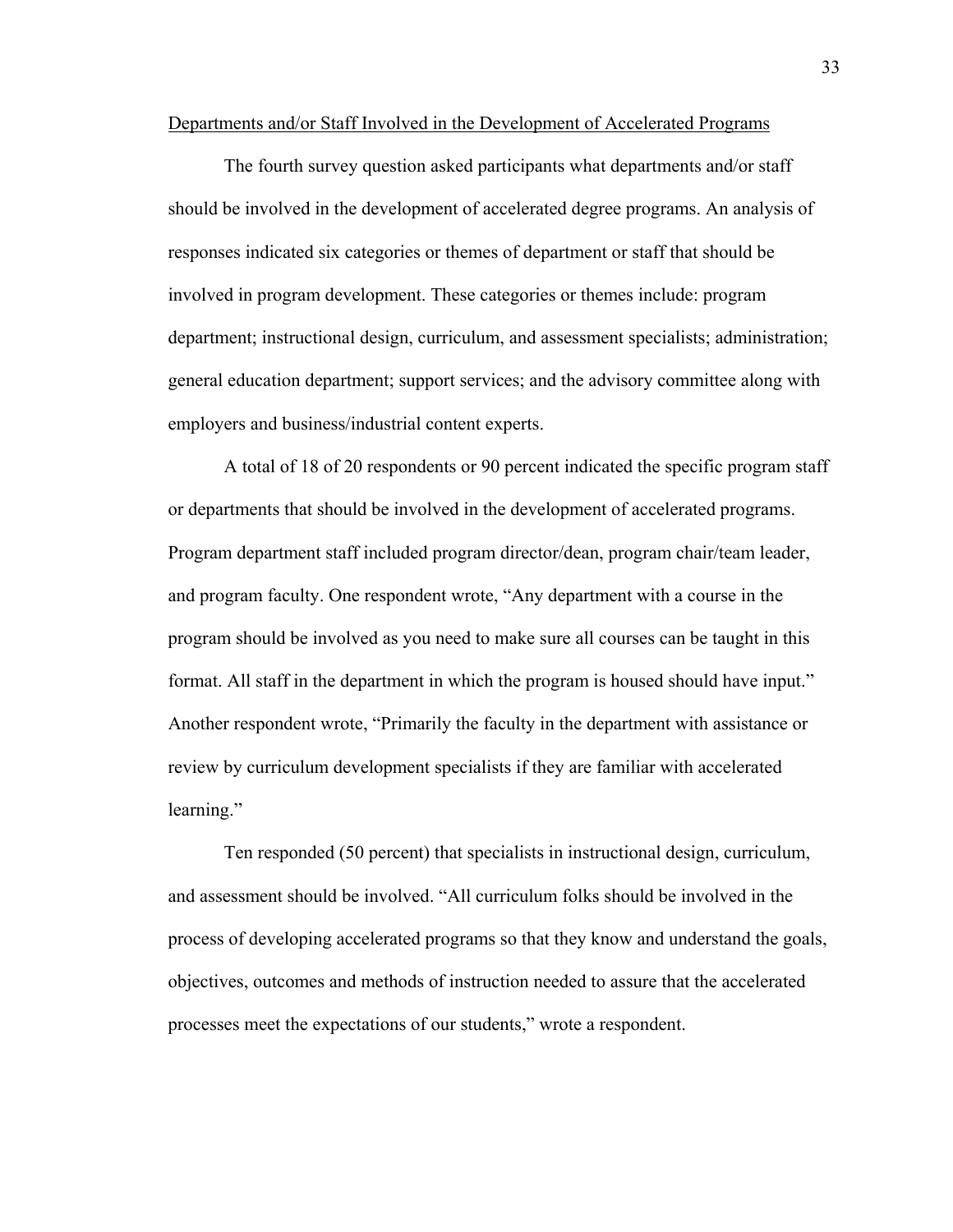A total of nine respondents or 45 percent stated that Administration should be included, specifically executive cabinet and campus deans. Seven respondents or 35 percent indicated that the general education department should be included. One respondent wrote, "General education and occupational support courses need to be part of the total package for the accelerated associate degree if you want to have a true accelerated program with less seat time." Additionally, another respondent wrote,

When we first started the process, there was very little to no interest in other departments (especially general education). So we accelerated what we could control and evolved our certificates to cover those classes. As the years have gone by, there has developed more interest, so there is movement (although slowly) in getting other classes (especially general education) accelerated. It would be great in the future if all impacted departments would be able to work together.

Support services were identified by six respondents or 30 percent as needed in the development process. Specific support services indicated were: admissions, counseling, financial aide, registration, records, marketing, student services, staff development, scheduling, cashier's office, bookstore, and the cafeteria. One respondent wrote, "I believe some of these areas, like the bookstore, cashier's office, and cafeteria, need to be included in the later stages of development as a communication tool to make the actual implementation of the program a success. These areas may not need to be included during the earlier stages of development." Two respondents or 10 percent indicated a need to include in the development process an advisory committee along with employers and business/industrial content experts.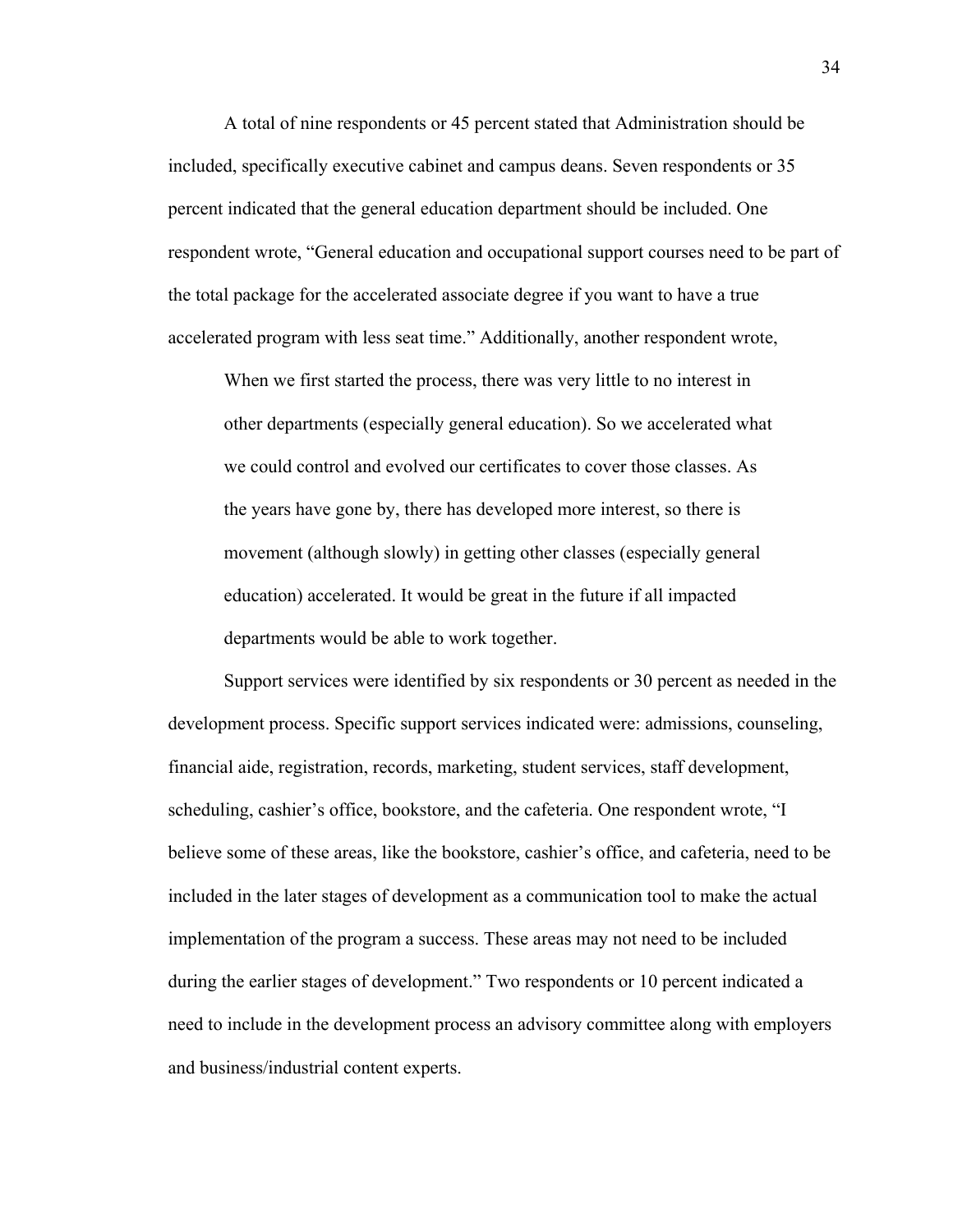A summary of departments/staff that should be included in the development process is given in Table 5 as shown below. The percents do not equal 100 percent because participants offered multiple responses.

Table 5

| Department or Staff by Category/Theme                                              | Number        | Percent |
|------------------------------------------------------------------------------------|---------------|---------|
| Program Department                                                                 | 18            | 90      |
| Instructional Design, Curriculum and Assessment Specialists                        | 10            | 50      |
| Administration                                                                     | 9             | 45      |
| <b>General Education Department</b>                                                | 7             | 35      |
| <b>Support Services</b>                                                            | 6             | 30      |
| Advisory committee along with employers and<br>business/industrial content experts | $\mathcal{D}$ | 10      |

# Departments and/or Staff Involved in the Development of Accelerated Programs

## Concerns or Issues

Participants were asked in survey questions five and six to specify their concerns or issues regarding accelerated associate degree programs. An analysis of the data revealed concerns and issues related to program structure and content, infrastructure support, teacher training, quality of instruction and consistency of staff, program admission requirements and student responsibilities, and teacher time.

Program Structure and Content. Eighteen respondents of the twenty respondents or 90 percent indicated some type of concern or issue related to accelerated program content and structure. Of the eighteen respondents, four stated that some programs are better suited for an accelerated format than others and that there is a need to ensure that the structure of the program and courses are truly accelerated. One respondent expressed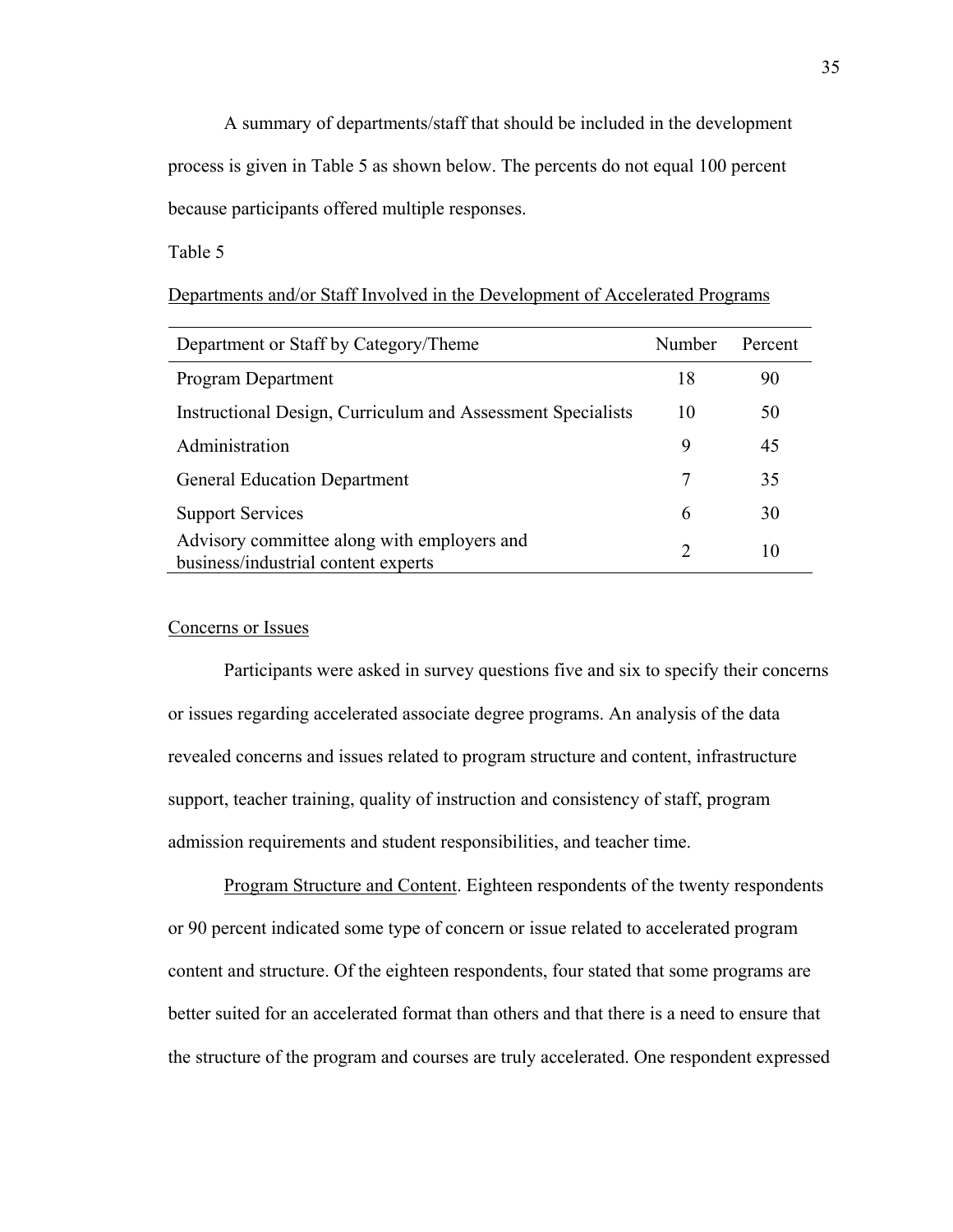the need for distinction between an accelerated program and an accelerated course. The respondent wrote,

First, we should draw a distinction between accelerated programs and accelerated courses. Accelerated courses provide flexibility for students and allow for planned learning outside of the traditional classroom. Student management of time becomes more critical and faculty creative becomes a challenge. Accelerating a program becomes a bigger challenge. By definition this could mean an associate degree in less than two years, or it could mean an associate degree program made up of accelerated courses. I would avoid the former and promote the latter.

Three additional responses were made regarding the tailoring of credits/requirements to the needs of a unique audience and the ease of migrating accelerated students into processes such as registration and advisement.

Of these eighteen responses, six specifically expressed concerns related to program and course competencies. Several questions raised were:

- "Are the competencies and outcome consistent with traditional programs?"
- "Does an accelerated program maintain the integrity of the traditional course and program outcomes?"
- "How should competencies and outcomes be completed and assessed?"

Two responses, also written in question form, raised concerns connected to student assessment.

 "What should student assessment in relation to performance standards, learning objectives and performance tasks look like?"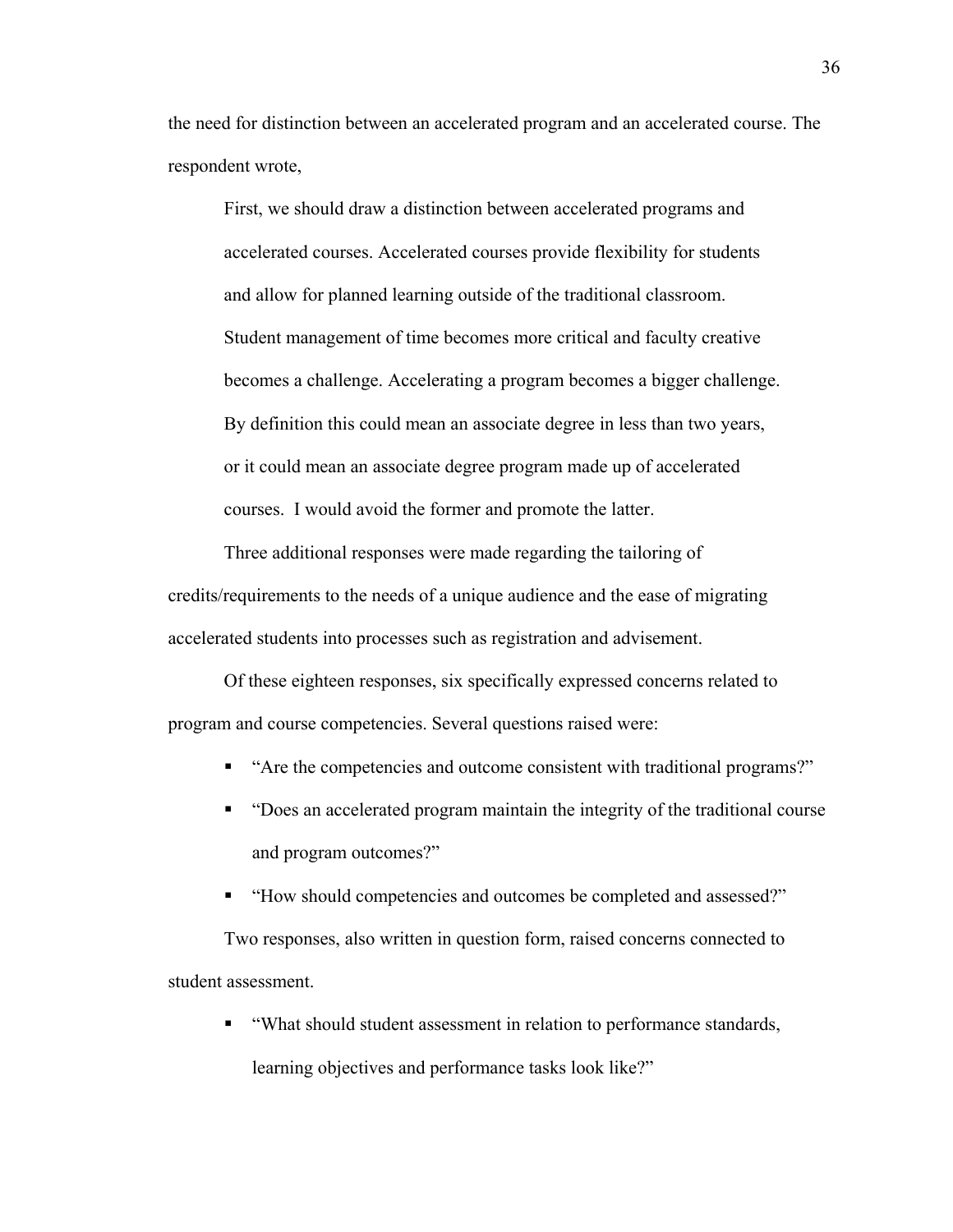"What method of assessment is most accurate, specifically the role of testing vs. demonstration type assessments; extent of teamwork expected (every session? Every class? Periodically through program?)."

A concern that general education courses need to be part of the total package for the accelerated associate degree were expressed by two of these eighteen respondents.

Two respondents indicated a concern regarding the structure of the program in relation to a cohort group sequence or an at-will sequence. One respondent wrote, "In applying accelerated learning within an associate degree program, one of the first issues is whether it will be a cohort based system or will students sign up for individual classes at will. This then leads to the issue of the sequence in which courses are taken - is it important or not?"

Infrastructure Support. Analysis of responses identified a category/theme of concern related to infrastructure support. Seventeen of the twenty respondents or 85 percent indicated a concern or issue related to this theme. Fifteen of these seventeen respondents expressed the need for active and participative administrative support. This support would include, but not be limited to, dollars for instruction; program coordination; and ongoing program development; supplies and dedicated classrooms; and continuous training. One respondent wrote, "The design and delivery of accelerated learning requires a supporting infrastructure that spans the entire organization."

Four of these seventeen respondents commented that there needs to be a willingness to move past traditional barriers and institutional constraints. A supportive and active marketing effort that will get the information to the right audience, generating interest in the program, was noted by three of the fifteen respondents. Two responses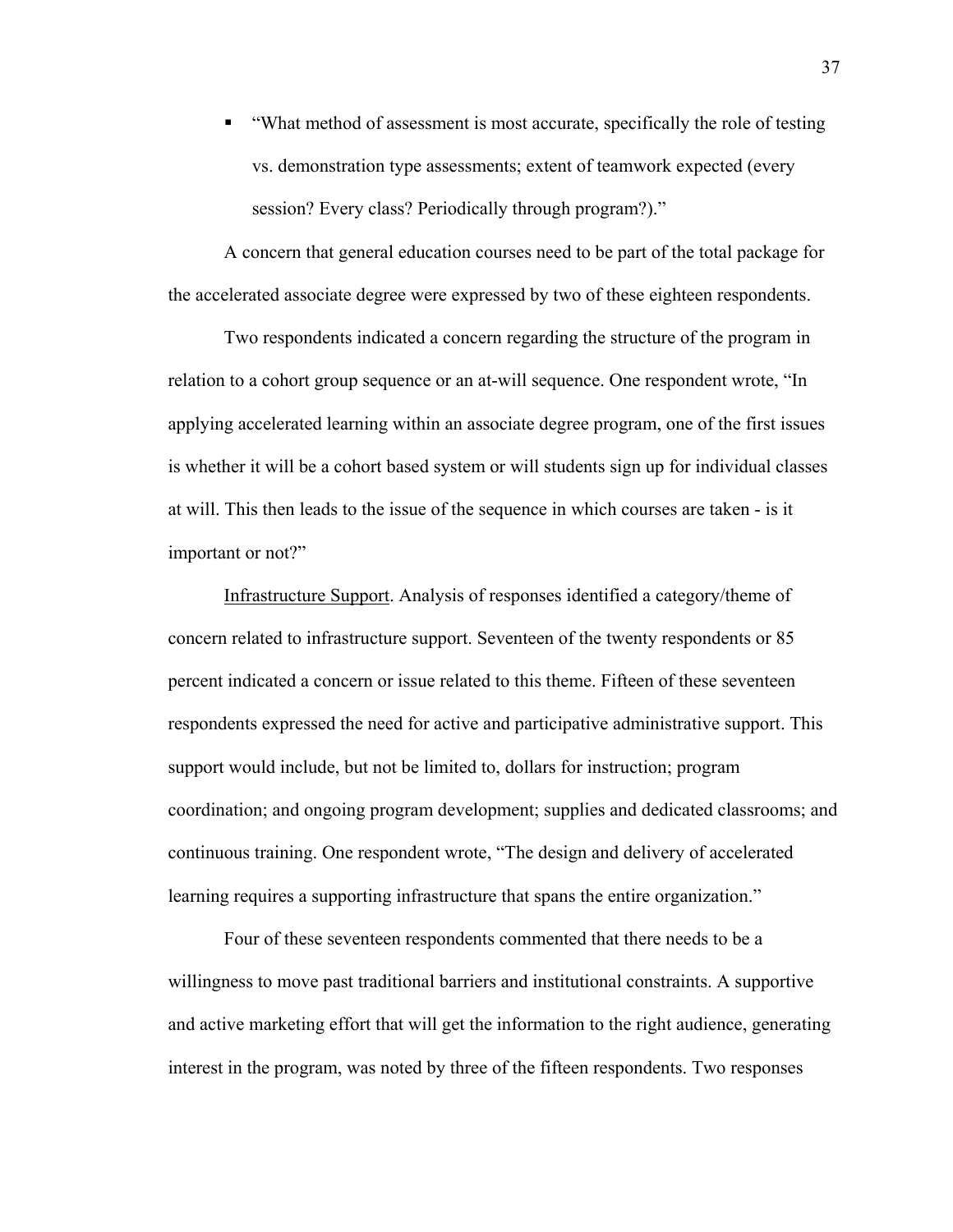indicated that program staff support of the accelerated version of the program is crucial, even from those program staff members who won't be teaching accelerated courses. One respondent expressed the following issue, "One of the biggest concerns is staff buy-in. You need to make sure all program staff support the accelerated version of the program, even those who won't be teaching in it." Another respondent wrote, "Is your student count increased by the addition of the accelerated degree program, or are you only transferring students over from one delivery mode to the next? If you're just transferring students over, then why go through the time and expense."

Finally, one respondent indicated the need for support services to have a thorough understanding of the accelerated program in an effort to provide quality service to students within an accelerated program.

Teacher Training. Sixteen of the twenty respondents or 80 percent expressed concern regarding teacher training. One respondent wrote, "Training and development of faculty – how will continuous faculty development be supported?" The following remark of this respondent summarizes the comments of many.

Instructors must be trained in accelerated teaching and learning techniques. Many who do not understand accelerated teaching think it is just compressed learning. They try to cram a traditional learning model of instruction into an accelerated format. The students suffer, especially those who have never been learning in an accelerated environment.

Finally, respondents also expressed the need for continuous faculty development and that only trained instructors are allowed to teach accelerated courses.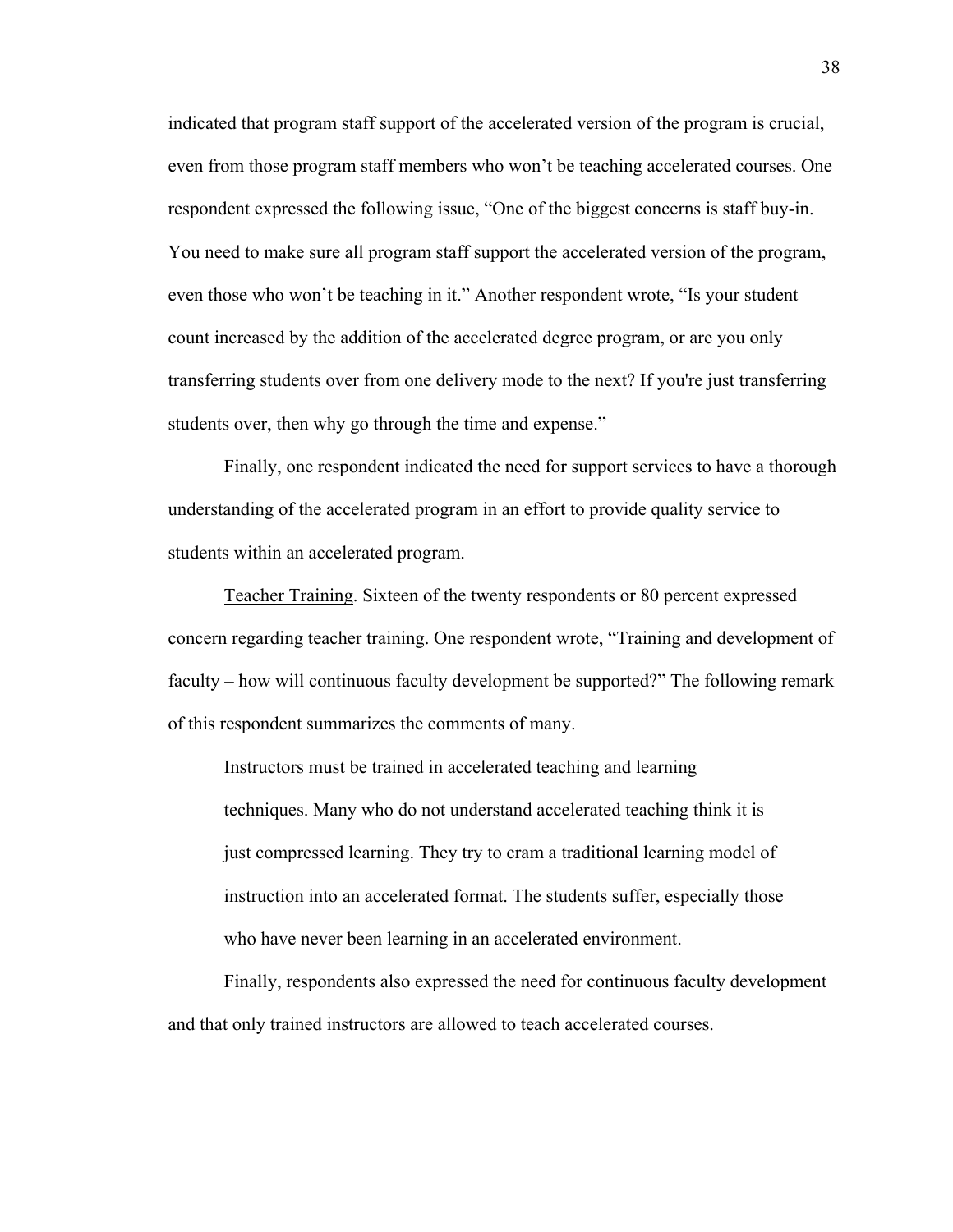Quality of Instruction and Consistency of Staff. Analysis of responses identified a third category of concern related to the quality of instruction and consistency of the teaching staff. Ten of the twenty respondents or 50 percent indicated a concern or issue in this category. Five of these ten respondents commented on the quality of instruction. Concerns expressed related to quality of instruction included:

- "ensuring accelerated does not mean just reducing contact time to speed up the educational process"
- "maintaining quality instruction in the use of accelerated methods"
- "using only trained and committed instructors"
- "maintaining instructor and student standards to ensure that accelerated does not become less quality, but means actually what it is – better learning"

The remaining five respondents in this category expressed concern related to the consistency of staff that teaches accelerated courses. One respondent wrote, "In an accelerated program, it is critical that all teachers who teach a course, agree to use the set curriculum and follow rules of accelerated program." Another respondent commented, "Instructors need to commit to using all of the accelerated learning elements and not just pick and chose what they want." This respondent wrote, "My larger concern is that some instructors will reduce the amount of home-play required so that they do not have to read and react to it." And finally a respondent wrote, "How will it be ensured that accelerated methods are being implemented vs. just a reduction in contact time?"

Program Admission and Student Responsibilities. Eight of the twenty respondents or 40 percent indicated some type of concern or issue related to program admission and student responsibilities. Three of these eight respondents indicated concerns and issues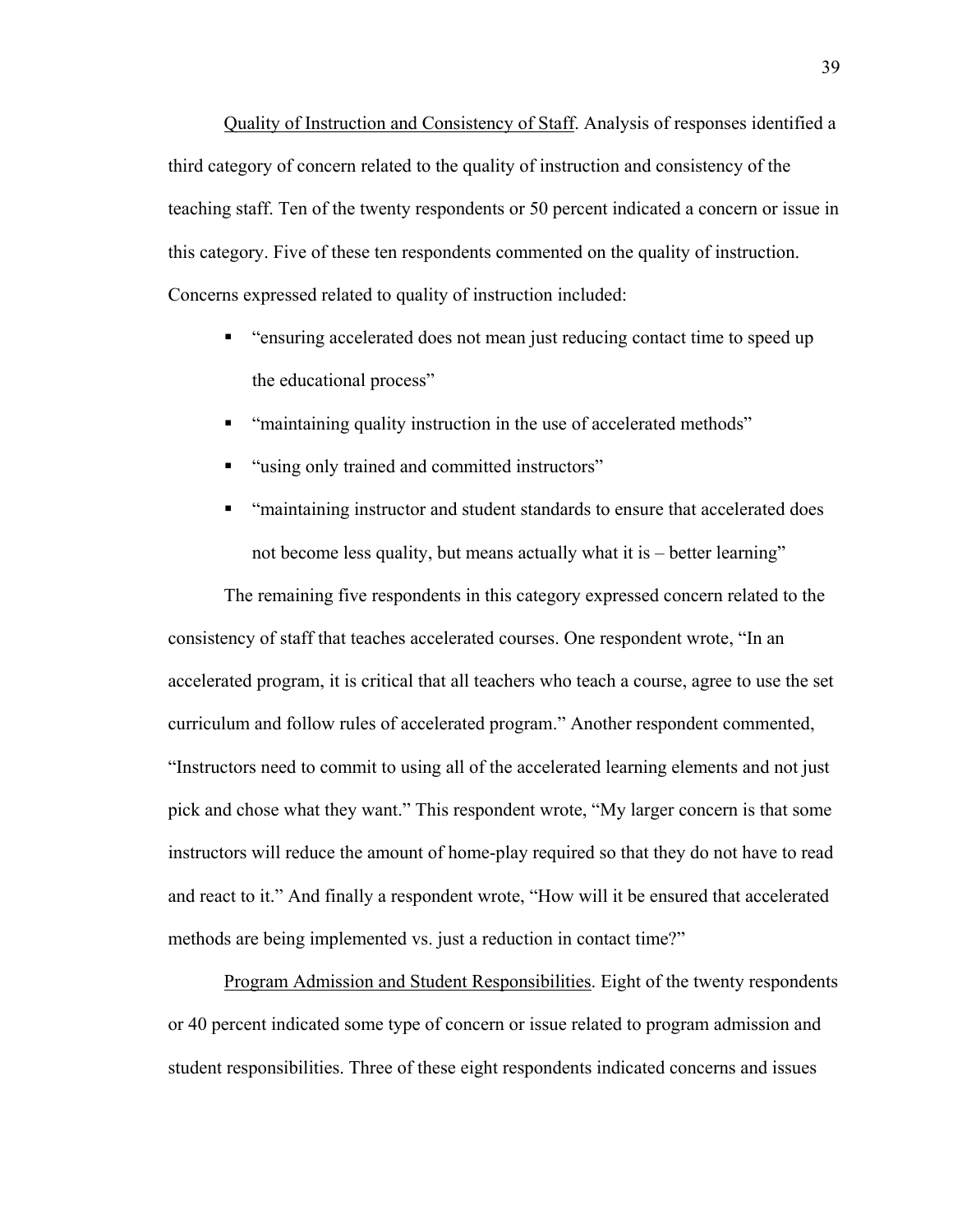regarding program admission requirements, specifically the need to admit students that met a standard and/or maturity level. One respondent wrote,

We need to maintain standards of students to ensure that accelerated does not become less quality, but means actually what it is – better learning. This is directly related to the characteristics and capabilities of the students. Should an admission requirement be in place that requires that students have a required amount of full-time work experience in the field in which they want to study?

Another respondent commented, "If a program traditionally attracts very young (inexperienced in content) students, I believe the elements of accelerated learning are very beneficial, but the compressed time is a less suitable format for their learning."

An additional issue expressed by one respondent related to program admission procedures and the ease of migrating accelerated students into and through traditional registration and advisement processes.

Four of these eight respondents expressed concerns related to the importance of communicating the responsibilities of students in accelerated programs. These respondents indicated that this communication must spell out student responsibilities before a commitment to the program has been made and classes begin and that students must have an understanding of accelerated learning. One respondent noted the issue of communicating the amount of out-of-class work that is required of an accelerated program. This respondent wrote,

The other impact is that because of the condensed time period in which the class is offered, at least in our area, there is a larger amount of home-play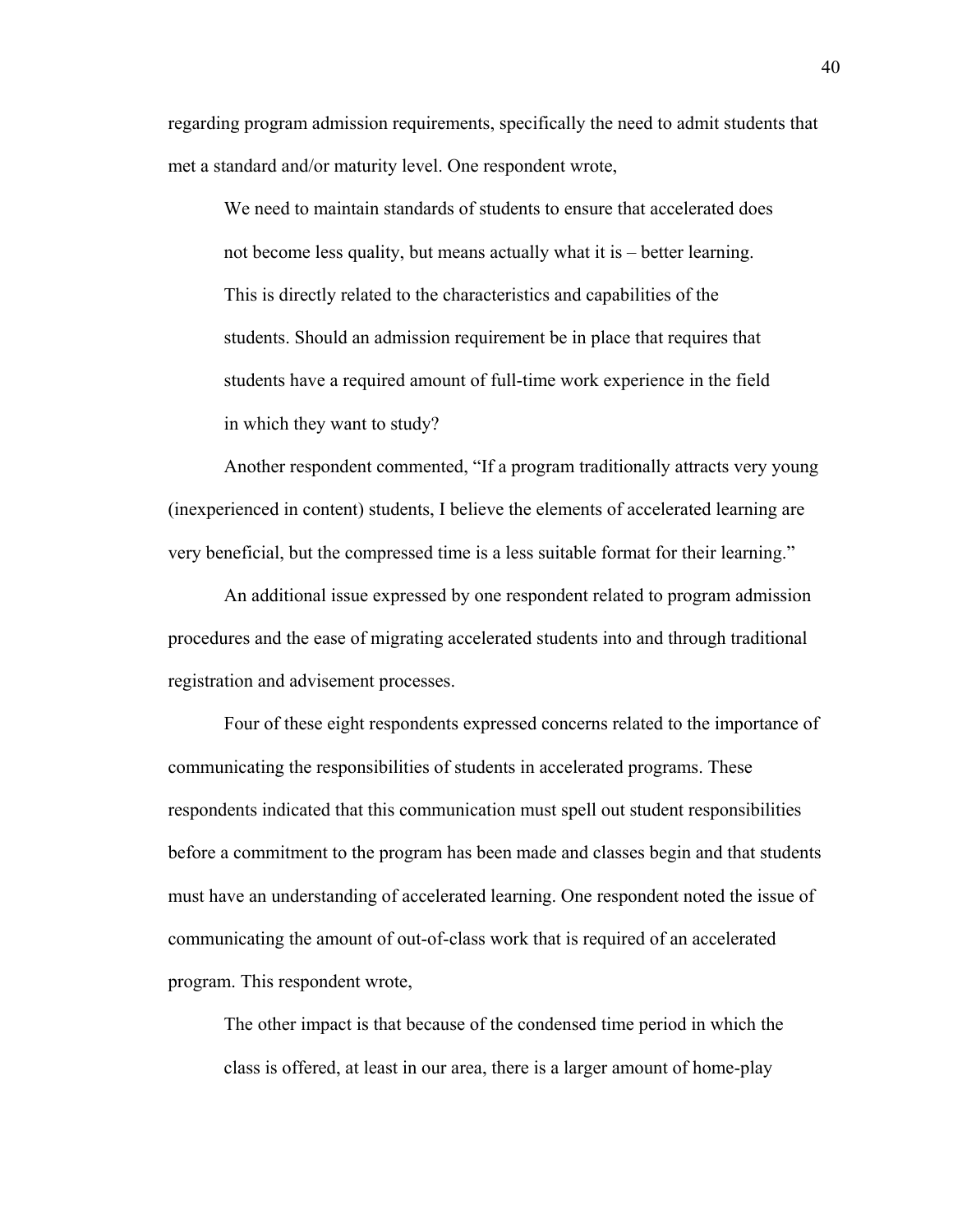material that needs to be read and reacted to. I believe the home-play is critical to make sure that the students are ready for the class and are doing the out-of-class opportunities. In total I don't think the work is tremendously more than what I would require over a 16 week class – but when it is condensed to 6 or 8 weeks, it certainly seems like a lot of work.

Teacher Time. Teacher time was the fourth issue or concern expressed by five of the twenty respondents or 25 percent. All five responses raised the concern of teacher time and the issue of load. A respondent wrote, "One of the challenges that I see is that accelerated learning causes more work for the instructors. It takes a lot more time to prepare for the classes." This sentiment was similarly expressed by this respondent, "Instructors need coordination time to set up an accelerated program. To maintain the standards of such a program is an ongoing process." Another commented, "Structuring the pay basis to accommodate the different kind of workload involved and creating an accelerated program is a concern."

A summary of respondent concerns is illustrated in Table 6 as shown on the next page. Again, more than one response by a single participant is the reason that the percents do not equal 100 percent.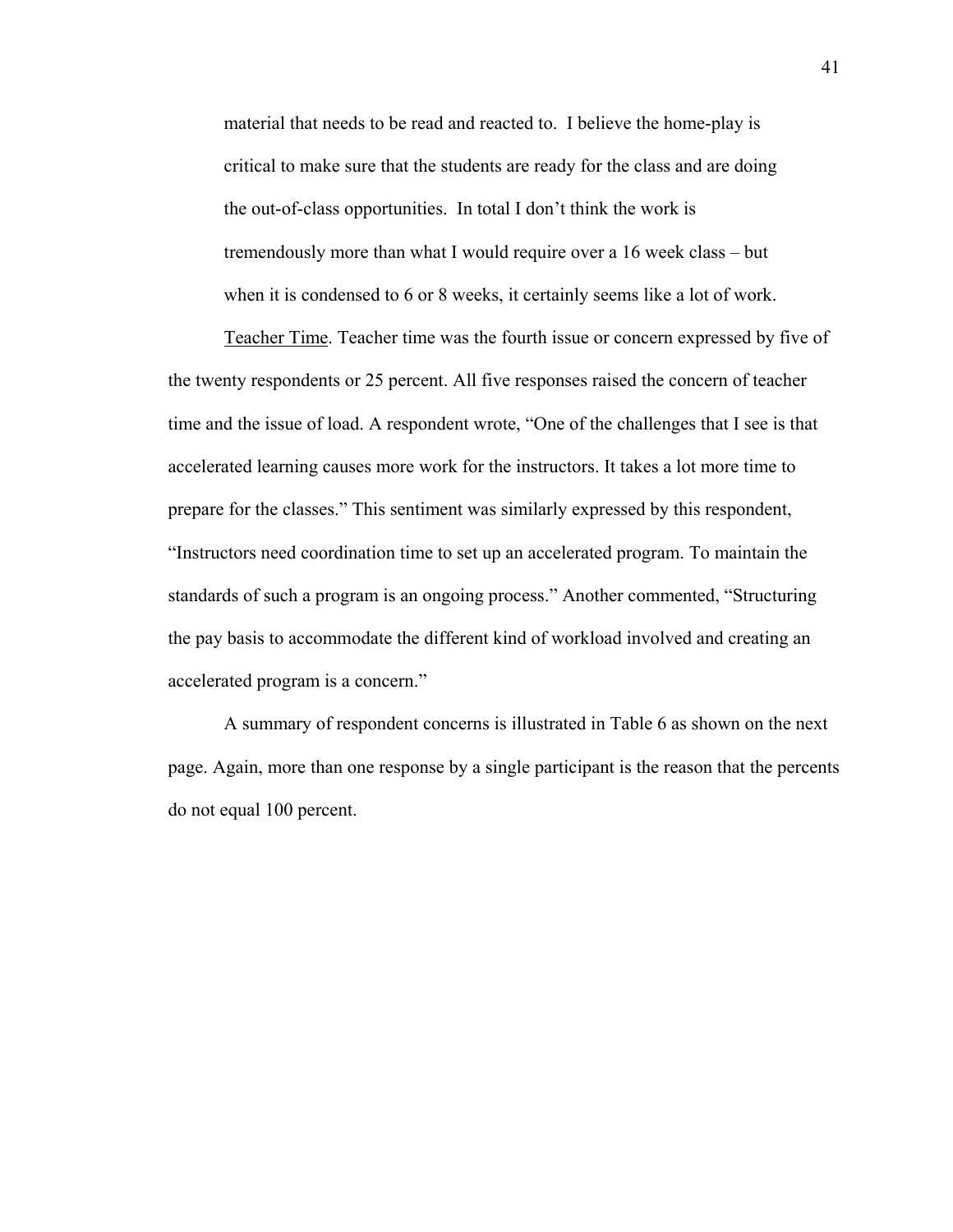# Table 6

# Concerns

| Category/Theme of Concern                       | Number | Percent |
|-------------------------------------------------|--------|---------|
| Program structure and content                   | 18     | 90      |
| Infrastructure Support                          | 17     | 85      |
| Teacher training                                | 16     | 80      |
| Quality of instruction and consistency of staff | 10     | 50      |
| Program admission and student responsibilities  | 8      | 40      |
| Teacher time                                    | 5      | 25      |

# Accelerated Program Development Criteria

The sixth question asked participants to list criteria that should be present when developing an accelerated program. Data was analyzed and responses were placed in one of the following categories or themes: program structure and content, infrastructure support, teacher training, quality of instruction and consistency of staff, program admission requirements and student responsibilities, and teacher time.

Program Structure and Content. Specific criteria related to program structure and content included:

- "Documentation of program need and a listing of accelerated program benefits including, but not limited to, a sufficient employer and student market."
- "Demonstration that accelerated delivery is a good method of delivery for specific program."
- "Identification of audience/cohort group and number of students per group."
- "Established courses in place before program start and a sequenced course cycle which includes length (in weeks) of each course."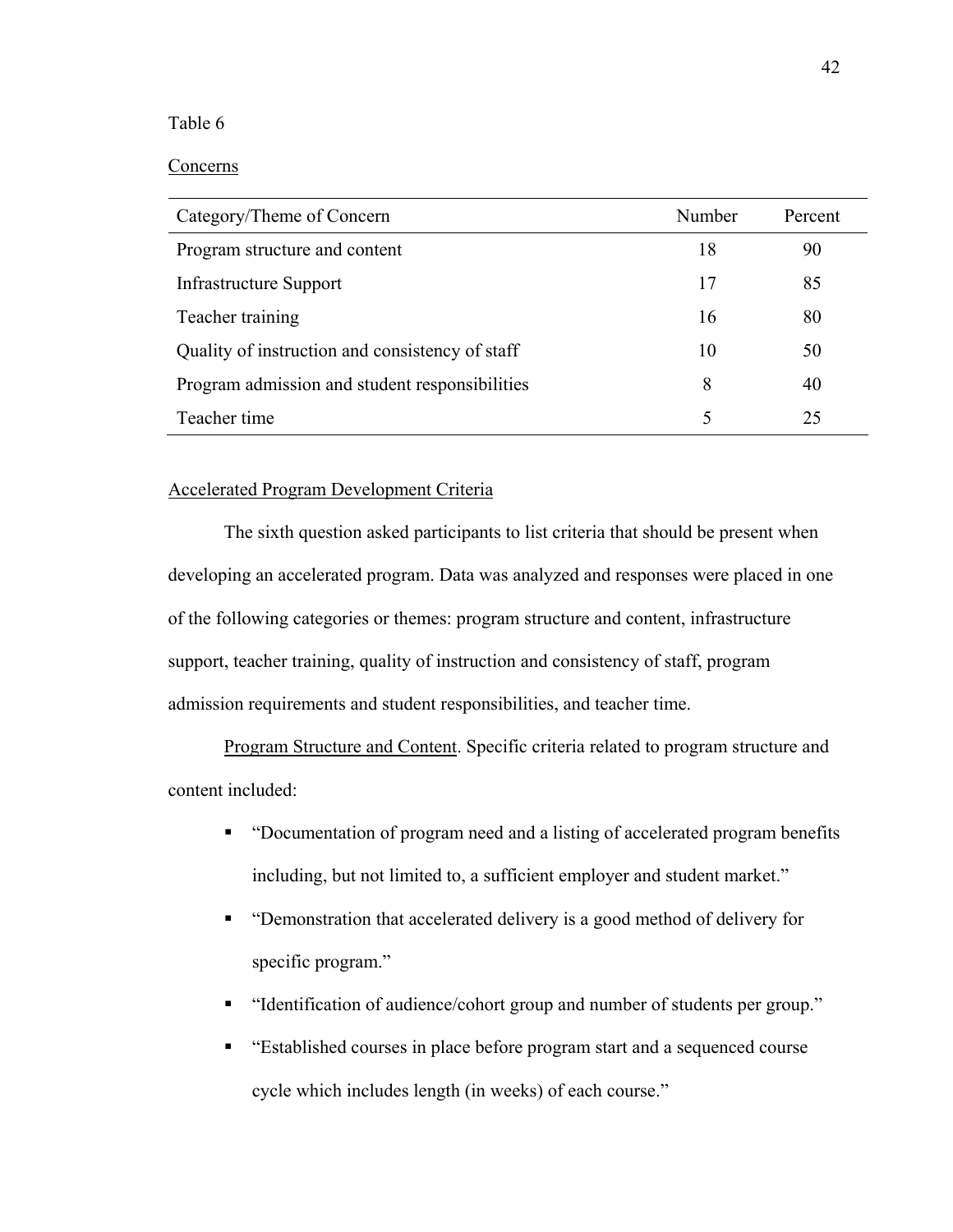- "The use of WIDS to define program and course competencies as well as learning activities."
- "Demonstration of consistent program outcomes, course outcomes, integrated core abilities, learning objectives, and competency assessments."
- "Demonstration that programs outcomes, competencies, performance standards, learning objectives, and performance tasks that comply with professional external standards and DACUM defined requirements."
- "Commitment to business/industrial collaboration."
- "The use of competency-based assessment."
- "Limited objective testing that will not exceed a total of 2 hours of class time, may be part of homework assignments (open-book), and represents a small part of grading system."
- "Test grades do not exceed 30 percent of total course assessment."
- "Establishment of curriculum guidelines and standards that need to be followed by instructors with corresponding evaluation tools or controls in place that monitor those standards are being followed."
- "Continuous and consistent monitoring of program and course to ensure standards, employer satisfaction, and students goals are met."
- "Evaluation measures allow a comparison of accelerated delivery with other modes of delivery for the same program."

Infrastructure Support. Criteria related to infrastructure support are as follows:

 "Establishment of a dedicated classroom for accelerated delivery that has been designed with accelerated needs in mind."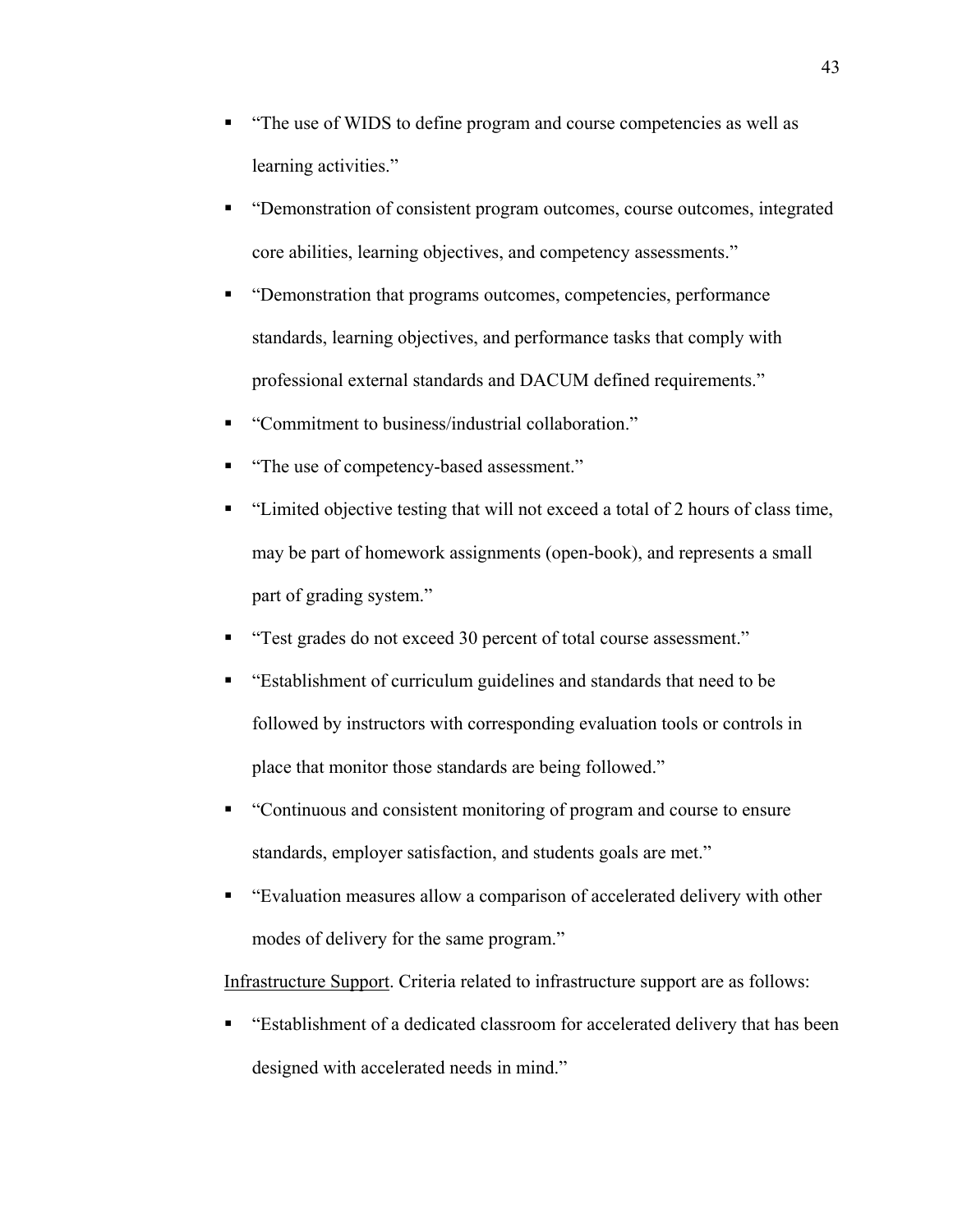- "Demonstrated support from department faculty, support services staff, and administration including Dean and VIP of Instruction."
- "Development of recruitment and marketing materials for the program with the support and assistance of marketing department."
- "Demonstration that accelerated program will not negatively affect a current traditional program format."
- "Establishment of a communication system that promotes acceptance of program and to ensure that areas are on the same page."
- "Program budget provides adequate line items for start-up and ongoing accelerated program needs."
- " "Upfront commitment from administration/management to have  $1/3$  to  $\frac{1}{2}$  of an individual instructor's ongoing load dedicated to the coordination and management of the accelerated program."

Teacher Training. Specific criteria related to teacher time included:

- "Mandated initial and ongoing training in principles of accelerated training for all developers and instructors involved in accelerated programs and courses. The focus of training should be on curriculum development including such items as active learning techniques, teamwork, and assessment issues."
- "Require interested staff to demonstrate that they have already enhanced a regular classroom with accelerated methods before teaching accelerated courses."
- "Require first time instructors to observe a class taught by an instructor who is a veteran in accelerated principles and techniques."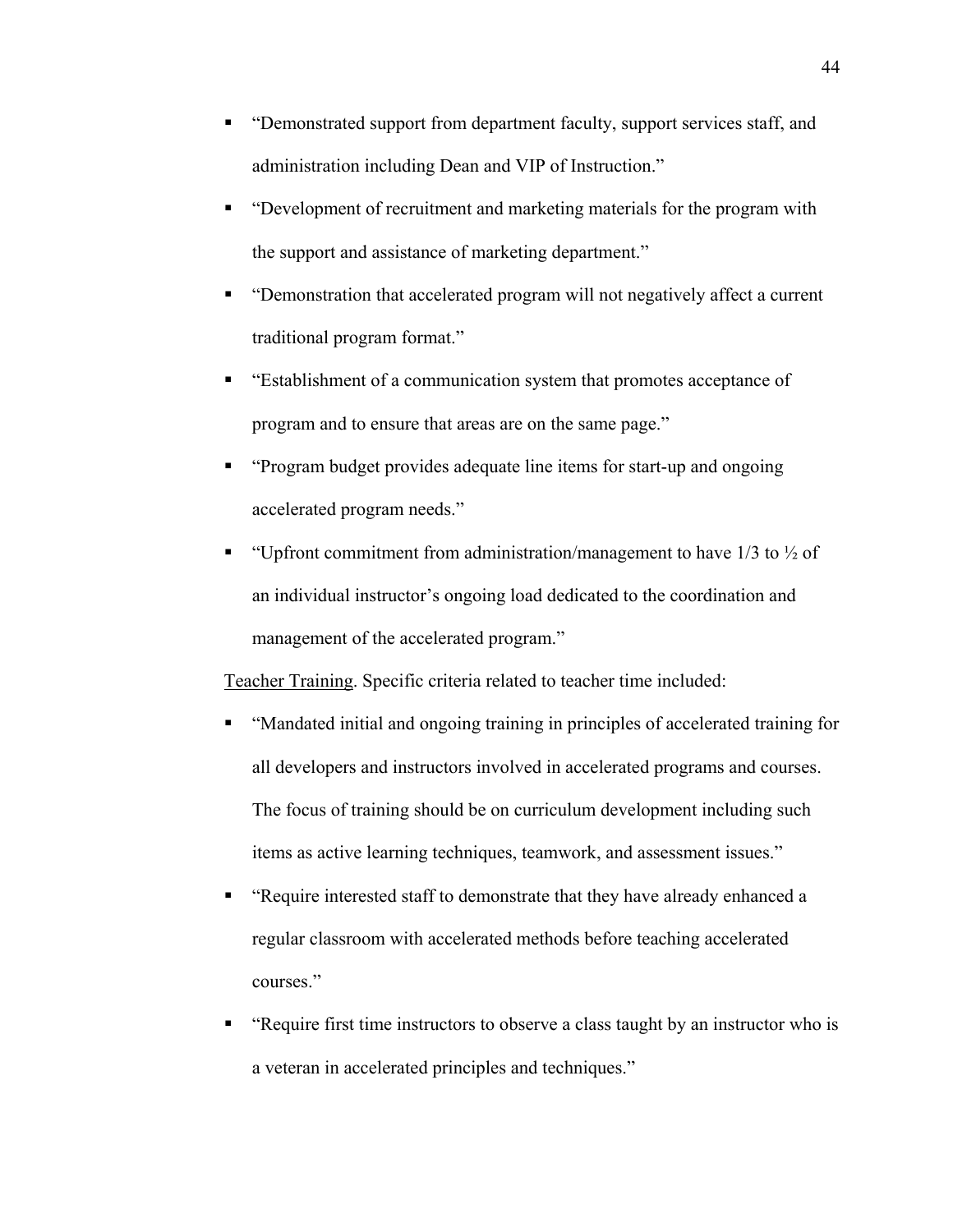Quality of instruction and Consistency of Staff. Specific criteria related to the quality of instruction and consistency of staff included:

- "Hire only instructors who really want to teach in this format."
- "Agreement of all teachers to use set accelerated curriculum for each course."
- "Demonstration of commitment from faculty that will be teaching accelerated courses."
- "Commitment of the instructors involved to do the work required."

Program Admission and Student Responsibilities. Specific criteria related to program admission and student responsibilities included:

- "Identification of admission requirement related to adults with experience or no experience such as a minimum full time work experience requirement of 2 years for admission - verified by letter from employer(s)."
- "Mandatory attendance at an information/interview session (to help decide if they want to apply) as part of admission process. Purpose of session is to provide information regarding program so that student can make an informed decision regarding enrollment in program."
- "Mandatory attendance at an orientation session two weeks before first class starts."
- "Students provided with instruction in accelerated learning."
- A minimum attendance requirement for each course. One respondent wrote, 'We use criteria that states that a student can miss no more than 4 hours of total class time per 24 hour course total.'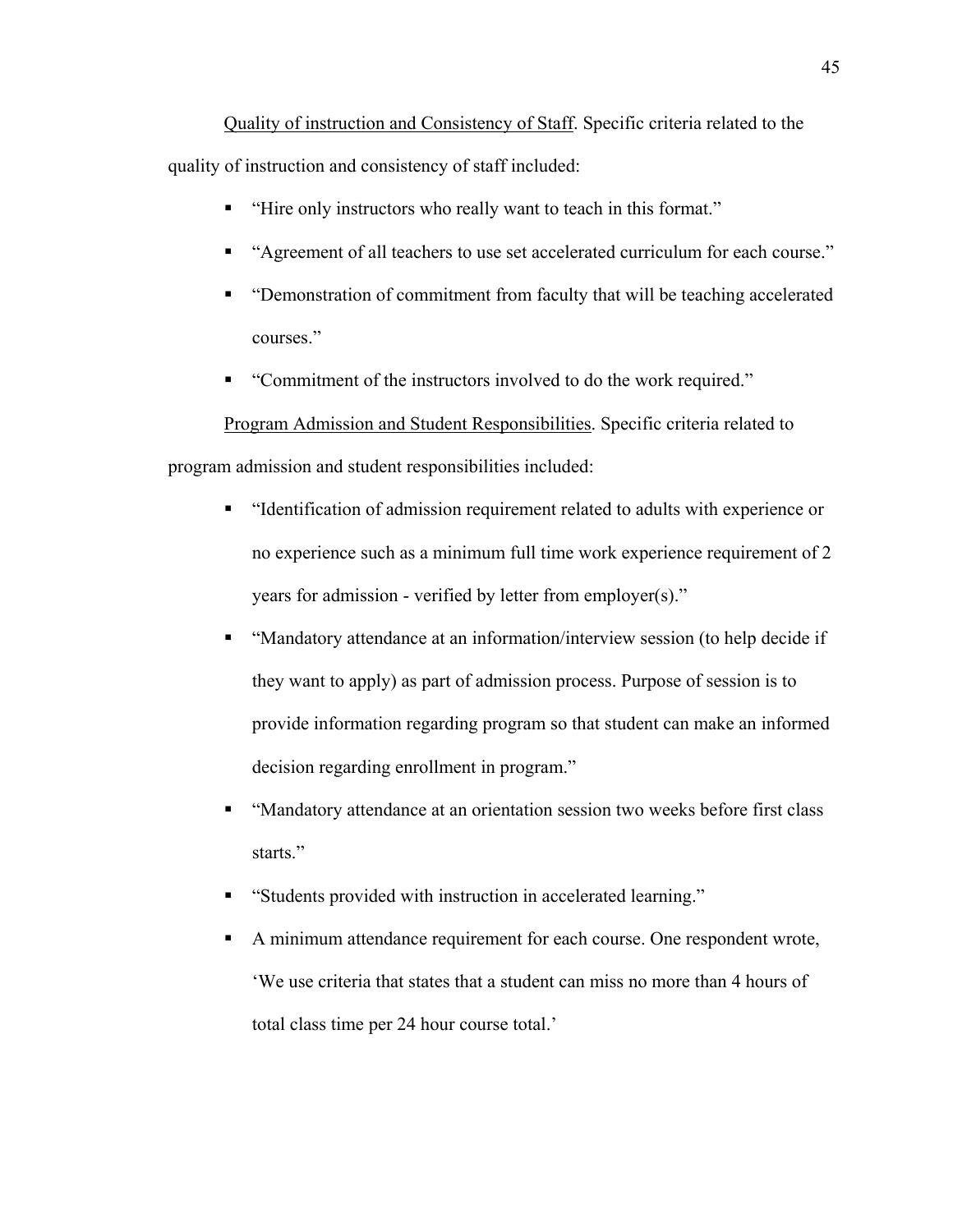- "All students must obtain syllabus and books and complete homework prior to first night of each class."
- "Establishment of a process to communicate with the students in the accelerated program."
- "Written standards that student needs to follow with corresponding evaluation tools or controls set up to monitor that standards are being followed."

Teacher Time. Specific criteria related to teacher time included:

- "Documentation of instructor involvement with students and additional prep needed for accelerated classes to justify load assigned."
- "College approved financial plan that builds in load time for work requirements of accelerated courses such as contact time; out-of-class time; and release time for curriculum refinement, continuing education, and communication/meetings with other accelerated teachers."

## Steps in Program Development

Question seven asked participants to list specific steps that should be completed when developing an accelerated associate program. An analysis of responses indicated the following program development stages: pre-program, development, implementation, and evaluation. Respondent steps where analyzed, sorted, and compiled accordingly.

## Pre-program.

1. "Research and visit similar existing programs in other part of the state or country. Visit colleges who are successfully delivering accelerated programs and those that have experience difficulties. Seek out not only those best practices of experienced organizations, but fixes-that-failed stories and other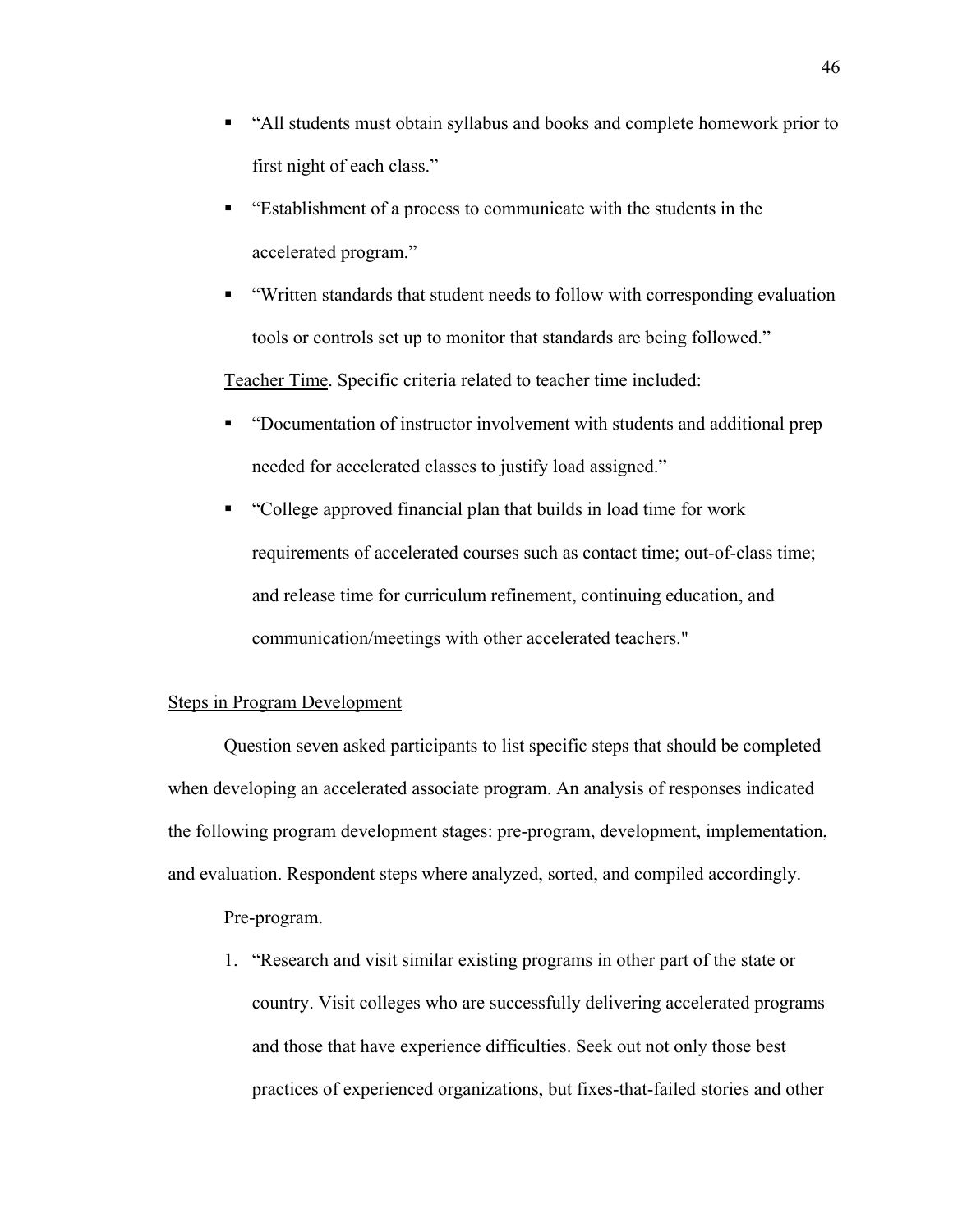pitfall-avoiding information. There's a lot of junk out there claiming to be accelerated learning…"

- 2. "Conduct a frank culture diagnosis of the institution and its customers. The purpose of this is to determine if they are ready for accelerated learning. It may be beneficial to consider the use of cross-functional focus groups to explore both the up and down sides of accelerated learning (its requirements and anticipated results)."
- 3. "Conduct a program needs assessment to provide data that identifies population to be served and supports for the need of an accelerated program delivery and identifies the benefits of such a program. This can be accomplished by surveying employers to document support for degree in program area and potential learners to document interest in degree in program area. An additional outcome of this survey would be to ensure that everyone involved knows why a course or program should be accelerated. The needs assessment should provide evidence that an accelerated format would be better for the students or employers, if it isn't we should rethink why we would be doing it." The needs assessment survey also gathers data to demonstrate that accelerated delivery is a good method of delivery for specific program.
- 4. "Identify population to be served and number of participants of cohort group."
- 5. "Write a brief proposal that includes program outcomes and a tentative timeline. Allow sufficient lead time in developing programs to iron out the details."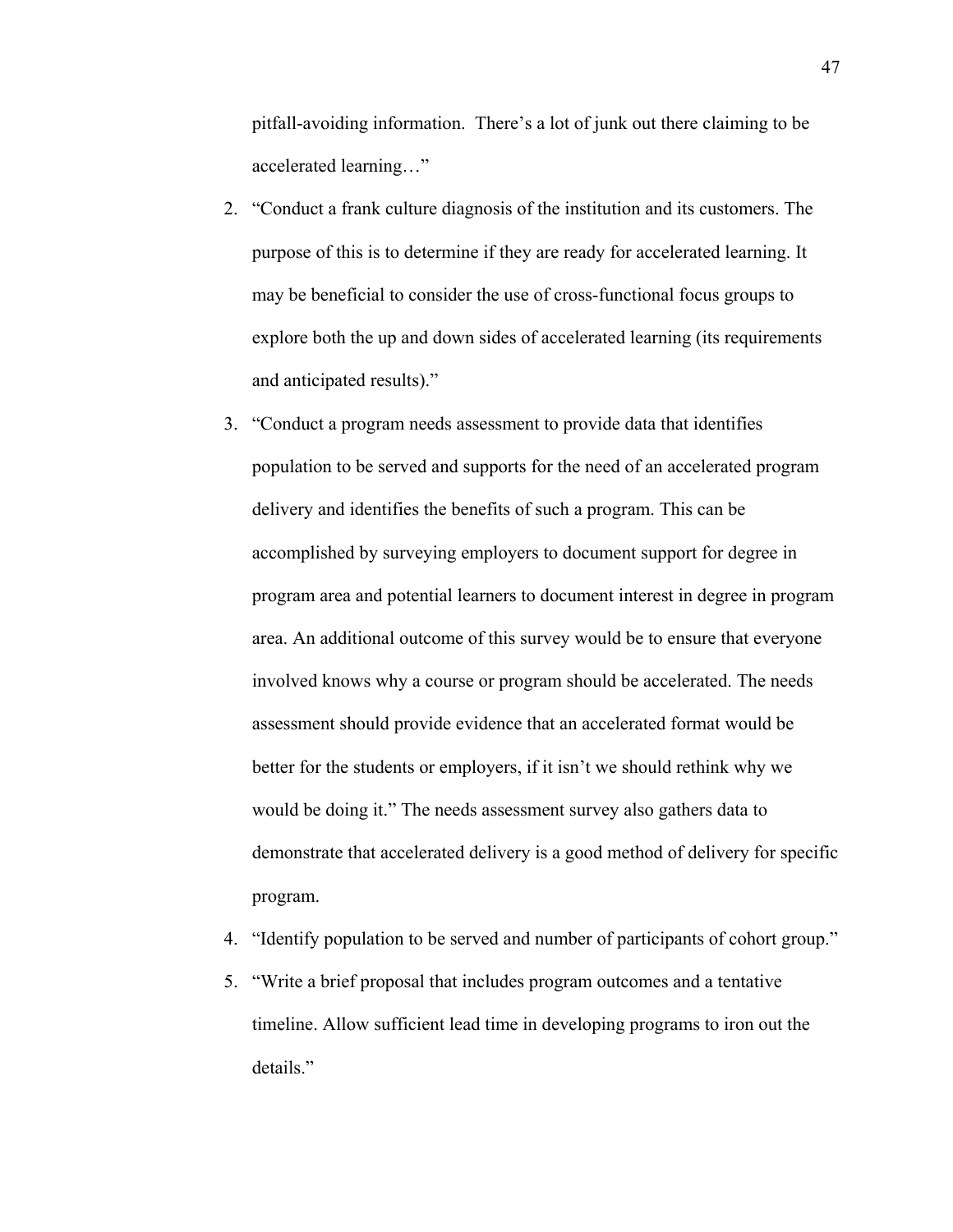- 6. Develop a tentative budget. "Tentative budget must provide adequate line items for start-up and ongoing accelerated program needs." Items to consider include staffing needs, supplies, equipment, and facilities.
- 7. Mandate that all developers and instructors interested in accelerated programs and courses complete initial training in principles of accelerated training. Focus of training should be on curriculum development including such items as active learning techniques, teamwork, and assessment issues.
- 8. "Hire only instructors who want to teach in this format."
- 9. Obtain department faculty support. "Faculty support would most likely involve keeping the traditional program and run it along side of the accelerated program for those faculty and students who are not comfortable with accelerated learning. Also demonstration that accelerated program will not negatively affect a current traditional program format. The general education and support courses must be accelerated also, which means you need a multi discipline buy-in."
- 10. Obtain support from support services staff.
- 11. Obtain administrative support and commitment. This support is not limited to but should include:
	- budget approval.
	- development release time
	- an "upfront commitment to have  $1/3$  to  $\frac{1}{2}$  of an individual instructor's ongoing load dedicated to the coordination and management of the accelerated program"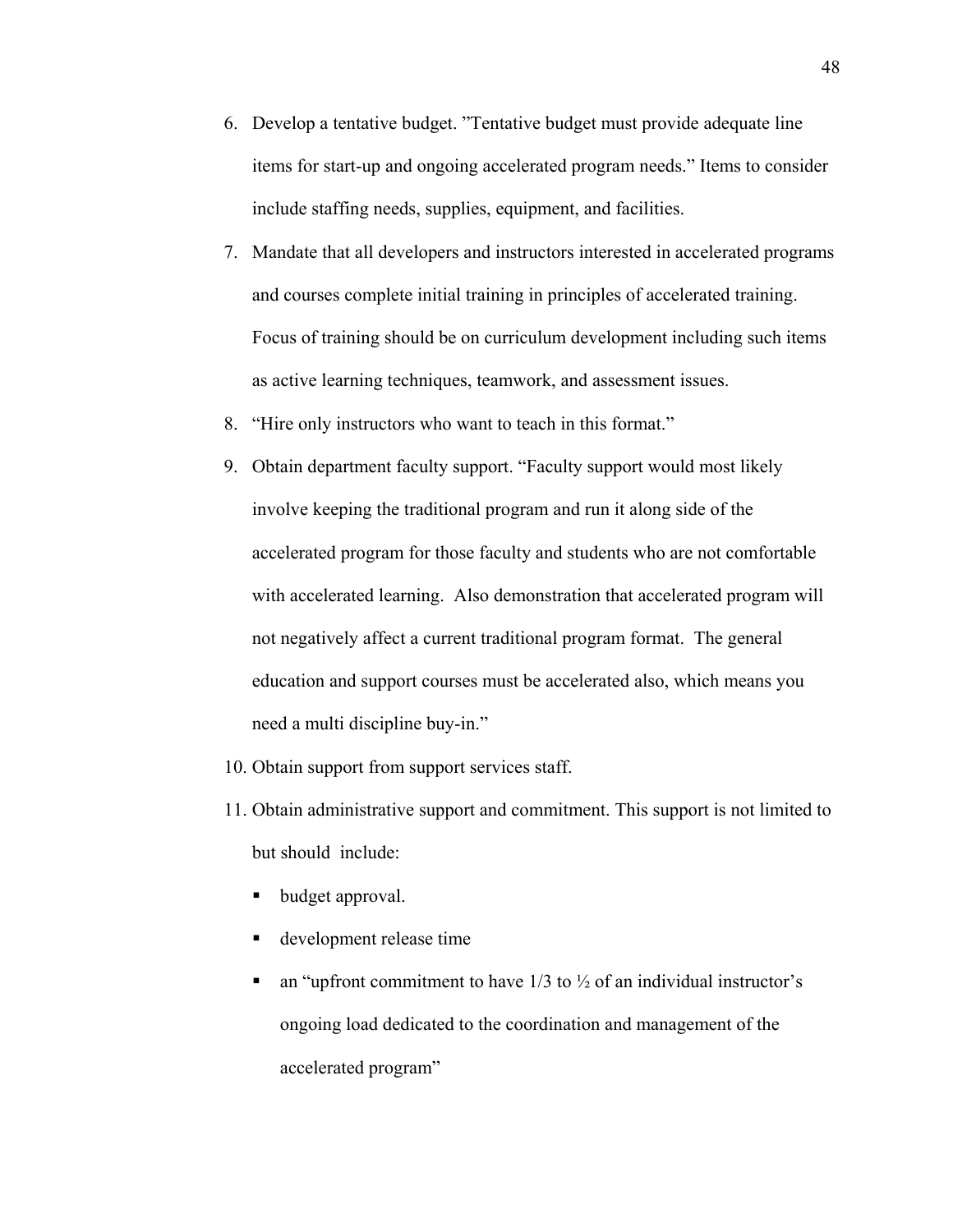"built-in load time for work requirements of accelerated courses such as contact time, out-of-class time, release time for curriculum refinement, continuing education, and communication/meetings with other accelerated teachers"

12. Obtain state approval.

#### Development.

- 1. "Complete a program DACUM if none currently exists or is outdated. This will ensure that external standards are identified, and program outcomes and indirect performance indicators are defined and established."
- 2. Develop program and course competencies and outcomes with integrated core abilities. "Use a DACUM or focus group process to identify and validate program outcomes and related competencies to be taught." One respondent indicated that outcomes and competencies should be organized into units of instruction/courses. Use WIDS during this portion of the development process to assist in the development of curriculum but to also comply with professional external standards and DACUM defined requirements.
- 3. Develop learning objectives, learning activities, and teaching strategies that support program and course competencies. These must be developed using accelerated techniques and principles. Once again, use WIDS during this portion of the development process to assist in the consistency of curriculum development but to also comply with professional external standards and DACUM defined requirements. "During this portion of development we must ensure that we incorporate objectives, activities and teaching strategies that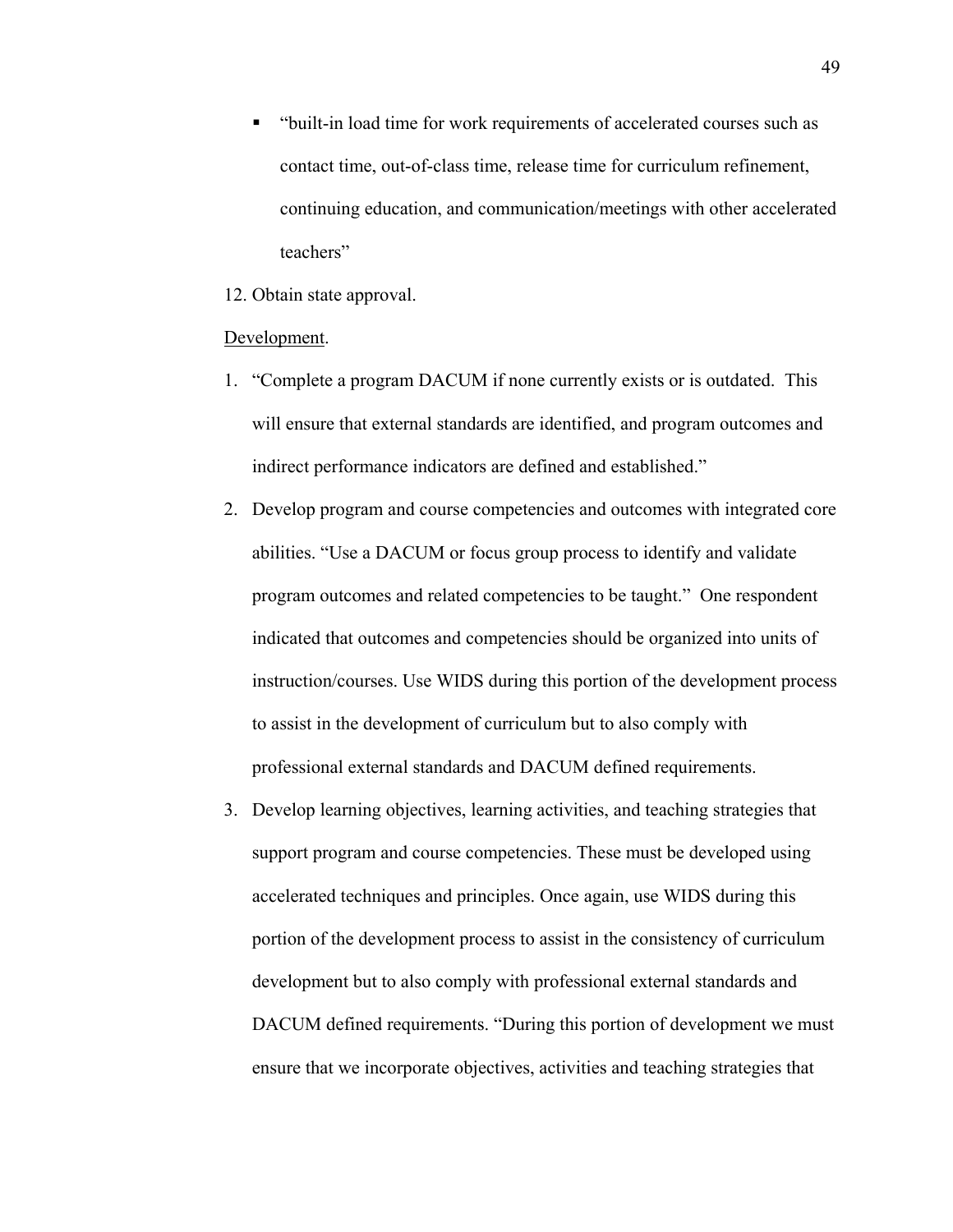meet the needs of multiple intelligences and not just the visual and mathematical learners. It is also important to incorporate business/industrial collaboration during this stage of the development process."

- 4. "Develop assessments that truly assess program and course competencies of the program. Assessment tasks must comply with professional external standards and DACUM defined requirements. Design assessment techniques that are competency-based assessment. Alternative assessment options available should also be available. Limiting objective testing to not exceed a total of two hours of class time, consider objective testing as part of homework assignments (open-book), and ensure that objective testing represents a small part of grading system. Test grades should not exceed 30 percent of total course assessment."
- 5. Pilot program. "The program could be piloted with a few specific courses designed in accelerated format."
- 6. Develop a course sequence. "This course sequence should include length (in weeks) of each course and a scheduled class time that would meet needs of the students. Determine courses to be offered to review and critique for possible duplication of competencies."
- 7. Develop developer/instructor guidelines and standards and create evaluation tools or controls to monitor that guidelines and standards are being followed. Guidelines might include items such as:
	- "Hiring only instructors that have been trained in accelerated learning techniques and principles."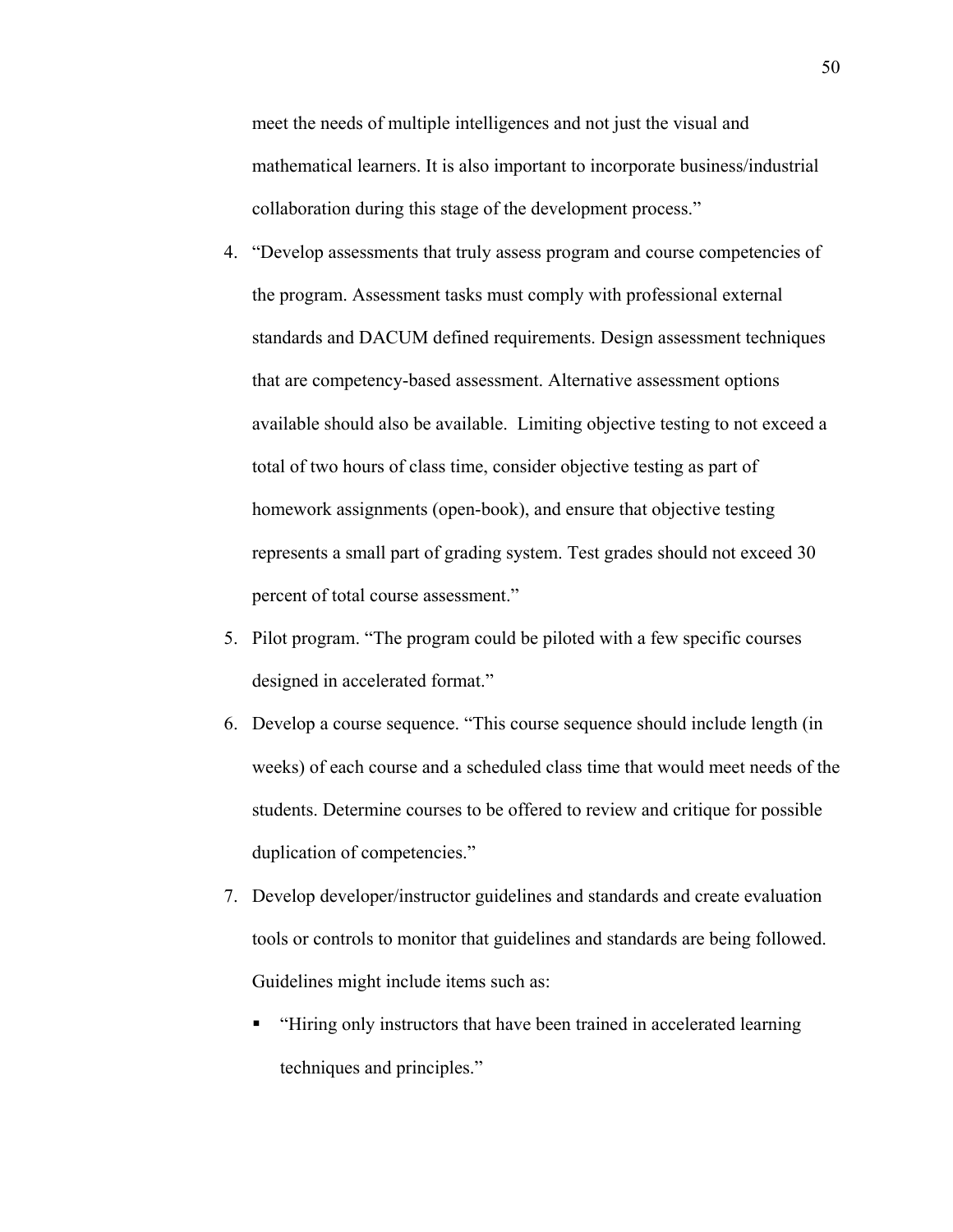- "Hiring instructors that have already enhanced a regular classroom setting with accelerated methods."
- "Requiring first time instructors to observe a class taught by an instructor who is a veteran in accelerated principles and techniques."
- "Obtaining agreement of teachers to use set accelerated curriculum for each course and to do the work required of accelerated program/course."
- "Requiring that all developers and instructors involved in accelerated programs and courses complete ongoing training in principles of accelerated training."
- 8. Identify specific facility, equipment, and supply needs. "This should include a classroom dedicated to and designed for the accelerated program."
- 9. Establish a communication system that continues to encourage the acceptance and promotion of program along with keeping everyone abreast of the status of the program development. One respondent stated, "Listen well and appreciate the concerns and needs of all parties involved." Another respondent noted, "Involve enrollment management staff and take nothing for granted, no assumptions." Communication will ensure that areas are on the same page.
- 10. Develop recruitment and marketing materials for the program. "This should be done with the support and assistance of the marketing department."
- 11. Develop admission requirements to include "work experience with employer validation."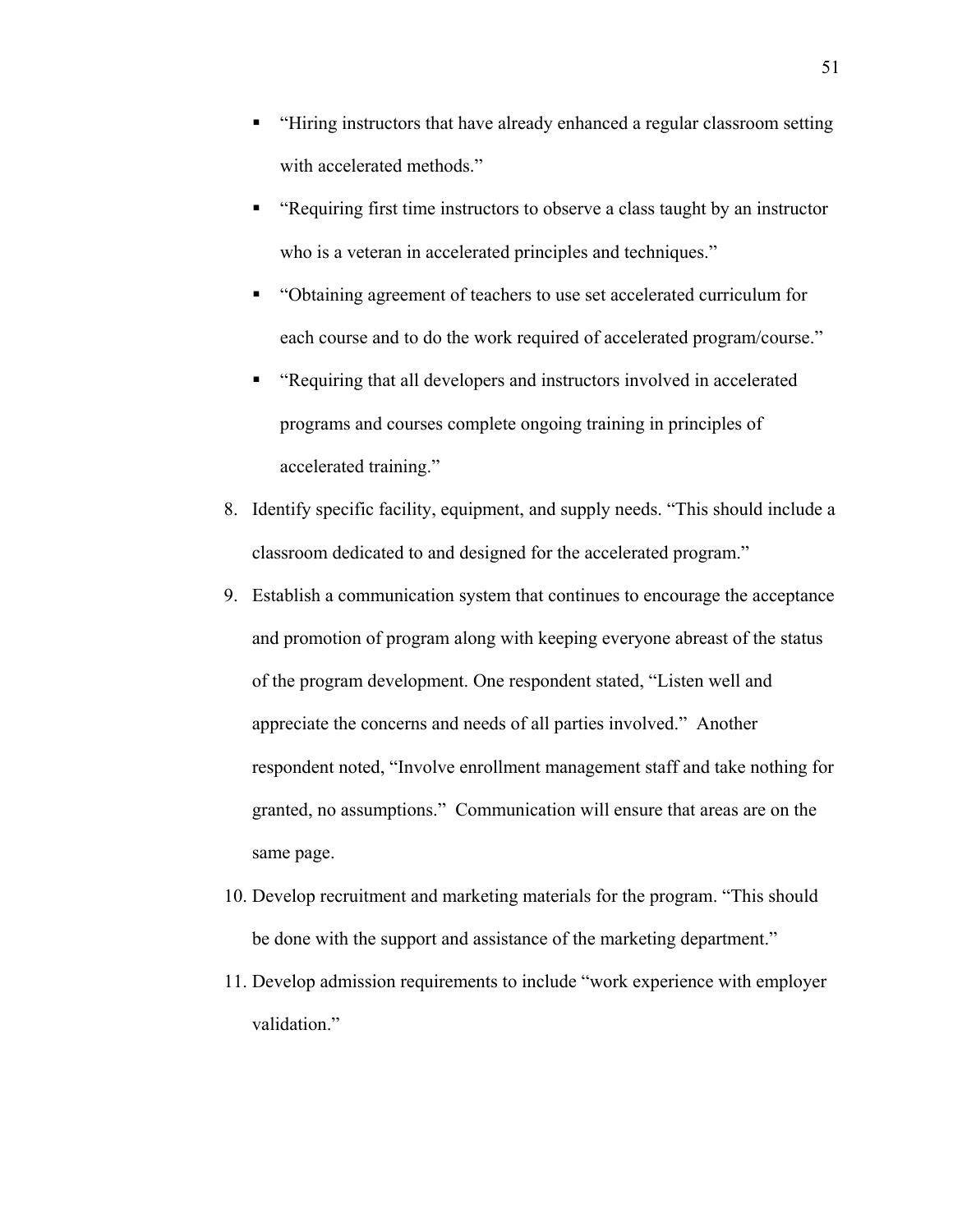- 12. Develop a mandatory information/interview session as part of admission process. The purpose of this session would be to:
	- "explain expectations of accelerated vs. traditional classes"
	- "provide information regarding program so that student can make an informed decision regarding enrollment in program"
	- "determine if prospective student has the ability to be successful in an accelerated program format by comparing the preparedness of learner coming into an accelerated vs. traditional program format"
- 13. Develop a mandatory orientation session. Orientation should reiterate to enrolled students the expectations of accelerated program along with the differences between accelerated vs. traditional classes. This mandatory orientation session should also provide training for the students in accelerated learning to allow students to learn how to learn using accelerated learning strategies. "Attendance policies should also be discussed."
- 14. Develop a process for continuous communication with students in the accelerated program(s).
- 15. Develop assessment procedures and methods that will measure the success of both the development process (i.e. pilot projects) and the participants/graduates.

## Implementation.

- 1. Market program and recruit prospective students.
- 2. Conduct mandatory information/interview sessions with prospective students.
- 3. Evaluate potential learners.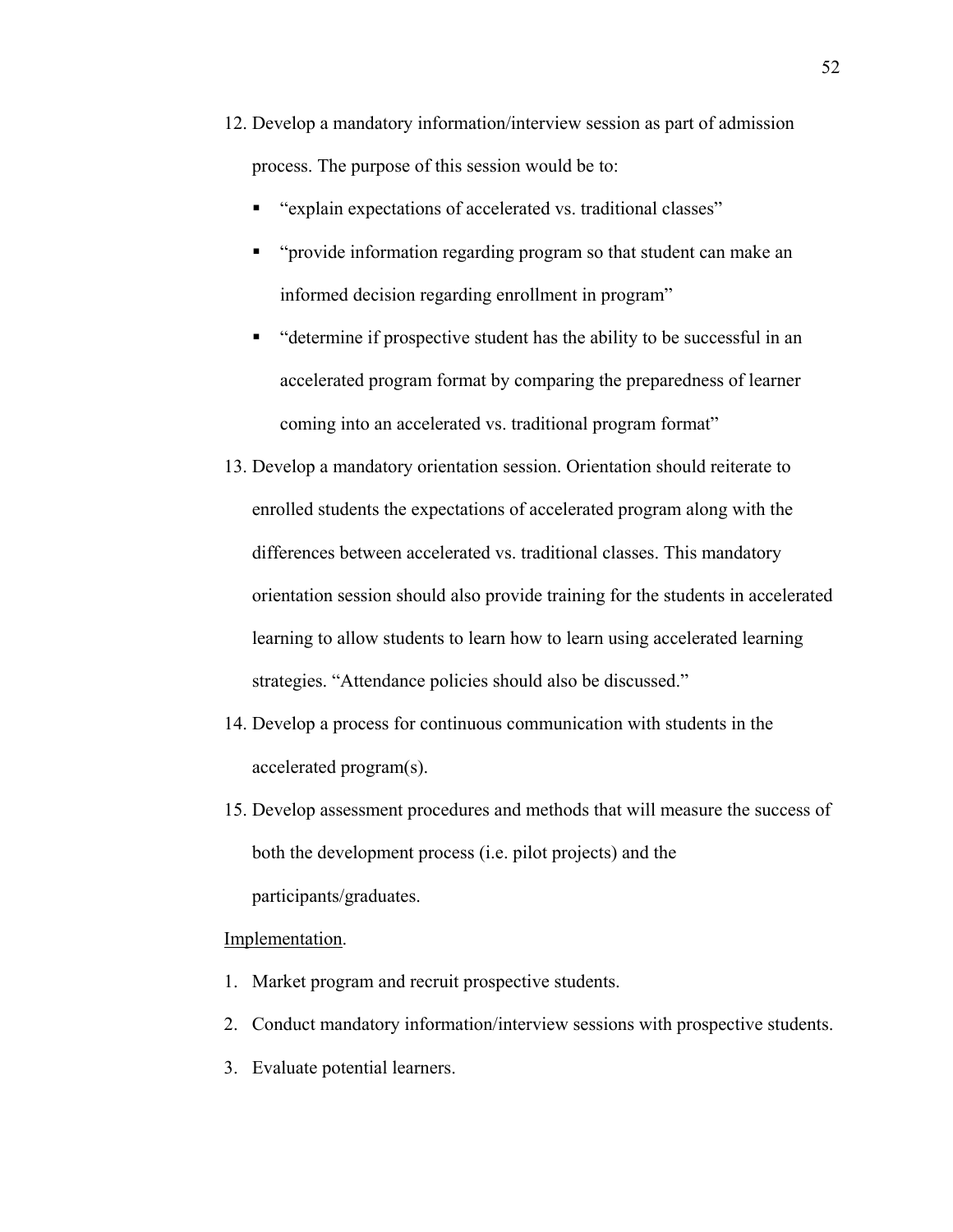- 4. Admit students.
- 5. Conduct mandatory orientation session two weeks before first class starts.
- 6. Provide students with instruction in accelerated learning.
- 7. Distribute syllabus, books, and first week's assignments prior to first night of each class.
- 8. Conduct accelerated courses.
- 9. Communicate continuously with the students in the accelerated program(s).
- 10. Continue ongoing developer and instructor training in principles of accelerated training learning.
- 11. Document instructor involvement with students and additional prep needed for accelerated classes to assist in justification of load.

## Evaluation.

- 1. Continuous monitoring of program and course competencies for consistency, student attainment, and employer satisfaction.
- 2. Continuous monitoring of student learning and progress.
- 3. Comparison of evaluation measures of accelerated delivery with other modes of delivery for the same program.
- 4. Review of student needs.
- 5. Evaluation of faculty, staff, and administration commitment and support.
- 6. Determine that standards are being followed.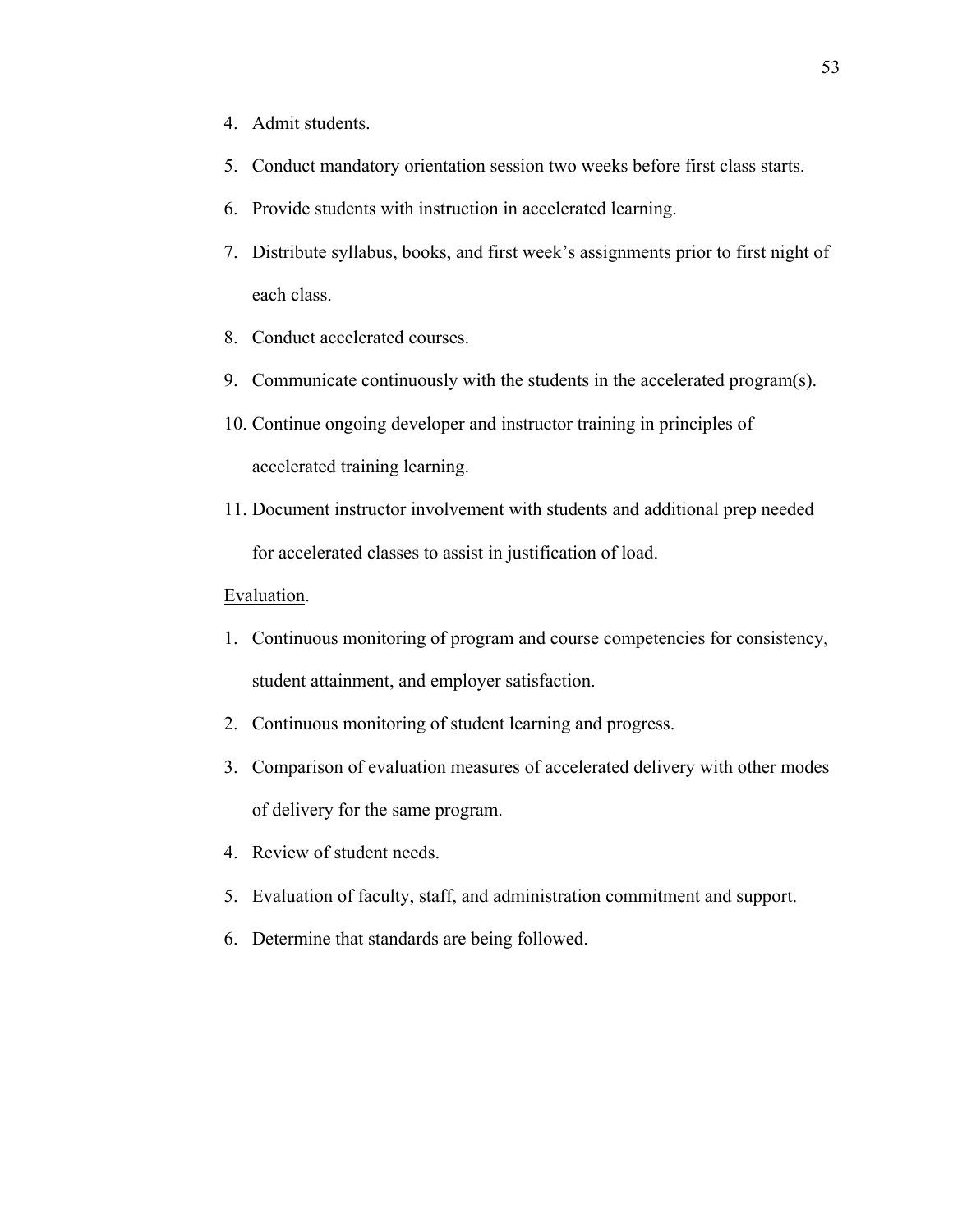## Assessment of Successful Programs

The last survey question asked participants to identify how to measure the success of an accelerated associate degree program. An analysis of responses indicated the following themes related to the assessment of successful programs: student/teacher/employer feedback, program evaluation, and student success. Responses where analyzed and sorted accordingly.

Student/Teacher/Employer Feedback. All twenty respondents or 100 percent indicated that feedback from students, teachers, and employer was essential in assessing the success of an accelerated program. Feedback should take the form of student and teacher course evaluations, student satisfaction surveys, graduate exit interviews, employer evaluations, and post-graduate evaluations.

Feedback should assess the quality of student learning, relevancy of competencies in relation to job duties performed, overall satisfaction of students and employers, level of student participation, the instructors ability to teach using multiple methods, career advancement of individuals in cohort group, and a comparison of students between accelerated and traditional delivery methods.

Program Evaluation. Seventeen of twenty respondents or 85 percent indicated that program evaluation, through means other than feedback and student success, must also be assessed when evaluating the success of an accelerated program. Program evaluation could be measured through:

- "word-of-mouth recruitment"
- " "enrollment rate"
- **"** "retention rate"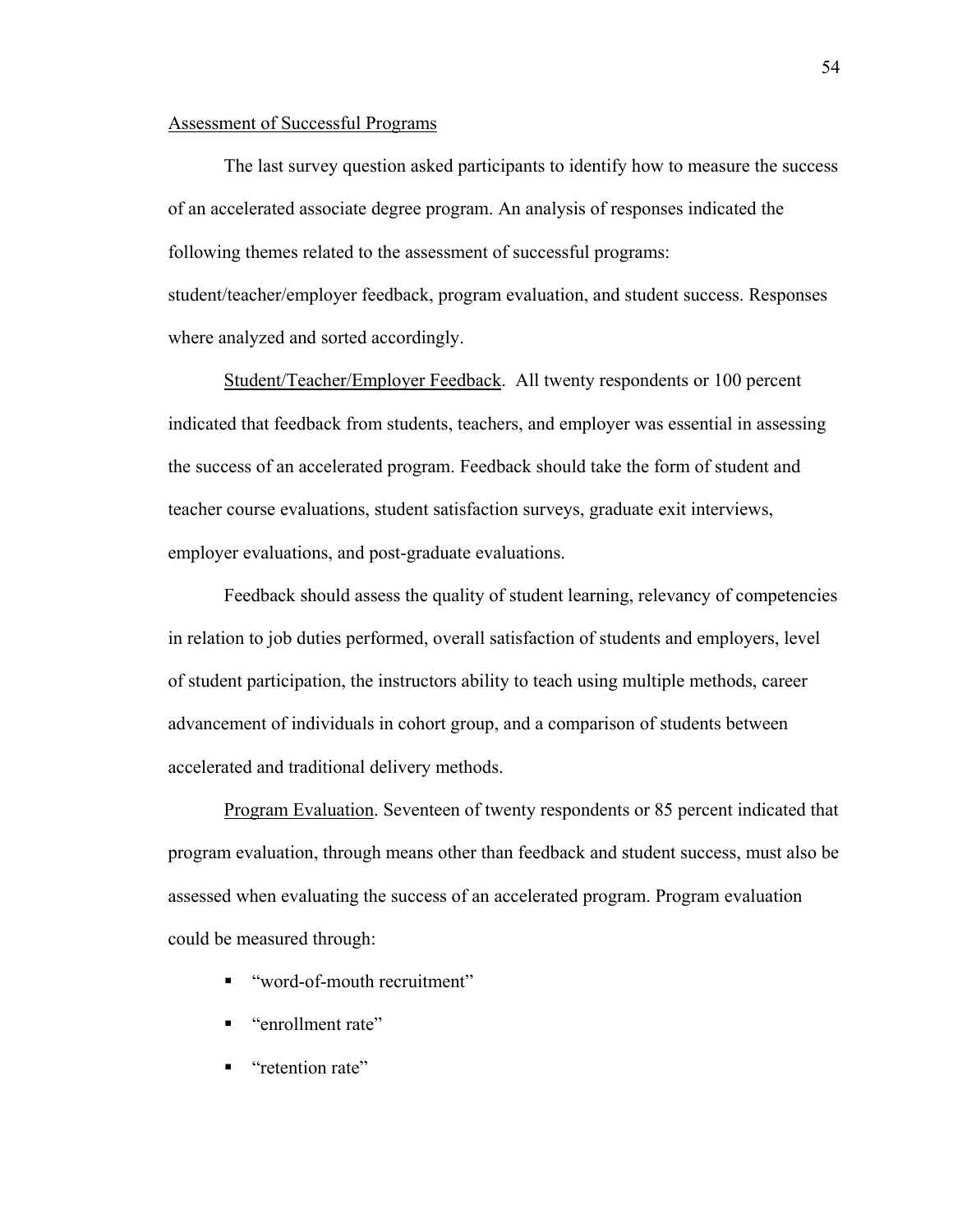- "the ability to teach using accelerated and multiple-intelligence methods"
- "annual program evaluation criteria used for traditional programs"
- "attainment of local and state program standards"
- visits/evaluations by other institutions experienced in AL programs
- "financial solvency"
- "number of successive accelerated program cohort groups"
- "comparison of student success measurements relative to baseline data from traditional delivery modes"
- "number of students in traditional and accelerated program delivery formats"
- $\blacksquare$  "FTE's"

Student Success. Fifteen of twenty respondents or 75 percent indicated that student success is a necessary component in assessing the success of an accelerated program. Student success could be measured through:

- "academic achievement (i.e. grade point average)"
- "personal student goal achievement"
- " "graduation rate"
- " "placement rate"

A summary of responses related to assessment of programs, sorted by category, is illustrated in Table 7, shown on the next page. Again, more than one response by a single participant is the reason that the percents do not equal 100 percent.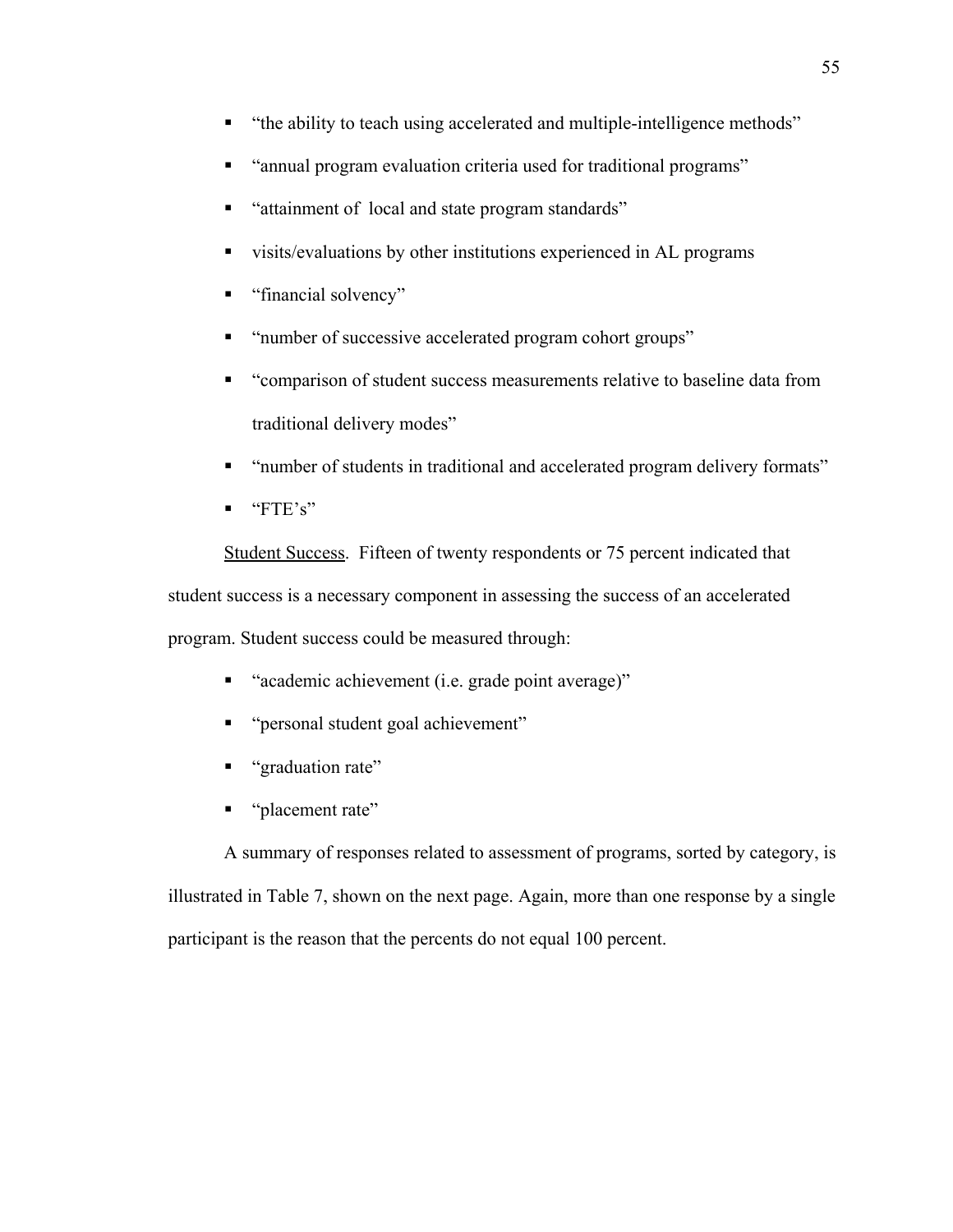# Table 7

# Assessment of Successful Programs

| Assessment Category/Theme         | Number | Percent |
|-----------------------------------|--------|---------|
| Student/teacher/employer feedback | 20     | 100     |
| Program evaluation                | 17     | 85      |
| Student success                   |        | 75      |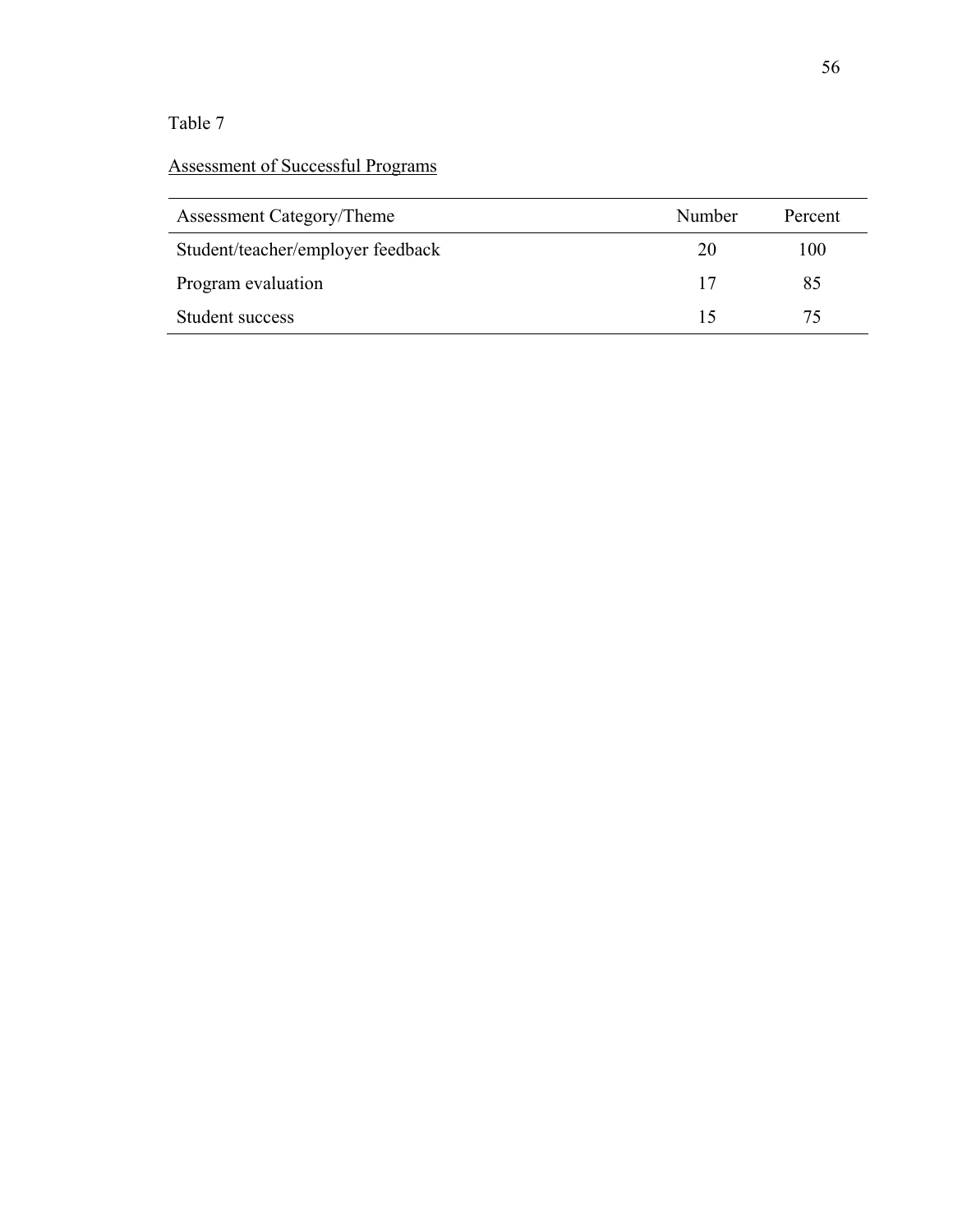#### Chapter 5

#### Summary, Conclusions and Recommendations

This final chapter is a summary of the entire study. Conclusions based on the findings will be discussed. Finally, recommendations related to this study will be presented.

#### **Summary**

The purpose of this study was to create accelerated program development steps and protocols that would be used when developing an accelerated Administrative Assistant associate degree program at Chippewa Valley Technical College. The purpose of the survey was to gather the concerns and issues, criteria, steps, and assessment protocol of a successful accelerated.

Two groups were identified and surveyed. First, currently employed CVTC staff who were involved in program development at CVTC were identified. Second, additional participants were selected from the WTCS based on the criteria of knowledgeable in accelerated program development.

Because this was a qualitative survey, data was analyzed through a process of identifying categories or themes of responses. Responses were then sorted based on category. Data were analyzed and presented according to sequence of the survey instrument.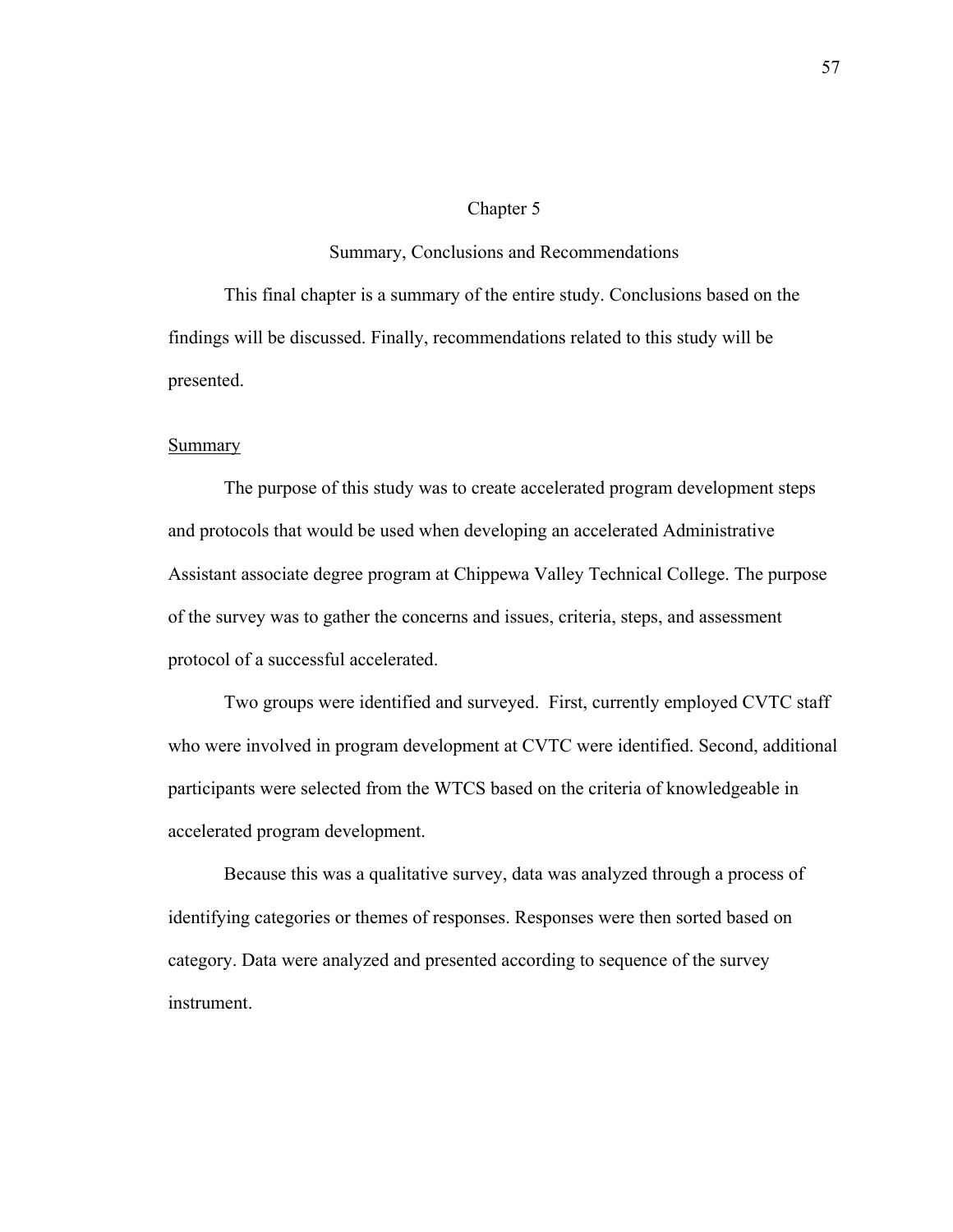## **Conclusions**

Chippewa Valley Technical College does not have written protocol required for the development of successful accelerated associate degree programs; therefore, CVTC staff interested in developing accelerated programs have limited direction, guidance, and support in the development of a successful accelerated program. Accelerated program development protocols need to be developed to assist CVTC in the development of accelerated programs. In an effort to gather data related to program development, four research objectives were addressed by this study. Each objective will be restated and conclusions made for each.

Research Objective Number One: Identify staff that should be involved in the development of accelerated degree programs:

This study identified specific departments or staff, that should be involved in the development of accelerated degree programs. A listing of department or staff categories, ranked by number of responses, was presented in Table 5.

The results of the study identified the need to include staff from program departments; instructional design, curriculum, and assessment specialists; administrators; general education instructors; support services staff; and the advisory committee along with employers and business/industrial content experts. Program development requires the input of individuals from a board range of areas and requires a supporting infrastructure that spans the entire organization.

Due to the number of individuals involved in program development it would be easy for an individual that is unfamiliar with program develop to inadvertently miss individuals that should be involved in the program development process.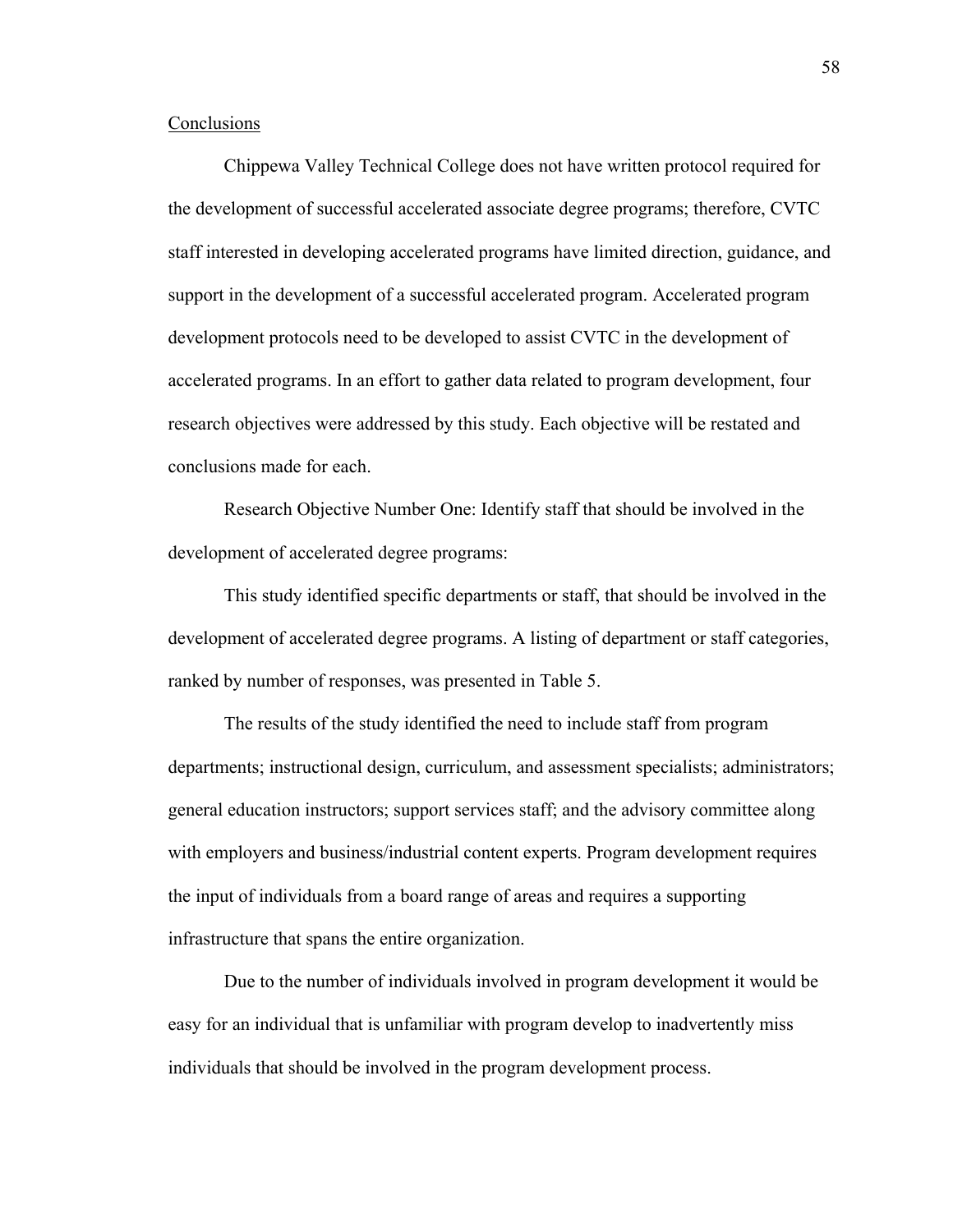Research Objective Number Two: Identify accelerated format program criteria: This study also identified specific criteria related to the development of accelerated degree programs.

Criteria categories or themes identified in this study were: program structure and content, program admission requirements and student responsibilities, quality of instruction and consistency of staff, teacher time, teacher training, and infrastructure support. A detailed listing of criteria for each category was presented and can be found on pages 42 through 46.

The number and complexity of criteria required in the development of accelerated program is immense. It interesting to note that much of the survey data is supported by information presented in the literature review. Although much respondent data was given, very little quantifiable criteria were presented. Information indicated that standards, guidelines and criteria must be met but few specific standards, guidelines, and criteria where presented with values by which the standard, guideline or criteria would be measured. These quantifiable measures would be most beneficial when developing accelerated program protocol.

Also, questions still remain regarding some of the criteria due to the fact that the researcher was uncertain of the respondents' message and meaning. One respondent wrote, "Following business practices in getting students enrolled." This researcher is uncertain as to whether the respondent was referring to general business practices or business practices related to a specific educational institution. If the respondent was

59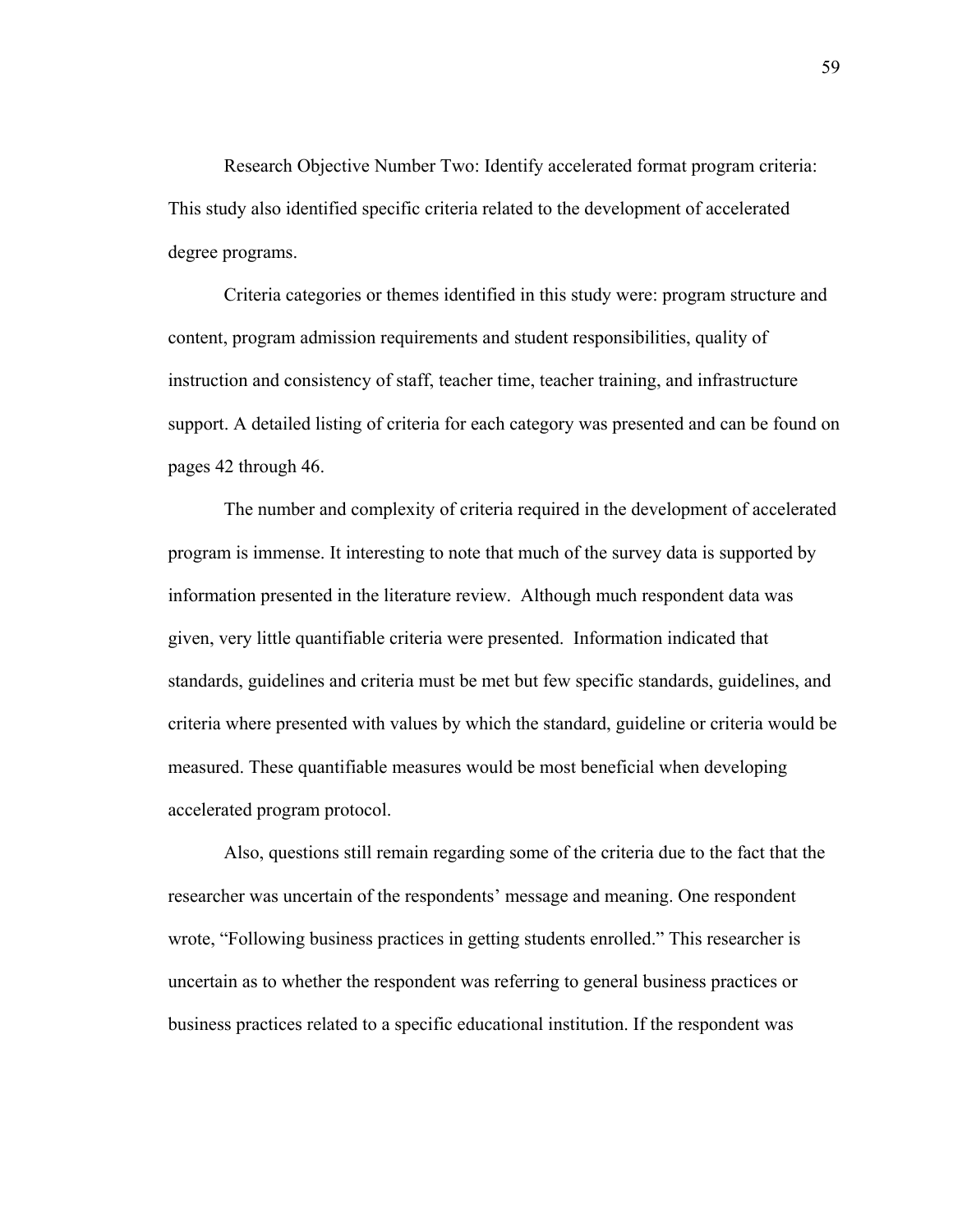referring to general business practices it is unclear what specific practices relate to student enrollment.

Another respondent wrote, ". . . the 'cut-and-paste' mentality of some educators can be seduced by an effective sales pitch for a given product, program, or theory." This researcher is uncertain of the message the respondent was trying to convey.

Research Objective Number Three: Identify steps required in the development of an accelerated Administrative Assistant program.

Specific stages related to the development of accelerated degree programs were identified as pre-program, development, implementation, and evaluation. A detailed listing of steps for each stage was presented beginning on page 46.

The number steps were surprising, especially the large number of steps involved during the pre-program development stage. Literature and survey responses support the fact that the majority of work load related to accelerated programs is completed before the program is implemented. According to the literature review, "To the uninformed observer, the immediate reaction to accelerated learning is that it only takes the instructor half the time; therefore, it's only half the work. In reality, additional time is required in the preparation of orientation, pre-course materials, classroom materials and activities, and outside-of-class work" (Walsh, 2001).

Even after review of the literature and an analysis of survey responses, questions still remain regarding several of the steps listed. One respondent indicated "a frank 'culture diagnosis' of the institution and its customers… are they 'ready' for accelerated learning." It is unclear to this researcher what the respondent meant by "culture diagnosis". Additionally, one respondent wrote about the need to "document all external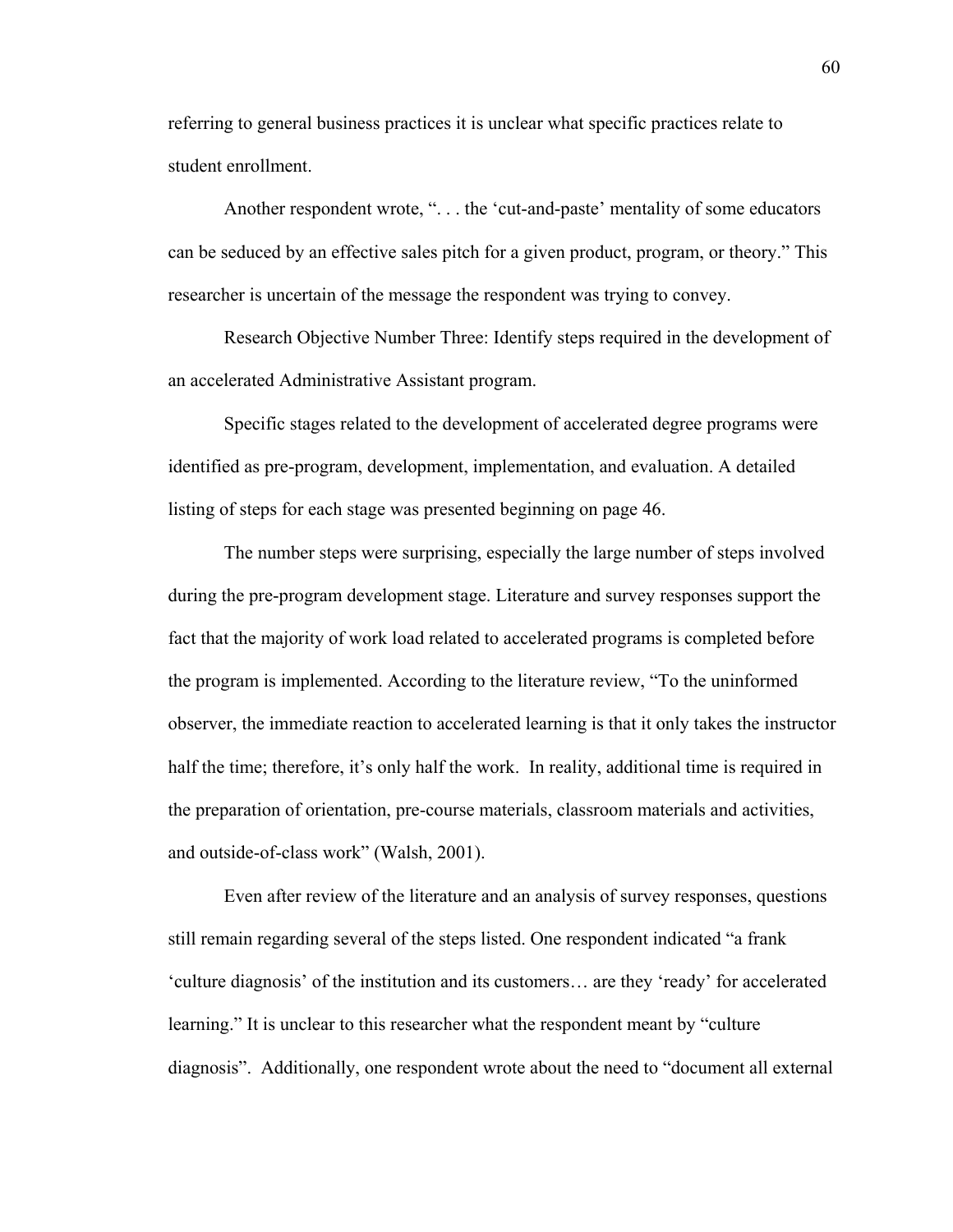standards and indirect performance indicators." Another respondent wrote, "Identify written standards that need to be followed for instructors and students to follow. Have an evaluation tool or controls set up to monitor that standards are being followed." The researcher was unclear as to what was being inferred to regarding external standards, indirect performance indicators, and the evaluation tools or controls that would be used to monitor program. The researcher's confusion may be related to lack of knowledge or the way the terminology was used by the respondent. This data may also have appeared unclear due to the fact that specific quantifiable standards were not provided by the respondents or during the literature review.

Research Objective Number Four: Identify administrative, leadership, and/or management staff expectations of a successful accelerated program:

This study also identified specific administrative, leadership, and/or management staff expectations of a successful accelerated program. The following assessment themes were identified as needed in determining the success of an accelerated program: student/teacher/employer feedback, student success, and program evaluation. Table 7 summarizes number of responses per criteria theme.

The data gathered during this study clearly indicates the importance of assessment in evaluating the success of an accelerated program. Data gathered as part of the literature review also supports the importance of assessment in evaluating program success. Once again no specific quantifiable measures where provided by respondents in relation to assessment.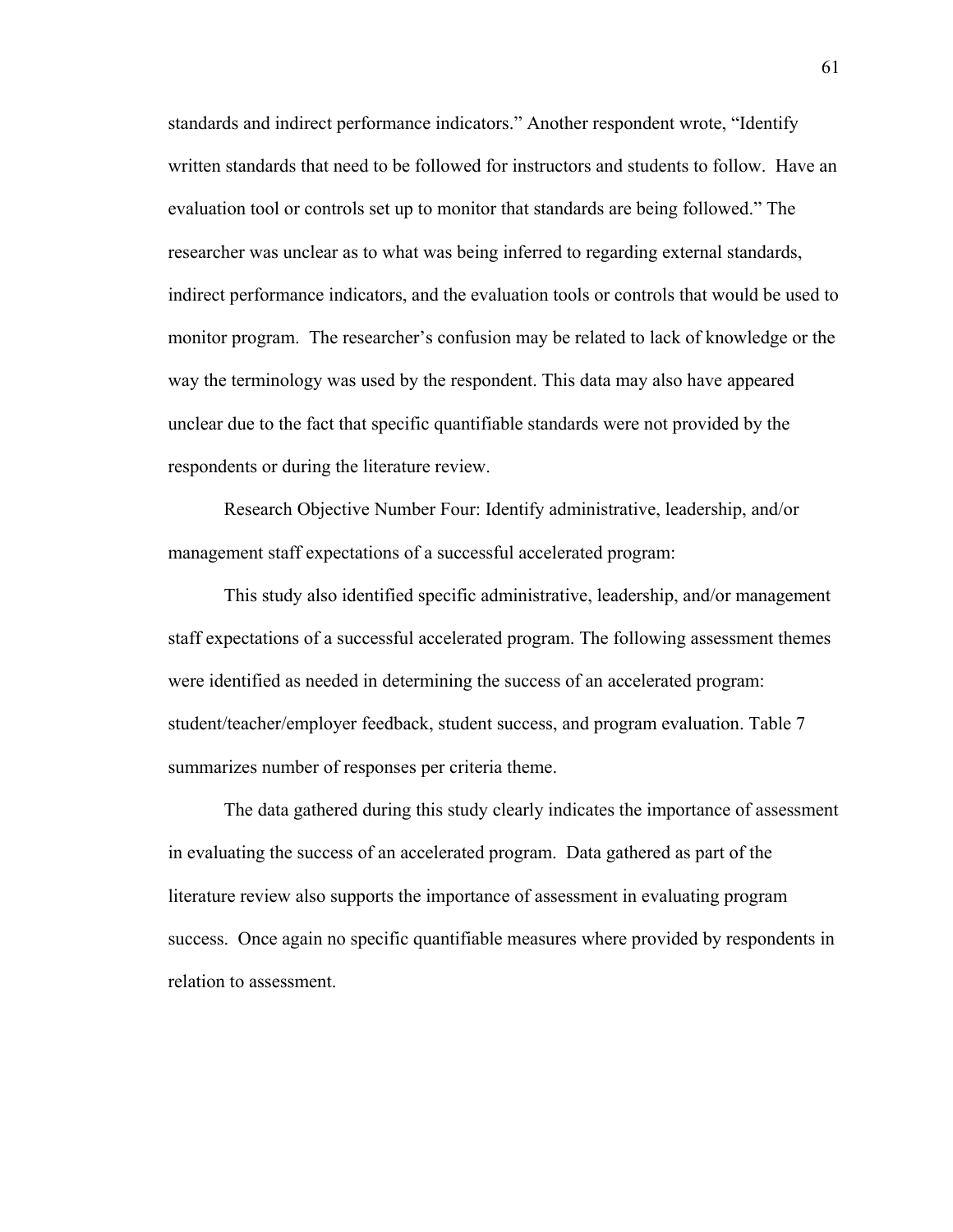#### Recommendations

#### For CVTC's Administrative Assistant Accelerated Program.

- 1. Develop a list of specific staff and departments within CVTC that should be contacted throughout the program development process. Information presented in the literature review indicated the importance of coordinating college operations and resources in the development, implementation, and management of an accelerated degree program. In order to coordinate operations and resources, key departments and college staff must be identified (K. Stockwell, personal communications, Fall 2001). The depth of departments and staff that should be involved in accelerated program development was also confirmed by survey results.
- 2. Initiate efforts toward the development of an accelerated program development committee at CVTC. This committee should include the participation of those individuals identified through the completion of the preceding recommendation. The purpose of this committee would be to work toward the creation of accelerated program development protocol at CVTC. The literature review supports the purpose of this committee. As indicated by Kathy Stockwell (personal communications, Fall 2001) and the WTCS (Online), "The coordination of operations, educational resources, instructional technology, and additional support service departments within the educational institution is essential to the success of this nontraditional programming." The variety of information presented in each section of the literature review provides additional support for the need to include operations, educational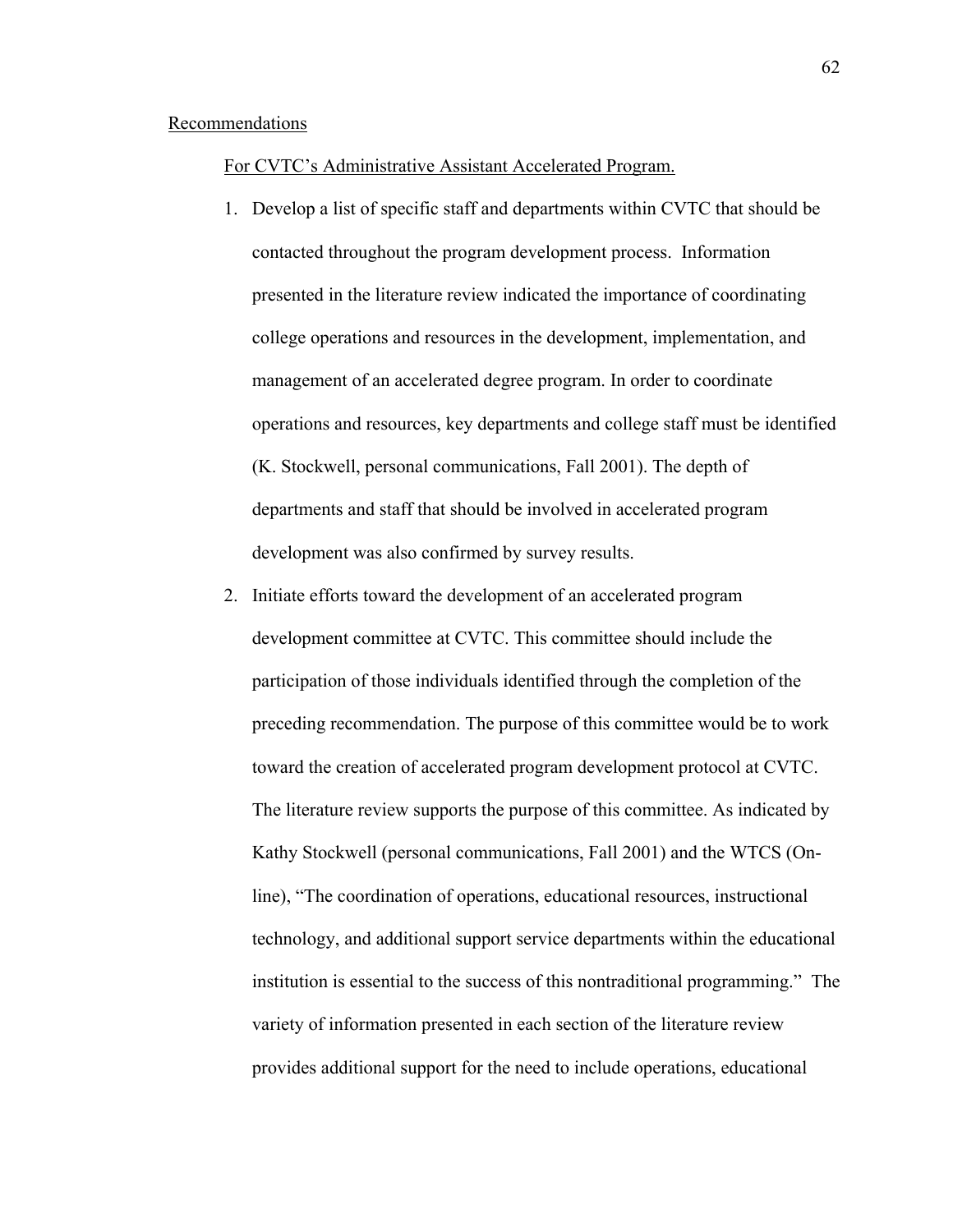resources, instructional technology, and additional support service departments in program development protocol. Survey results provide a more detailed list of items to include in accelerated program development that would aid this accelerated program development committee in creating accelerated program development protocol.

3. Clarify and define the criteria and steps as identified in this study. Specify quantifiable measures for applicable criteria and steps in conjunction with CVTC and WTCS set standards. As presented in the literature review, "Accelerated programming is recognized as requiring a specialized curriculum design that requires ongoing supervision" (Walsh, 2001; WTCS, On-line). Special faculty and institutional preparation is also required for effective implementation of the accelerated instructional methodology. As indicated in the WTCS Program Planning and Development guide, measuring and assessing quality of learning in accelerated programming must be implemented. Measures employed shall be appropriate to the unique accelerated methodology. Although general statements where presented in the literature review in relation to criteria and steps, no specific quantifiable criteria or steps were found. Survey results confirm this. Having quantifiable criteria and steps will aid in the development, implementation, evaluation, and overall success of accelerated programs.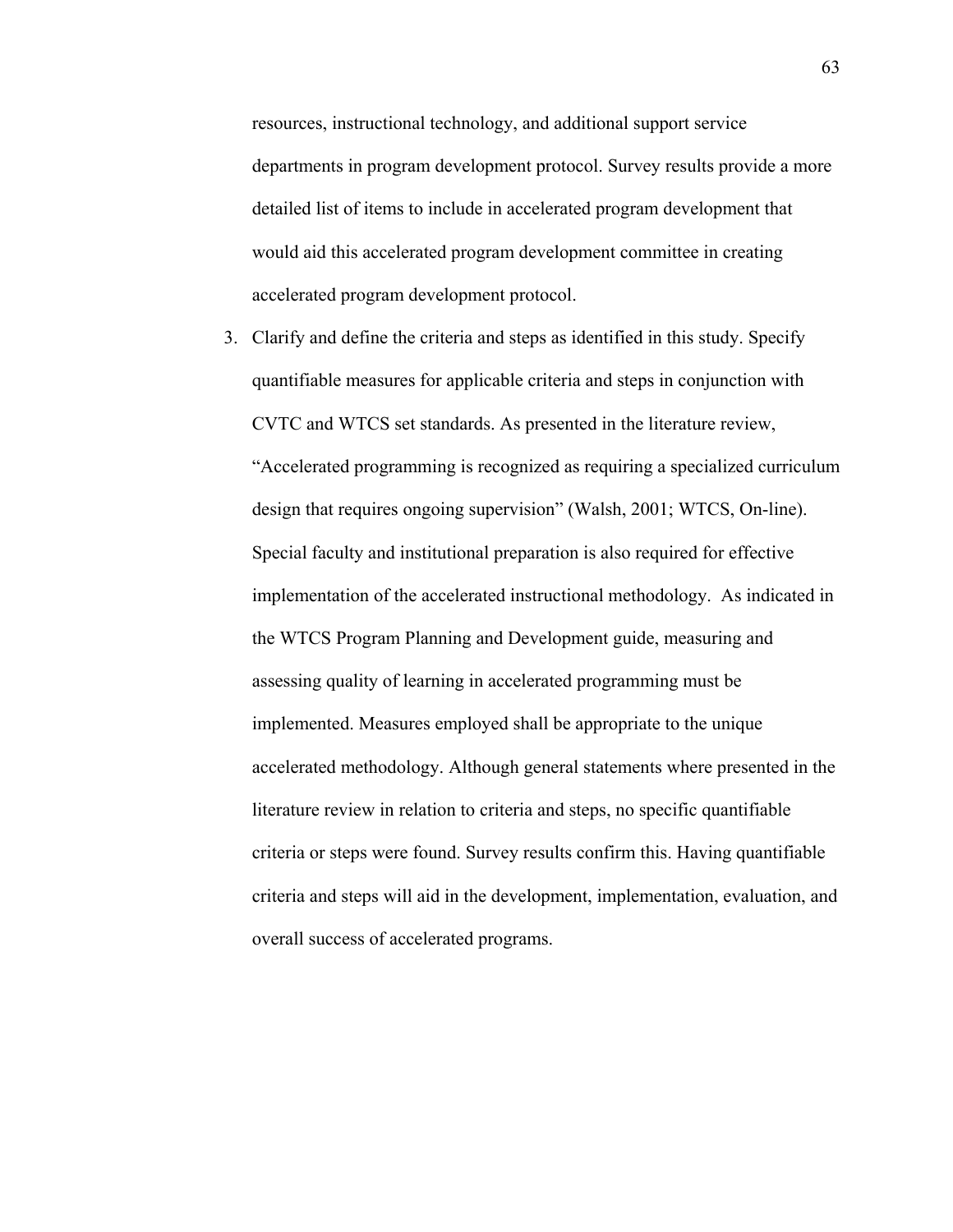#### For Accelerated Learning Programs at other Technical Colleges.

- 1. Develop a list of specific staff and departments within each individual WTCS institution that should be contacted throughout the program development process. Information presented in the literature review indicated the importance of coordinating college operations and resources in the development, implementation, and management of an accelerated degree program. In order to coordinate operations and resources, key departments and college staff must be identified (K. Stockwell, personal communications, Fall 2001). The depth of departments and staff that should be involved in accelerated program development was also confirmed by survey results.
- 2. Initiate efforts toward the development of an accelerated program development committee at other WTCS institutions. Each institution-specific committee should include the participation of those individuals identified through the completion of the recommendation given above. The purpose of each committee would be to work toward the creation of accelerated program development protocol at the respective WTCS institution. The literature review supports the purpose of this committee. As indicated by Kathy Stockwell (personal communications, Fall 2001) and the WTCS (On-line), "The coordination of operations, educational resources, instructional technology, and additional support service departments within the educational institution is essential to the success of this nontraditional programming." The variety of information presented in each section of the literature review provides additional support for the need to include operations, educational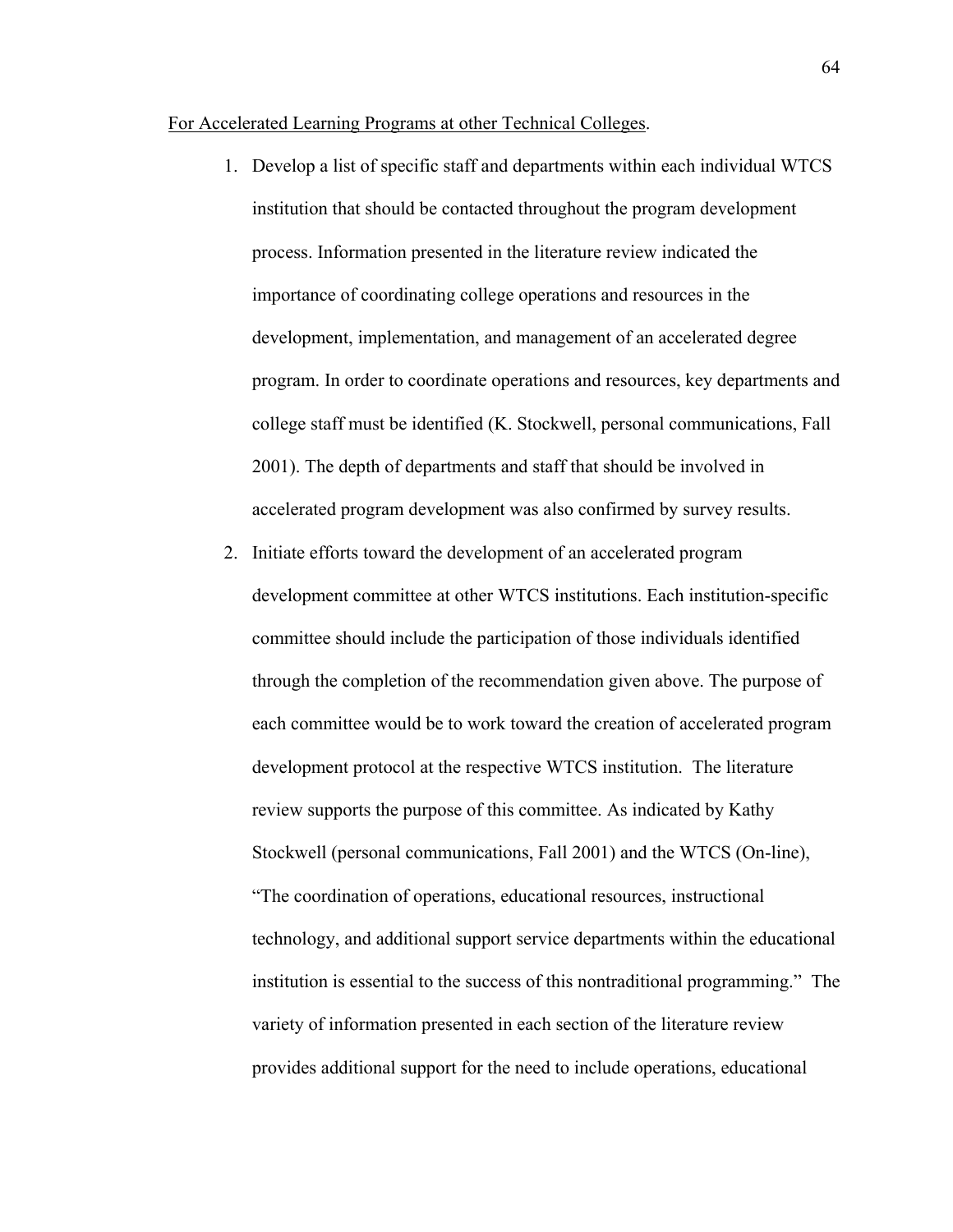resources, instructional technology, and additional support service departments in program development protocol. Survey results provide a more detailed list of items to include in accelerated program development that would aid each accelerated program development committee in creating accelerated program development protocol specific to each WTCS institution.

3. Clarify and define the criteria and steps as identified in this study. Specify quantifiable measures for applicable criteria and steps in conjunction with CVTC and WTCS set standards. As presented in the literature review, "Accelerated programming is recognized as requiring a specialized curriculum design that requires ongoing supervision" (Walsh, 2001; WTCS, On-line). Special faculty and institutional preparation is also required for effective implementation of the accelerated instructional methodology. As indicated in the WTCS Program Planning and Development guide, measuring and assessing quality of learning in accelerated programming must be implemented. Measures employed shall be appropriate to the unique accelerated methodology. Although general statements where identified in relation to criteria and steps, no specific quantifiable criteria or steps were found. Survey results confirm this. Having quantifiable criteria and steps will aid in the development, implementation, evaluation, and overall success of acceleration program development.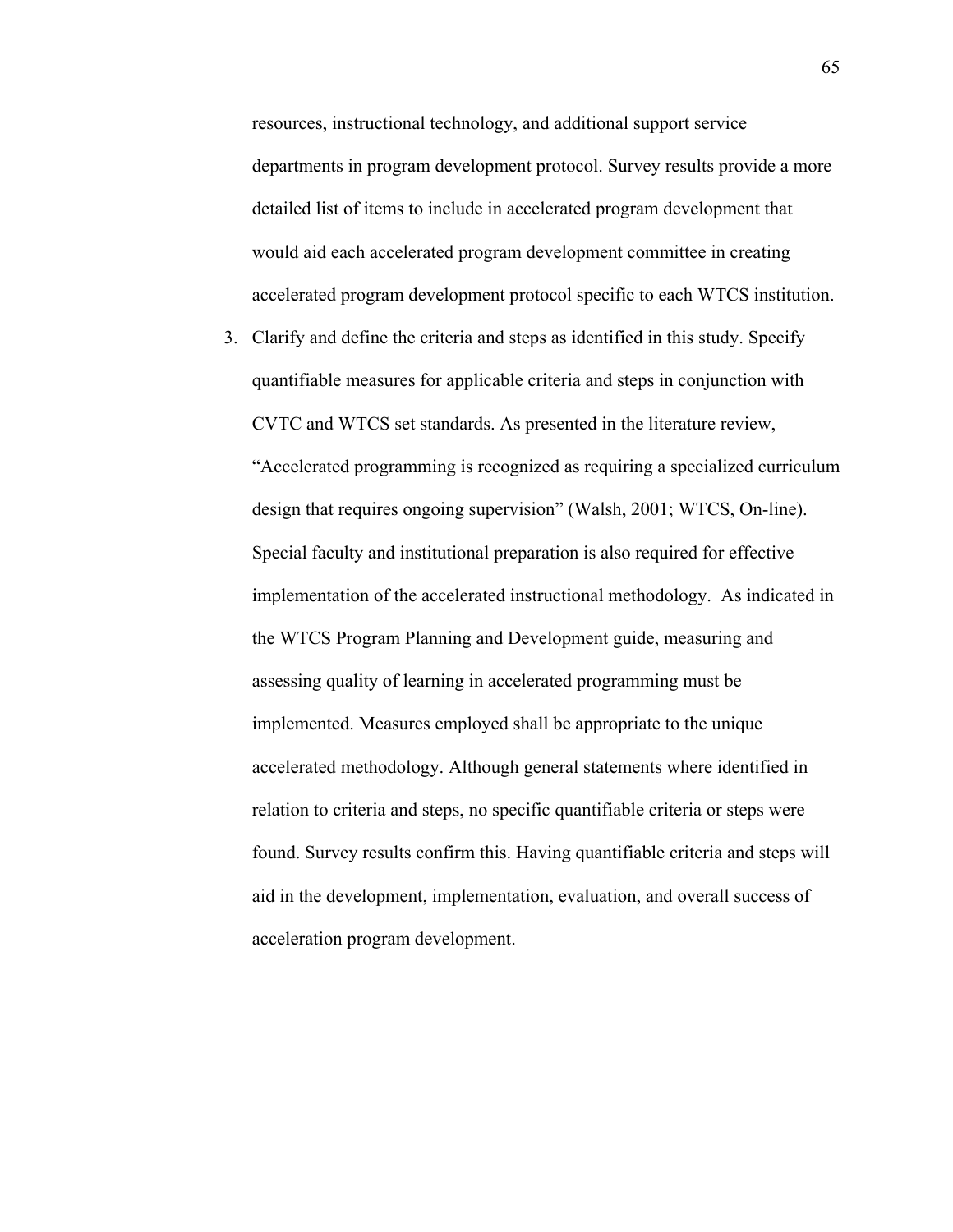### Related to This Study.

- 1. Conduct a follow-up survey to gather more information regarding the meaning of specific responses in an effort to clarify survey responses for those questions related to program criteria and steps.
- 2. Replicate the survey using a different methodology such as personal interviews or a focus group. Of the two options listed, his researcher would most support the use of a focus group. This focus group should consist of a mix of staff from all areas of the college.
- 3. Conduct a follow up study with program graduates to determine the success of accelerated programs.
- 4. Develop a WTCS accelerated program group in order to share information and work toward statewide guidelines and standards related to accelerated program development.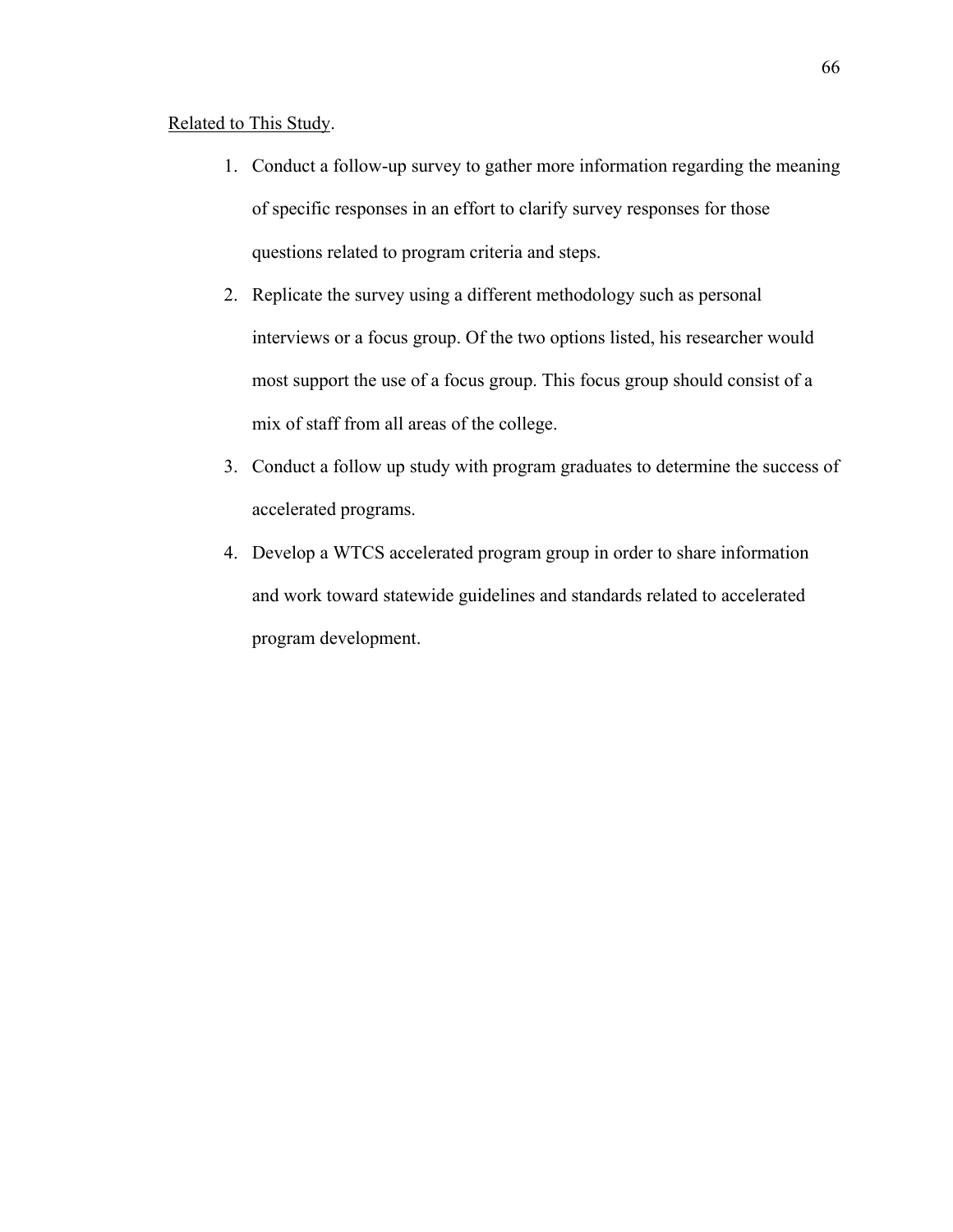#### References

Allen, B. (1994, Summer). The students in higher education: Nontraditional student retention. *Catalyst*. 23(3), 7p. Retrieved June 16, 2002, from <http://scholar.lib.vt.edu/ejournals/CATALYST/V23N3/allen.html>.

Business Technology Advisory Committee Meeting Minutes. (October 18, 2001). Chippewa Valley Technical College.

Chippewa Valley Technical College Administrative Assistant Program

Information. Retrieved June 16, 2002, from

[http://www.cvtc.edu/dbapps/catalog/query/proingo.idc?program=10-106-6.htm.](http://www.cvtc.edu/dbapps/catalog/query/proingo.idc?program=10-106-6.htm)

Chippewa Valley Technical College District Map. Retrieved June 16, 2002, from

World Wide Web: [http://www.cvtc.edu/Welcome/Overview/District.htm.](http://www.cvtc.edu/Welcome/Overview/District.htm)

Chippewa Valley Technical College Mission Statement. Retrieved June 16, 2002, from <http://www.cvtc.edu/Welcome/Overview/Mission.htm>.

Chippewa Valley Technical College Teachers' Union WEAC, NEA. (n.d.).

Determining load for accelerated classes. Chippewa Valley Technical College, Eau Claire, WI 54701.

Course and Program Curriculum Approval User Guide. Wisconsin Technical College System Board. Retrieved June 17, 2002 from <http://www.board.tec.wi.us/Instruction/CASec9.pdf>.

Dillman, D. A. (2000). *Mail and internet surveys: The tailored design method*  $(2^{nd}$  ed.). New York: John Wiley & Sons, Inc.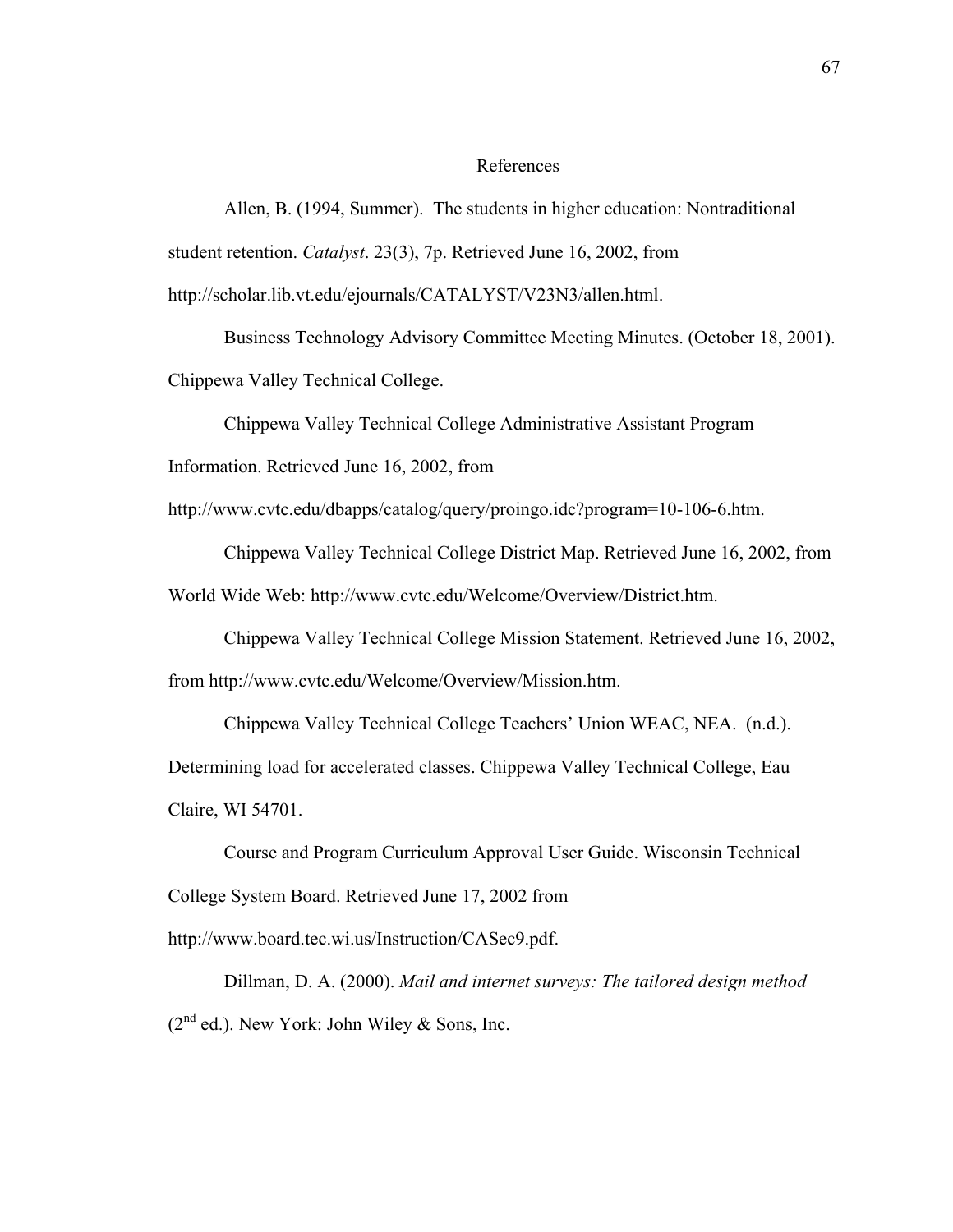Emory, C. W. & Cooper, D. R. (1991). *Business research methods.* (4<sup>th</sup> ed.) Boston: Irwin Publishing.

Gay, L. R. (1987). *Educational research.* (3rd ed.). Toronto: Merrill Publishing Company.

Learning, Training, and Performing Glossary. Retrieved June 16, 2002, from <http://www.nwlink.com/~donclark/hrd/glossary.html>.

Meier, D. (2000). *The accelerated learning handbook*. New York: Mc-Graw Hill Companies, Inc.

Rich, G. (2002). Team operational plan for new initiative: Accelerated format for administrative assistant two-year associate degree program. Chippewa Valley Technical College, Eau Claire, WI 54701.

Walsh, D. (2001). A few thoughts on accelerated learning. Brain-Based Teaching and Learning Handout. Chippewa Valley Technical College, Eau Claire, WI 54701.

Whisnant, W. T., Sullivan, J. C., and Slayton, S. L. (Fall, 1993). The "old" new resource for education--student age. *Catalyst*. 22(3), 9p. Retrieved June 16, 2002 from http://scholar.lib.vt.edu/ejournals/CATALYST/V22N3/whisnant.html.

Wisconsin Technical College System Career Programs: Administrative Assistant. Retrieved June 16, 2002 from

[http://www.witechcolleges.com/career\\_prog\\_search\\_details.asp?selected\\_letter=A&PRO](http://www.witechcolleges.com/career_prog_search_details.asp?selected_letter=A&PROG_NAME=ADMINISTRATIVE%20ASSISTANT) [G\\_NAME=ADMINISTRATIVE%20ASSISTANT](http://www.witechcolleges.com/career_prog_search_details.asp?selected_letter=A&PROG_NAME=ADMINISTRATIVE%20ASSISTANT).

Wisconsin Technical College System Types of Degrees and Diplomas. Retrieved June 16, 2002 from [http://www.witechcolleges.com/degrees.htm.](http://www.witechcolleges.com/degrees.htm)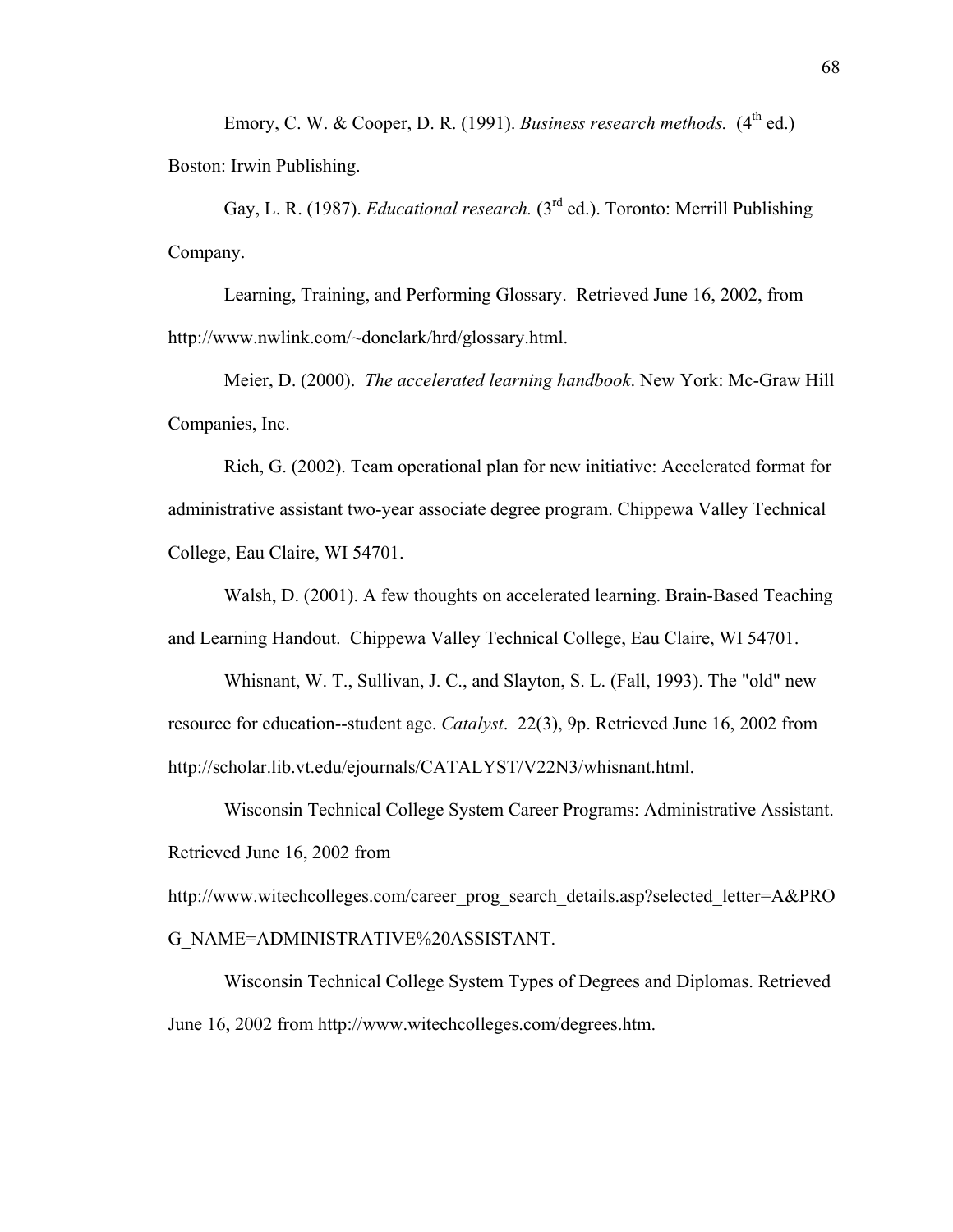APPENDIX A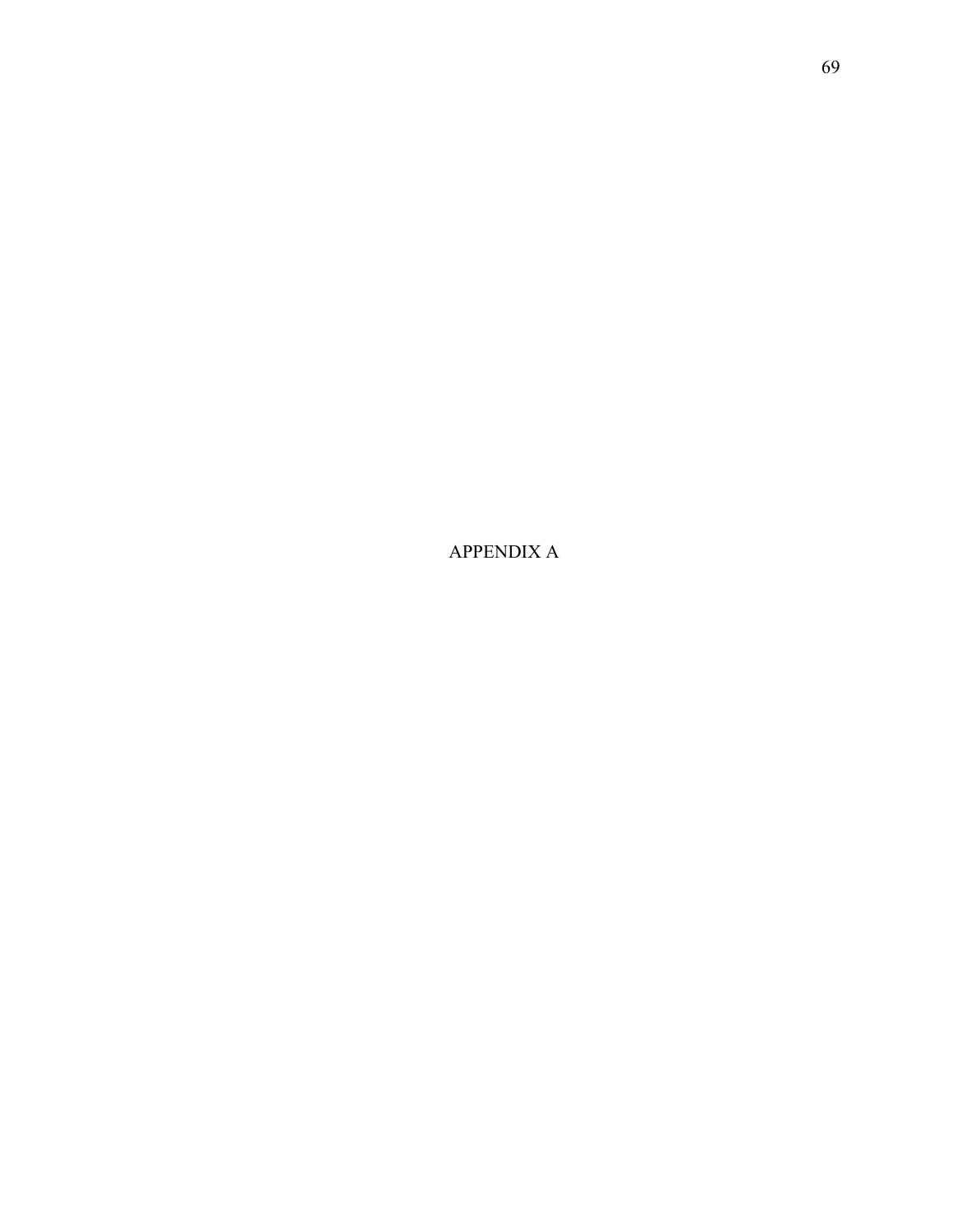# **Accelerated Program Development Survey**

I understand that by returning the questionnaire, I am giving my informed consent as a participating volunteer in this study. I understand the basic nature of the study and agree that any potential risks are exceedingly small. I also understand the potential benefits that might be realized from the successful completion of this study. I am aware that the information is being sought in a specific manner so that only minimal identifiers are necessary and so that confidentiality is guaranteed. I realize that I have the right to refuse to participate and that my right to withdraw from participation at any time during the study will be respected with no coercion or prejudice.

Note: Questions or concerns about your participation in this survey should be addressed first to the researcher, Dawn Matott, or to the research advisor (Juli Taylor, [taylorju@uwstout.edu](mailto:taylorju@uwstout.edu) or 715-232-1443) and second to Sue Foxwell, Human Protections Administrator, 11 HH, UW-Stout, Menomonie, WI 54751 or 715-232-1126.

Your responses will be kept strictly confidential. Only the primary researcher or her designee will have access to the confidential raw data.

### **Thank you for your participation and help with this important research.**

- 1. What is your current job title?
- 2. What is your experience with accelerated learning?
- 3. What are your responsibilities related to program development?
- 4. What departments and/or staff should be involved in the development of accelerated degree programs?
- 5. Based on your knowledge of program development and accelerated learning, what concerns or issues do you feel should be addressed regarding accelerated associate degree programs?
- 6. What criteria should be present when developing an accelerated program that will address the items you listed in Number 5?
- 7. Based on your knowledge and experience, what specific steps should be completed when developing an accelerated associate program?
- 8. How would you measure the success of an accelerated associate degree program?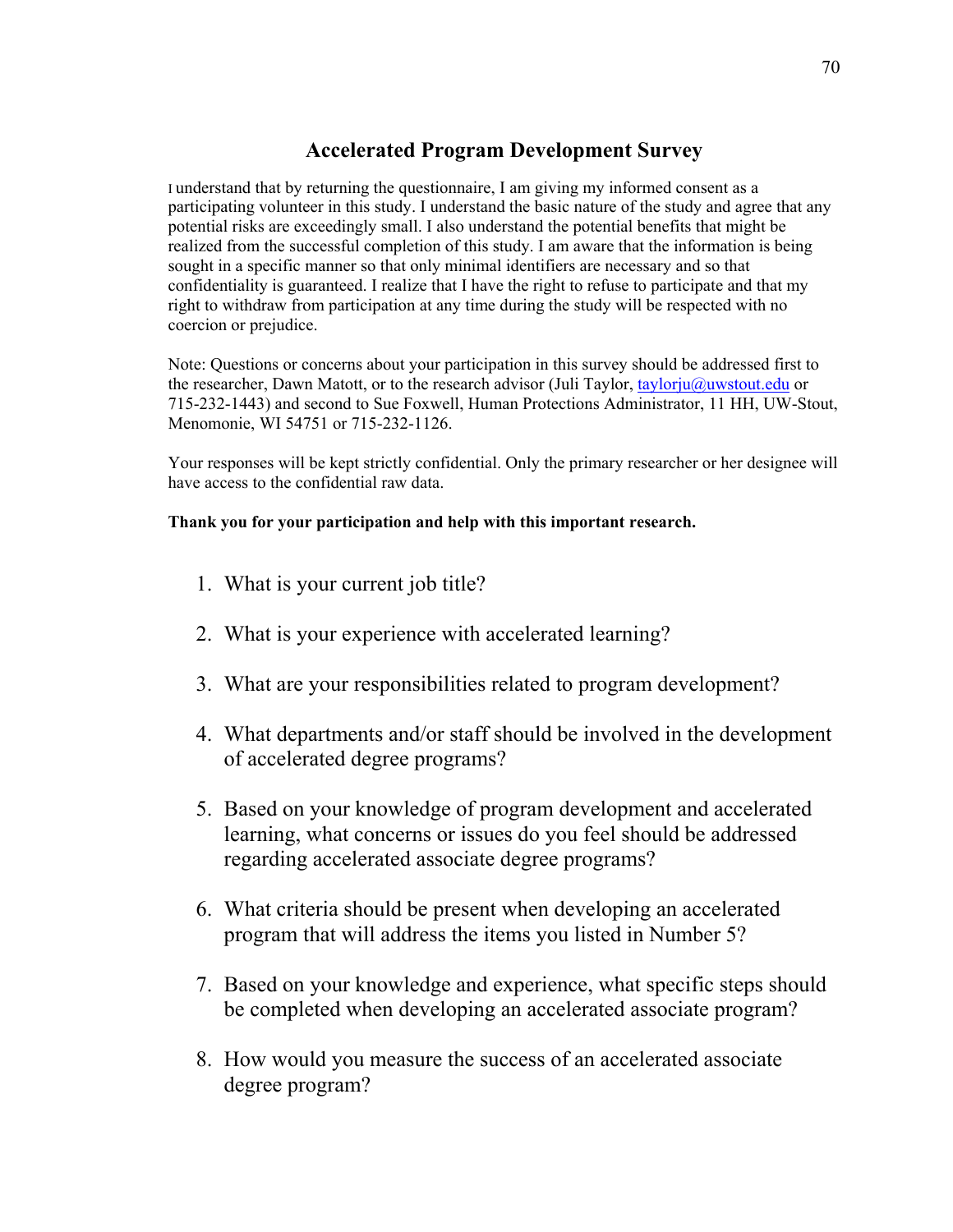APPENDIX B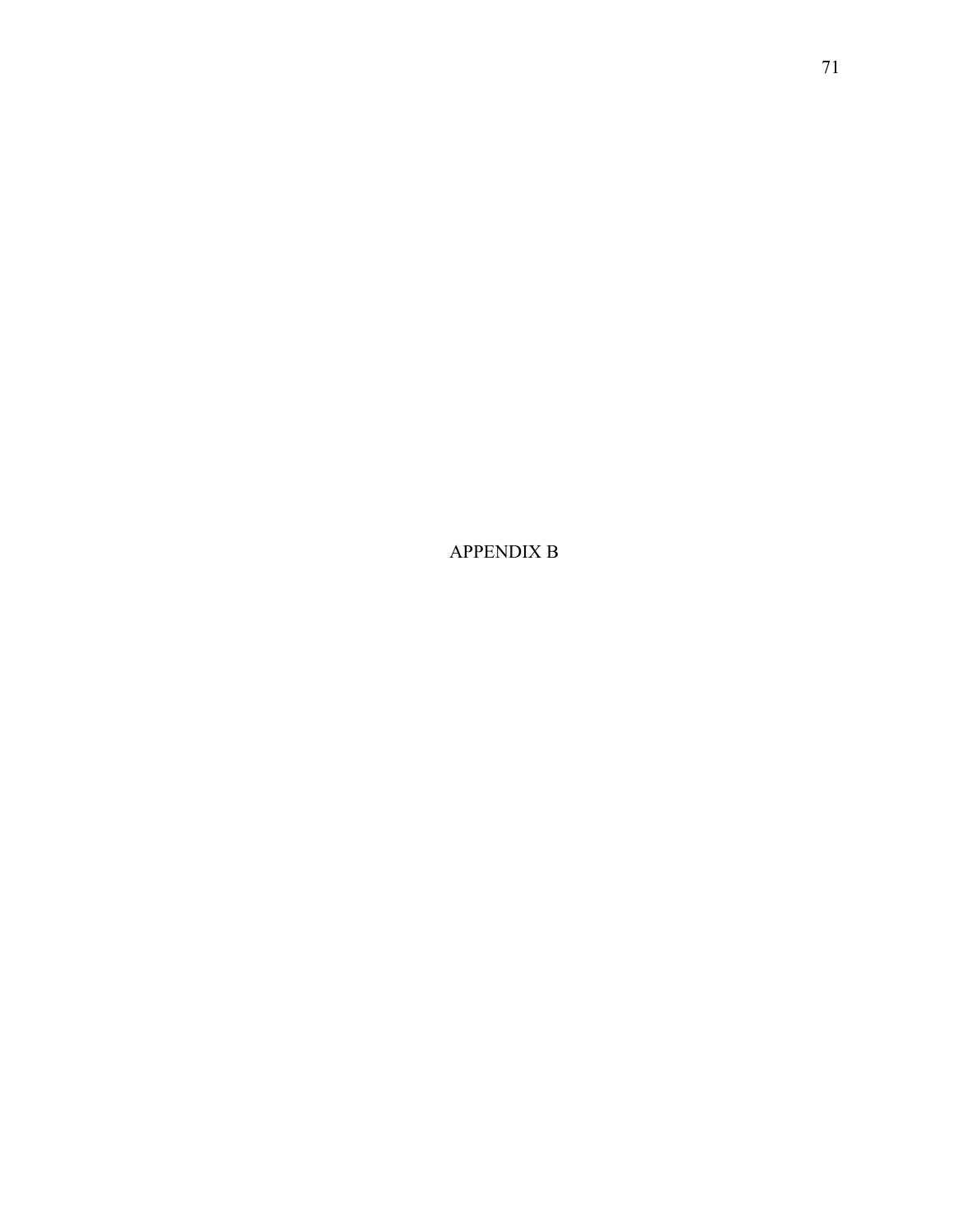#### EMAIL SURVEY COVER LETTER

#### Hello

I am an instructor in the Business Technology Department at Chippewa Valley Technical College. In an effort to develop curriculum that meets the needs of a diverse population, I am asking for your participation in completing the attached survey (a Word 2000 document) related to accelerated learning.

I am contacting WTCS employees who have been involved with accelerated learning courses and programs. I am also contacting Chippewa Valley Technical College employees who are currently involved in general and Business Technology program development at CVTC. The purpose of the survey is to determine

1) staff members and/or departments that should be involved in accelerated program development.

2) specific concerns related to the development of accelerated program formats.

3) accelerated program criteria.

- 4) suggested steps toward development of accelerated programs.
- 5) ways to measure the success of accelerated programs.

Results from this survey will be used to create a protocol for accelerated program development. This protocol will be used by the Business Technology Department at CVTC in the creation of an accelerated Administrative Assistant associate degree program. The information gathered is critical to support the development of this and future accelerated programs.

Your participation in the survey is voluntary. Please complete and return the survey no later than Monday, November 4. Your answers are completely confidential and will be released only as summaries in which no individual's name can be identified. Please note on your reply if you would like a summary of the results when they become available.

The University of Wisconsin-Stout Institutional Review Board for the Protection of Human Subjects has approved this research study. If you have any questions or concerns about the nature of this study or your participation, contact me at  $d$ matott@cvtc.edu or 715-858-1848. Juli Taylor, my research advisor, is also available for consultation at  $\frac{\text{taylor}(\hat{a}_u\hat{a}_u\hat{b}_u)}{\text{d}u}$  or 715-232-1443. If you have any questions regarding your treatment as a participant in this study, please contact Sue Foxwell, Human Protections Administrator, 11 HH, UW-Stout, Menomonie, WI 54751 or 715-232-1126.

Your participation is critical to the success of accelerated program development. Thank you very much for your support and participation in this project. As a small token of appreciation, I would be happy to send you the results of this survey. Please indicate on the survey if you would like a copy of the survey findings.

Sincerely

Dawn Matott, Instructor Business Technology Department Chippewa Valley Technical College 620 W. Clairemont Avenue Eau Claire, WI 54701

(SEE APPENDIX A FOR ATTACHMENT)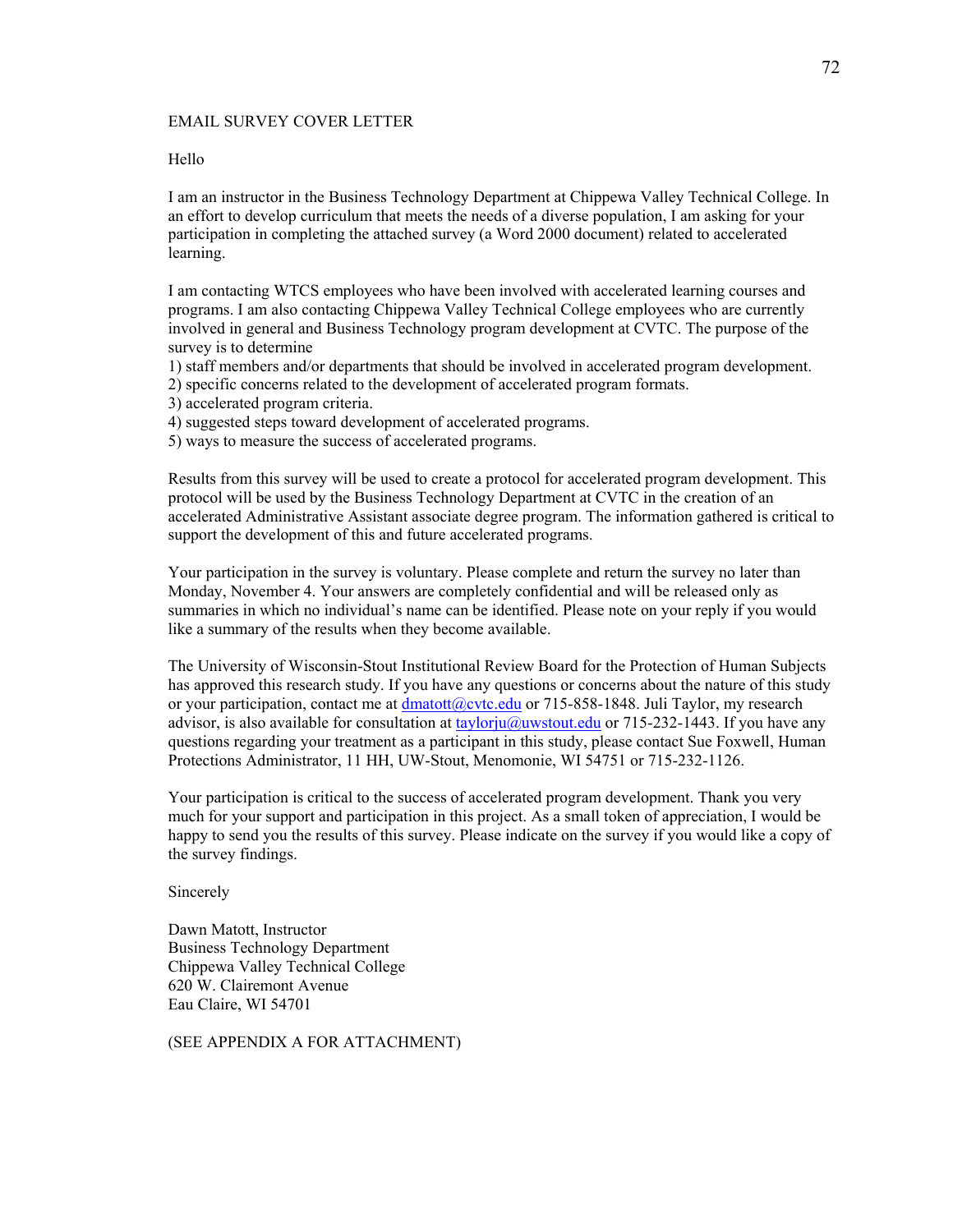APPENDIX C